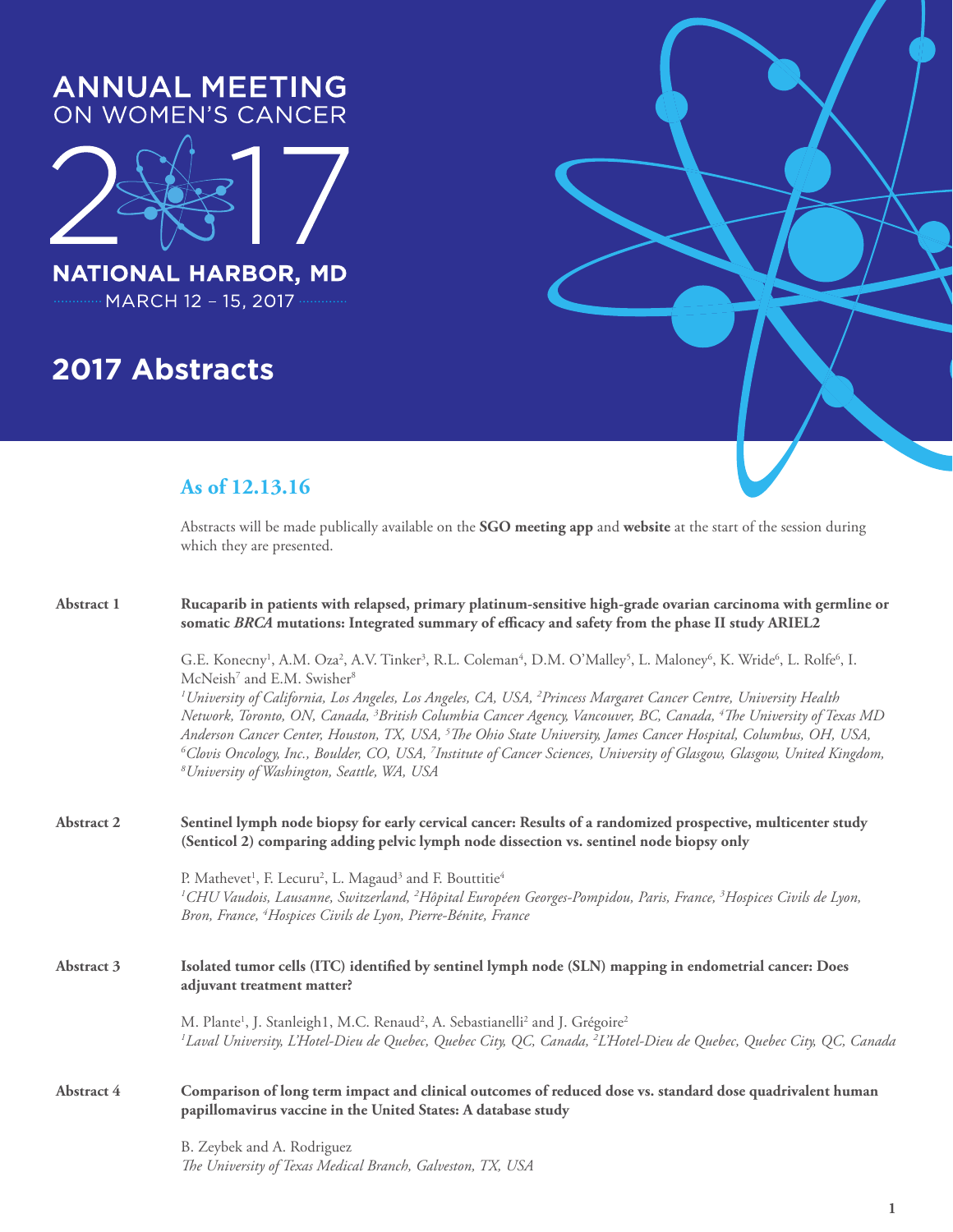| Abstract 5  | Reasons for persistent suboptimal rates of HPV vaccination in the US: Shifting the focus from sexuality to<br>education and awareness                                                                                                                                                                                                                                                                                                                                                                                                                                                                     |
|-------------|-----------------------------------------------------------------------------------------------------------------------------------------------------------------------------------------------------------------------------------------------------------------------------------------------------------------------------------------------------------------------------------------------------------------------------------------------------------------------------------------------------------------------------------------------------------------------------------------------------------|
|             | A.L. Beavis <sup>1</sup> , M. Krakow <sup>2</sup> , K. Levinson <sup>1</sup> and A.F. Rositch <sup>3</sup><br><sup>1</sup> Johns Hopkins Hospital, Baltimore, MD, USA, <sup>2</sup> National Cancer Institute, Bethesda, MD, USA, <sup>3</sup> Johns Hopkins<br>Bloomberg School of Public Health, Baltimore, MD, USA                                                                                                                                                                                                                                                                                     |
| Abstract 6  | Hospital readmission as a quality measure in ovarian cancer surgery                                                                                                                                                                                                                                                                                                                                                                                                                                                                                                                                       |
|             | S. Uppal <sup>1</sup> , R. Spencer <sup>2</sup> , M.G. del Carmen <sup>3</sup> , L.W. Rice <sup>2</sup> and J. Griggs <sup>1</sup><br><sup>1</sup> University of Michigan Health Systems, Ann Arbor, MI, USA, <sup>2</sup> University of Wisconsin School of Medicine and Public<br>Health, Madison, WI, USA, <sup>3</sup> Massachusetts General Hospital/Harvard University, Boston, MA, USA                                                                                                                                                                                                             |
| Abstract 7  | BRCA1 and RAD51C promoter hypermethylation confer sensitivity to the PARP inhibitor rucaparib in patients<br>with relapsed, platinum-sensitive ovarian carcinoma in ARIEL2 Part 1                                                                                                                                                                                                                                                                                                                                                                                                                         |
|             | E.M. Swisher <sup>1</sup> , M.I. Harrell <sup>1</sup> , K. Lin <sup>2</sup> , R.L. Coleman <sup>3</sup> , G.E. Konecny <sup>4</sup> , A.V. Tinker <sup>5</sup> , D.M. O'Malley <sup>6</sup> , I. McNeish <sup>7</sup> and<br>S.H. Kaufmann <sup>8</sup>                                                                                                                                                                                                                                                                                                                                                   |
|             | <sup>1</sup> University of Washington Medical Center, Seattle, WA, USA, <sup>2</sup> Clovis Oncology Inc., San Francisco, CA, USA, <sup>3</sup> The<br>University of Texas MD Anderson Cancer Center, Houston, TX, USA, <sup>4</sup> University of California, Los Angeles, Los Angeles,<br>CA, USA, <sup>5</sup> British Columbia Cancer Agency, Vancouver, BC, Canada, <sup>6</sup> The Ohio State University, Columbus Cancer<br>Council, Hilliard, OH, USA, 7Institute of Cancer Sciences, University of Glasgow, Glasgow, United Kingdom, <sup>8</sup> Mayo Clinic<br>Minnesota, Rochester, MN, USA  |
| Abstract 8  | Cluster analysis of chemotherapy non-responders for patients with serous epithelial ovarian cancer                                                                                                                                                                                                                                                                                                                                                                                                                                                                                                        |
|             | M.E. McDonald, E.A. Salinas, A.M. Newtson, M.J. Goodheart, K.K. Leslie and J. Gonzalez Bosquet<br>University of Iowa Hospitals and Clinics, Iowa City, IA, USA                                                                                                                                                                                                                                                                                                                                                                                                                                            |
| Abstract 9  | The impact of physician burnout on clinical and academic productivity of gynecologic oncologists: A decision<br>analysis                                                                                                                                                                                                                                                                                                                                                                                                                                                                                  |
|             | T.B. Turner <sup>1</sup> , S.E. Dilley <sup>1</sup> , H.J. Smith <sup>1</sup> , W.K. Huh <sup>1</sup> , S.C. Modesitt <sup>2</sup> , S.L. Rose <sup>3</sup> , L.W. Rice <sup>3</sup> , J.M. Fowler <sup>4</sup> and J.M.<br>Straughn Jr. <sup>1</sup>                                                                                                                                                                                                                                                                                                                                                     |
|             | <sup>1</sup> University of Alabama at Birmingham, Birmingham, AL, USA, <sup>2</sup> University of Virginia Health System, Charlottesville, VA,<br>USA, <sup>3</sup> University of Wisconsin School of Medicine and Public Health, Madison, WI, USA, <sup>4</sup> The Ohio State University, James                                                                                                                                                                                                                                                                                                         |
| Abstract 10 | Enhanced recovery after surgery (ERAS) for ovarian cancer: Analyzing the cost effectiveness of a recovery<br>program in primary cytoreductve surgery                                                                                                                                                                                                                                                                                                                                                                                                                                                      |
|             | R. Neff <sup>1</sup> , J.D. Wright <sup>2</sup> , D.E. Cohn <sup>1</sup> and L.J. Havrilesky <sup>3</sup><br><sup>1</sup> The Ohio State University, Columbus, OH, USA, <sup>2</sup> Columbia University College of Physicians and Surgeons, New York, NY,<br>USA, <sup>3</sup> Duke University Medical Center, Durham, NC, USA                                                                                                                                                                                                                                                                           |
| Abstract 11 | Activation of the wnt/ß-catenin pathway is associated with an immunosuppressive tumor microenvironment in<br>endometrial cancer                                                                                                                                                                                                                                                                                                                                                                                                                                                                           |
|             | K.C. Kurnit, M.F. Munsell, S.S. Xie, J. Bowser and R. Broaddus<br>The University of Texas MD Anderson Cancer Center, Houston, TX, USA                                                                                                                                                                                                                                                                                                                                                                                                                                                                     |
| Abstract 12 | Immunoediting, neoantigen frequency, and clinical outcome in patients with ovarian clear cell carcinoma                                                                                                                                                                                                                                                                                                                                                                                                                                                                                                   |
|             | K. Hasegawa <sup>1</sup> , H. Matsushita <sup>2</sup> , K. Oda <sup>3</sup> , S. Yamamoto <sup>4</sup> , A. Nishijima <sup>3</sup> , Y. Imai <sup>1</sup> , K. Asada <sup>3</sup> , Y. Ikeda <sup>1</sup> , K. Fujiwara <sup>1</sup> , H.<br>Aburatani4 and K. Kakimi <sup>2</sup><br><sup>1</sup> Saitama Medical University International Medical Center, Hidaka, Japan, <sup>2</sup> The University of Tokyo Hospital, Tokyo, Japan,<br><sup>3</sup> The University of Tokyo, Tokyo, Japan, <sup>4</sup> Research Center for Advanced Science and Technology, The University of Tokyo,<br>Tokyo, Japan |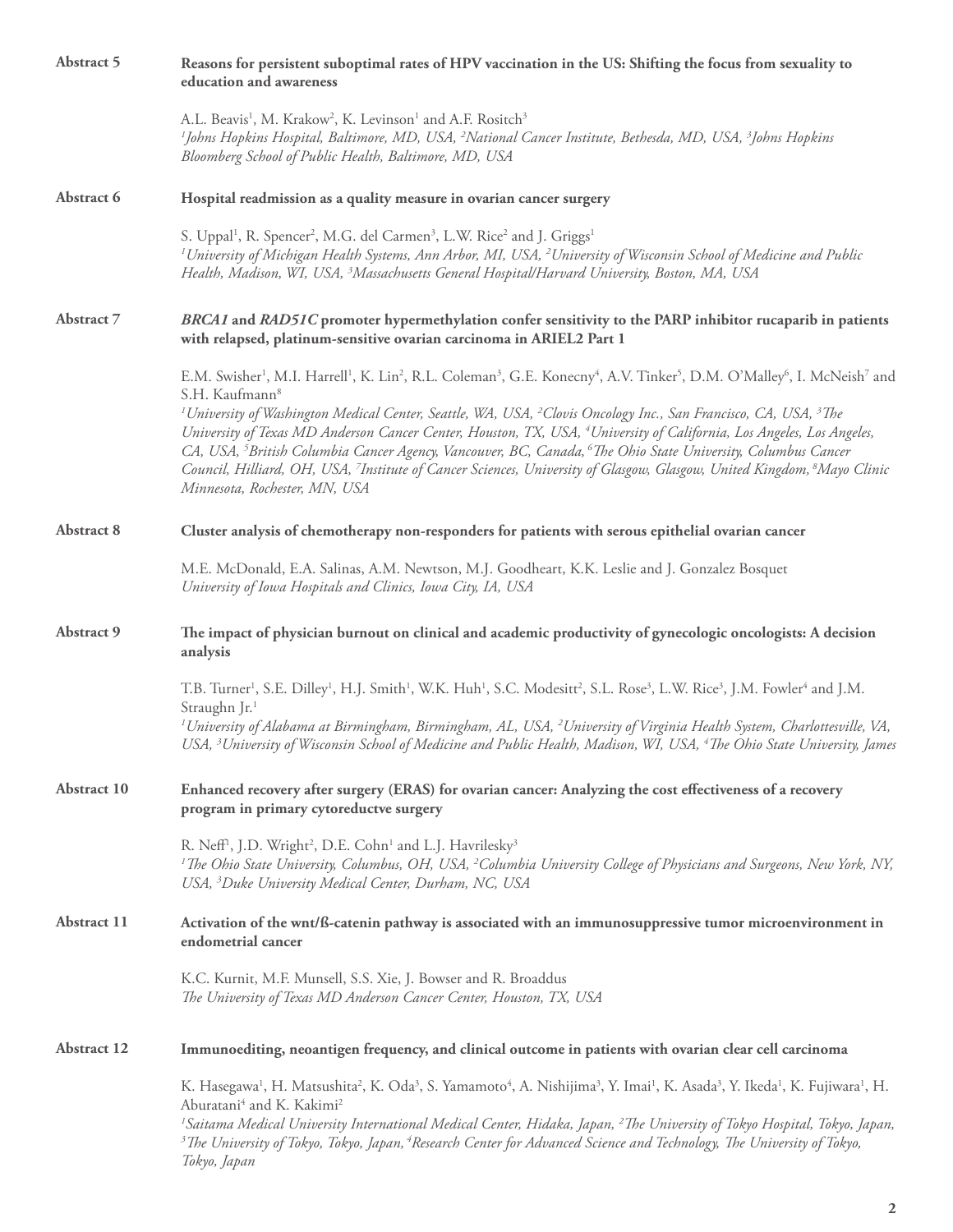| Abstract 13 | Cervical cancer survivors have high rates of persistent opioid use at 6 months after radiation                                                                                                                                                                                                                                                                                                                                                                                                                                                                                                                                                                                                                                                                                                                                                                                                                                                                                    |
|-------------|-----------------------------------------------------------------------------------------------------------------------------------------------------------------------------------------------------------------------------------------------------------------------------------------------------------------------------------------------------------------------------------------------------------------------------------------------------------------------------------------------------------------------------------------------------------------------------------------------------------------------------------------------------------------------------------------------------------------------------------------------------------------------------------------------------------------------------------------------------------------------------------------------------------------------------------------------------------------------------------|
|             | K. Ward <sup>1</sup> , A.A. Ramzan <sup>2</sup> , J. Sheeder <sup>2</sup> , S. Fischer <sup>2</sup> and C. Lefkowits <sup>2</sup><br><sup>1</sup> University of Colorado Hospital, Aurora, CO, USA, <sup>2</sup> University of Colorado Denver, Denver, CO, USA                                                                                                                                                                                                                                                                                                                                                                                                                                                                                                                                                                                                                                                                                                                   |
| Abstract 14 | Oncologic outcomes of adjuvant chemotherapy in patients with risk factors after radical surgery in FIGO stage<br><b>IB-IIA</b> cervical cancer                                                                                                                                                                                                                                                                                                                                                                                                                                                                                                                                                                                                                                                                                                                                                                                                                                    |
|             | K.B. Lee <sup>1</sup> , J.M. Lee <sup>2</sup> and Y.S. Kim <sup>1</sup><br><sup>1</sup> Gachon University Gil Medical Center, Incheon, South Korea, <sup>2</sup> Kyung Hee University East-West Neo Medical Center, Seoul,<br>South Korea                                                                                                                                                                                                                                                                                                                                                                                                                                                                                                                                                                                                                                                                                                                                         |
| Abstract 15 | Stage IA-IIA cervical cancer: Disparities in adherence to treatment guidelines and survival in California                                                                                                                                                                                                                                                                                                                                                                                                                                                                                                                                                                                                                                                                                                                                                                                                                                                                         |
|             | K.S. Pfaendler <sup>1</sup> , J. Chang <sup>2</sup> , A. Ziogas <sup>2</sup> , R.E. Bristow <sup>1</sup> and K.R. Penner <sup>3</sup><br><sup>1</sup> University of California, Irvine Medical Center, Orange, CA, USA, <sup>2</sup> University of California, Irvine, Irvine, CA, USA,<br><sup>3</sup> University of California Irvine Medical Center, Orange, CA, USA                                                                                                                                                                                                                                                                                                                                                                                                                                                                                                                                                                                                           |
| Abstract 16 | Combining whole pelvic radiation with chemotherapy in stage IVB cervical cancer: A novel treatment strategy                                                                                                                                                                                                                                                                                                                                                                                                                                                                                                                                                                                                                                                                                                                                                                                                                                                                       |
|             | V.B. Perkins <sup>1</sup> , K. Matsuo <sup>2</sup> , S. Mostofizadeh <sup>3</sup> , T.T. Sims <sup>4</sup> , J.S. Lea <sup>4</sup> , M.J. Carlson <sup>4</sup> , L.D. Roman <sup>5</sup> , B.J. Monk <sup>6</sup> , D.M.<br>Barnes <sup>7</sup> , S. Chen <sup>1</sup> , K.N. Moore <sup>8</sup> and L.L. Holman <sup>1</sup>                                                                                                                                                                                                                                                                                                                                                                                                                                                                                                                                                                                                                                                     |
|             | <sup>1</sup> The University of Oklahoma Health Sciences Center, Oklahoma City, OK, USA, <sup>2</sup> Keck School of Medicine of USC, Los<br>Angeles, CA, USA, <sup>3</sup> University of Southern California, Los Angeles, CA, USA, <sup>4</sup> The University of Texas Southwestern<br>Medical Center, Dallas, TX, USA, 5LAC+USC Medical Center, Los Angeles, CA, USA, <sup>6</sup> Arizona Oncology (US Oncology<br>Network), Phoenix, AZ, USA, <sup>7</sup> University of Arizona Cancer Center at St. Josephs Hospital and Medical Center, Phoenix,<br>AZ, USA, <sup>8</sup> The University of Oklahoma, Oklahoma City, OK, USA                                                                                                                                                                                                                                                                                                                                              |
| Abstract 17 | Combining whole pelvic radiation with chemotherapy in stage IVB cervical cancer: A novel treatment strategy                                                                                                                                                                                                                                                                                                                                                                                                                                                                                                                                                                                                                                                                                                                                                                                                                                                                       |
|             | V.B. Perkins <sup>1</sup> , K. Matsuo <sup>2</sup> , S. Mostofizadeh <sup>3</sup> , T.T. Sims <sup>4</sup> , J.S. Lea <sup>4</sup> , M.J. Carlson <sup>4</sup> , L.D. Roman <sup>5</sup> , B.J. Monk <sup>6</sup> , D.M.<br>Barnes <sup>7</sup> , S. Chen <sup>1</sup> , K.N. Moore <sup>8</sup> and L.L. Holman <sup>1</sup><br><sup>1</sup> The University of Oklahoma Health Sciences Center, Oklahoma City, OK, USA, <sup>2</sup> Keck School of Medicine of USC, Los<br>Angeles, CA, USA, <sup>3</sup> University of Southern California, Los Angeles, CA, USA, <sup>4</sup> The University of Texas Southwestern<br>Medical Center, Dallas, TX, USA, <sup>5</sup> LAC+USC Medical Center, Los Angeles, CA, USA, <sup>6</sup> Arizona Oncology (US Oncology<br>Network), Phoenix, AZ, USA, <sup>7</sup> University of Arizona Cancer Center at St. Josephs Hospital and Medical Center, Phoenix,<br>AZ, USA, <sup>8</sup> The University of Oklahoma, Oklahoma City, OK, USA |
| Abstract 18 | MS7 a transcript-based diagnostic classifier for metastatic disease and worse progression-free survival in<br>endometrioid endometrial cancer patients                                                                                                                                                                                                                                                                                                                                                                                                                                                                                                                                                                                                                                                                                                                                                                                                                            |
|             | G.L. Maxwell <sup>1,2,3</sup> , G. Wang <sup>4</sup> , C. Tian <sup>4</sup> , N.W. Bateman <sup>1</sup> , Y. Casablanca <sup>1,5</sup> , L.J. Havrilesky <sup>6</sup> , M.J. Birrer <sup>7</sup> , C.A.<br>Hamilton <sup>1</sup> , T.P. Conrads <sup>1,3</sup> and K.M. Darcy <sup>1</sup><br><sup>1</sup> Gynecologic Cancer Center of Excellence, Murtha Cancer Center, Walter Reed National Military Medical Center,<br>Uniformed Services University of the Health Sciences, Annandale, VA, USA, <sup>2</sup> Inova Fairfax Hospital, Falls Church, VA,<br>USA, <sup>3</sup> Inova Schar Cancer Institute, Fairfax, VA, USA, <sup>4</sup> Gynecologic Cancer Center of Excellence, Bethesda, MD, USA,<br><sup>5</sup> Wright Patterson Medical Center, Wright Patterson AFB, OH, USA, <sup>6</sup> Duke University Medical Center, Durham, NC,<br>USA, <sup>7</sup> Massachusetts General Hospital/Harvard University, Boston, MA, USA                                        |
| Abstract 19 | Molecular response to neoadjuvant chemotherapy in high-grade serous ovarian carcinoma                                                                                                                                                                                                                                                                                                                                                                                                                                                                                                                                                                                                                                                                                                                                                                                                                                                                                             |
|             | A.M. Montgomery, D.K. Crossman, E.S. Yang, R.D. Alvarez, W.K. Huh, K.S. Bevis, J.M. Straughn Jr., C.A. Leath III<br>and R.C. Arend<br>University of Alabama at Birmingham, Birmingham, AL, USA                                                                                                                                                                                                                                                                                                                                                                                                                                                                                                                                                                                                                                                                                                                                                                                    |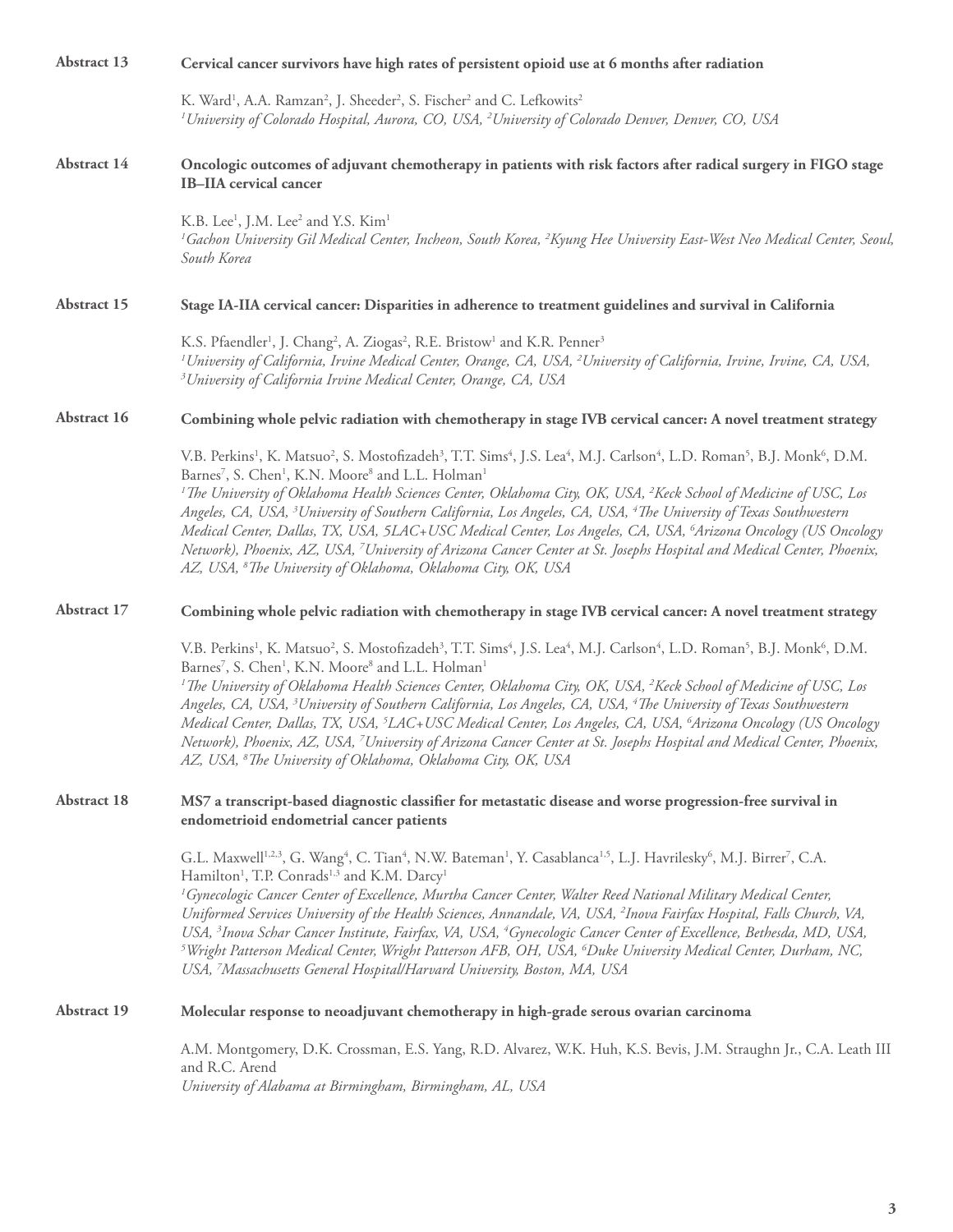| <b>Abstract 20</b> | Pretty fly for GPI: Altered carbohydrate metabolism in ovarian cancer                                                                                                                                                                                                                                                                                                                                                           |
|--------------------|---------------------------------------------------------------------------------------------------------------------------------------------------------------------------------------------------------------------------------------------------------------------------------------------------------------------------------------------------------------------------------------------------------------------------------|
|                    | R.A. Previs <sup>1</sup> , T.J. Moss <sup>1</sup> , B. Zand <sup>1</sup> , J.M. Hansen <sup>1</sup> , R.L. Dood <sup>1</sup> , G.N. Armaiz-Pena <sup>2</sup> , Y.A. Lyons <sup>1</sup> , R.L. Coleman <sup>1</sup> and<br>A.K. Sood <sup>1</sup>                                                                                                                                                                                |
|                    | <sup>1</sup> The University of Texas MD Anderson Cancer Center, Houston, TX, USA, <sup>2</sup> Ponce Research Institute, Ponce, Puerto Rico                                                                                                                                                                                                                                                                                     |
| <b>Abstract 21</b> | <b>Uterine</b> transposition                                                                                                                                                                                                                                                                                                                                                                                                    |
|                    | R. Ribeiro <sup>1</sup> , F.K. Tsumanuma <sup>2</sup> , G.G. Brandalize <sup>2</sup> , R.E. Faria <sup>2</sup> , L. Teles <sup>2</sup> and J.C. Rebolho <sup>1</sup><br><sup>1</sup> Hospital Erasto Gaertner, Curitiba, Brazil, <sup>2</sup> Hospital Onix, Curitiba, Brazil                                                                                                                                                   |
| <b>Abstract 22</b> | Incidence of surgical site infection after implementation of a reduction bundle in gynecologic cancer patients<br>undergoing colon surgery at a comprehensive cancer center                                                                                                                                                                                                                                                     |
|                    | M.B. Schiavone <sup>1</sup> , L.A. Moukarzel <sup>2</sup> , K. Leong <sup>1</sup> , Q. Zhou <sup>1</sup> , A. Iasonos <sup>1</sup> , K. Long Roche <sup>1</sup> , M.M. Leitao <sup>1</sup> , D.S. Chi <sup>1</sup> , N.R.<br>Abu-Rustum <sup>1</sup> and O. Zivanovic <sup>1</sup><br><sup>1</sup> Memorial Sloan Kettering Cancer Center, New York, NY, USA, <sup>2</sup> Johns Hopkins School of Medicine, Baltimore, MD, USA |
|                    |                                                                                                                                                                                                                                                                                                                                                                                                                                 |
| Abstract 23        | Clinical behavior of low grade serous ovarian carcinoma: An analysis of 714 patients from the Ovarian Cancer<br><b>Association Consortium (OCAC)</b>                                                                                                                                                                                                                                                                            |
|                    | T. May, S. Lheureux, M.Q. Bernardini, H. Jiang and A.A. Tone<br>Princess Margaret Hospital, Toronto, ON, Canada                                                                                                                                                                                                                                                                                                                 |
| Abstract 24        | Patterns of use and outcomes of adjuvant chemotherapy and radiation for early-stage uterine papillary serous<br>carcinoma                                                                                                                                                                                                                                                                                                       |
|                    | S. Cham <sup>1</sup> , Y. Huang <sup>2</sup> , I. Deutsch <sup>1</sup> , J.Y. Hou <sup>1</sup> , A.I. Tergas <sup>1</sup> , W.M. Burke <sup>2</sup> , D.L. Hershman <sup>1</sup> and J.D. Wright <sup>2</sup><br><sup>1</sup> NYP/Columbia University Medical Center, New York, NY, USA, <sup>2</sup> Columbia University College of Physicians and Surgeons,<br>New York, NY, USA                                              |
| <b>Abstract 25</b> | Surgical readmission and survival in women with ovarian cancer: Are short term quality metrics incentivizing<br>decreased long term survival?                                                                                                                                                                                                                                                                                   |
|                    | E.L. Barber, E.C. Rossi and P.A. Gehrig<br>University of North Carolina at Chapel Hill, Chapel Hill, NC, USA                                                                                                                                                                                                                                                                                                                    |
| Abstract 26        | Knocking out stress: A systems-based identification of optimal drug combinations to improve ovarian cancer<br>outcomes                                                                                                                                                                                                                                                                                                          |
|                    | R.L. Dood <sup>1</sup> , A.S. Nagaraja <sup>1</sup> , Y.A. Lyons <sup>1</sup> , J.M. Hansen <sup>1</sup> , R.A. Previs <sup>1</sup> , D.B. Jackson <sup>2</sup> , R.L. Coleman <sup>1</sup> and A.K. Sood <sup>1</sup><br><sup>1</sup> The University of Texas MD Anderson Cancer Center, Houston, TX, USA, <sup>2</sup> Molecular Health GmbH, Heidelberg, Germany                                                             |
| Abstract 27        | Preoperatively predicting non-home discharge after surgery for gynecologic malignancy                                                                                                                                                                                                                                                                                                                                           |
|                    | C.A. Penn <sup>1</sup> , N.S. Kamdar <sup>1</sup> , D.M. Morgan <sup>1</sup> and S. Uppal <sup>2</sup><br><sup>1</sup> The University of Michigan Hospitals, Ann Arbor, MI, USA, <sup>2</sup> University of Michigan Health Systems, Ann Arbor, MI, USA                                                                                                                                                                         |
| <b>Abstract 28</b> | A randomized controlled trial comparing the efficacy of perioperative celecoxib versus ketorolac for perioperative<br>pain control                                                                                                                                                                                                                                                                                              |
|                    | M. Ulm <sup>1</sup> , C.H. Watson <sup>2</sup> , A.C. ElNaggar <sup>1</sup> , T. Tillmanns <sup>1</sup> and L.R. Daily <sup>1</sup><br><sup>1</sup> University of Tennessee West Cancer Center, Memphis, TN, USA, 2University of Tennessee Health Science Center, Memphis,<br>TN, USA                                                                                                                                           |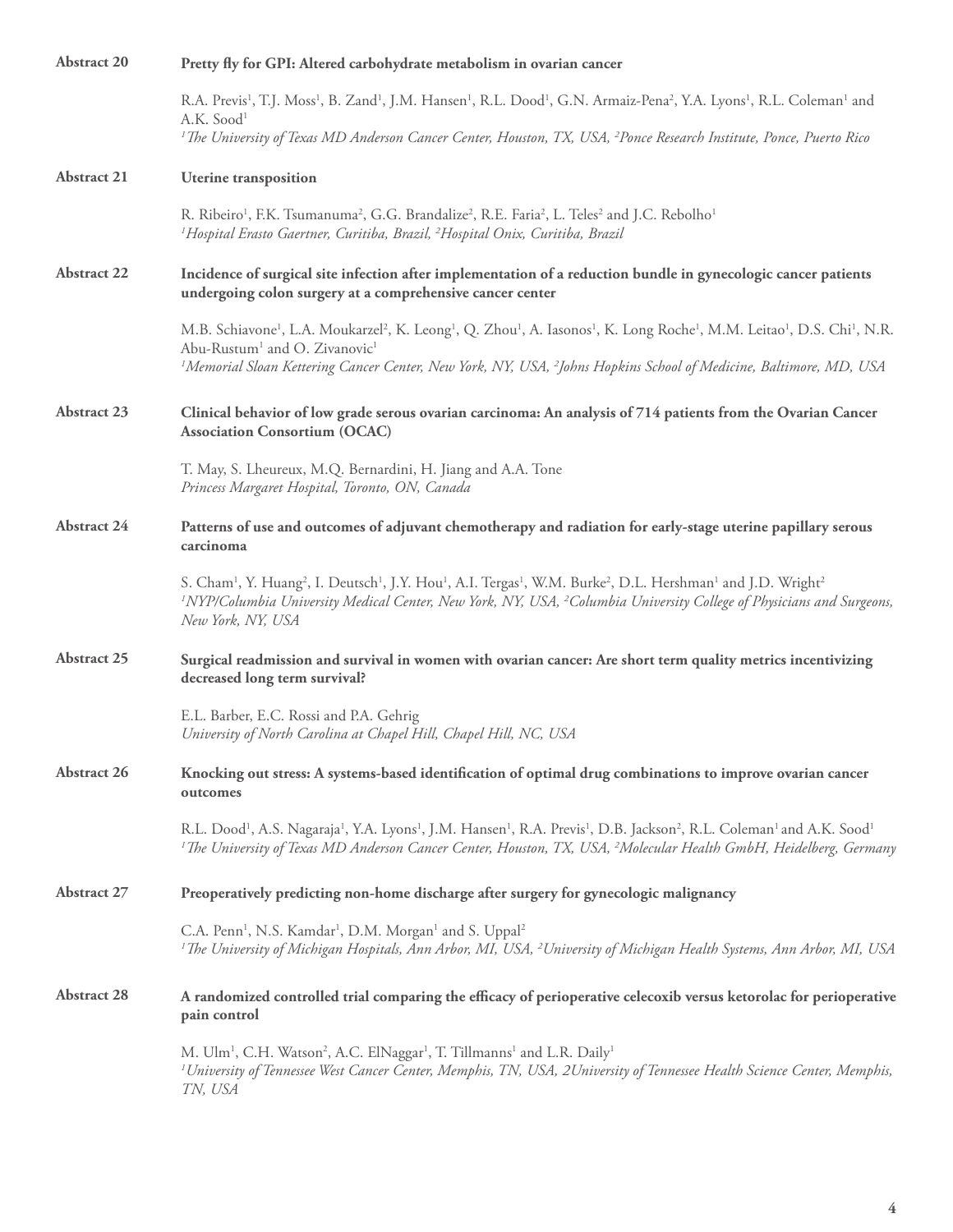| <b>Abstract 29</b> | Liposomal bupivacaine and preoperative acetaminophen: Useful in minimally invasive surgery too?                                                                                                                                                                                                                                                                                                                                                                                                                                                                      |
|--------------------|----------------------------------------------------------------------------------------------------------------------------------------------------------------------------------------------------------------------------------------------------------------------------------------------------------------------------------------------------------------------------------------------------------------------------------------------------------------------------------------------------------------------------------------------------------------------|
|                    | K. Schwirian <sup>1</sup> , R.S. Connor <sup>2</sup> , K.J. Kimball <sup>3</sup> , R.E. Heidel <sup>1</sup> , S.K. Adams <sup>4</sup> , S.M. Lenger <sup>1</sup> and L.C. Kilgore <sup>3</sup><br><sup>1</sup> University of Tennessee Graduate School of Medicine, Knoxville, TN, USA, <sup>2</sup> Case Western Reserve, MacDonald Women's<br>Hospital, Cleveland, OH, USA, <sup>3</sup> University of Tennessee Knoxville, Knoxville, TN, USA, <sup>4</sup> University Physicians' Association,<br>Knoxville, TN, USA                                             |
| Abstract 30        | A cost-utility analysis of sentinel lymph node mapping, selective lymphadenectomy, and routing<br>lymphadenectomy in the management of low-risk endometrial carcinoma                                                                                                                                                                                                                                                                                                                                                                                                |
|                    | R.S. Suidan <sup>1</sup> , C.C.L. Sun <sup>1</sup> , S.B. Cantor <sup>1</sup> , A. Mariani <sup>1</sup> , P.T. Soliman <sup>1</sup> , S.N. Westin <sup>1</sup> , K.H. Lu <sup>1</sup> , S.H. Giordano <sup>1</sup> and L.A.<br>Meyer <sup>1</sup><br><sup>1</sup> The University of Texas MD Anderson Cancer Center, Houston, TX, USA, <sup>2</sup> Mayo Clinic, Rochester, MN, USA                                                                                                                                                                                  |
| Abstract 31        | Overcoming stress effects: A prospective feasibility trial of beta-blockers with upfront ovarian cancer therapy                                                                                                                                                                                                                                                                                                                                                                                                                                                      |
|                    | P.H. Thaker <sup>1</sup> , L.M. Kuroki <sup>1,2</sup> , W. Hu <sup>3</sup> , I. Zighelboim <sup>4</sup> , L.M. Ramondetta <sup>3</sup> , A.R. Hagemann <sup>1</sup> , L.S. Massad <sup>1</sup> , M.A.<br>Powell <sup>1</sup> , D.G. Mutch <sup>1</sup> and A.K. Sood <sup>3</sup><br><sup>1</sup> Washington University School of Medicine in St. Louis, St. Louis, MO, USA, <sup>2</sup> St Louis, MO, USA, <sup>3</sup> The University of Texas<br>MD Anderson Cancer Center, Houston, TX, USA, <sup>4</sup> St. Luke's Cancer Care Associates, Bethlehem, PA, USA |
| Abstract 32        | Choosing Wisely: Decreasing the incidence of perioperative blood transfusions in gynecologic oncology                                                                                                                                                                                                                                                                                                                                                                                                                                                                |
|                    | L.S. Prescott, J.S. Taylor, C.A. Marten, M.F. Munsell, K. Myers, L.A. Meyer, P.T. Ramirez, C.F. Levenback, D.C.<br>Bodurka and K.M. Schmeler<br>The University of Texas MD Anderson Cancer Center, Houston, TX, USA                                                                                                                                                                                                                                                                                                                                                  |
| Abstract 33        | Combination therapy with IL-15 superagonist (ALT-803) and PD-1 blockade enhances human NK cell<br>immunotherapy against ovarian cancer                                                                                                                                                                                                                                                                                                                                                                                                                               |
|                    | M.A. Geller <sup>1</sup> , L.A. Bendzick <sup>1</sup> , C. Ryan <sup>2</sup> , S. Chu <sup>2</sup> , A. Lenvik <sup>2</sup> , A.P.N. Skubitz <sup>1</sup> , K.L.M. Boylan <sup>1</sup> , R. Isaksson Vogel <sup>1</sup> , J.<br>Miller <sup>2</sup> and M. Felices <sup>2</sup><br><sup>1</sup> University of Minnesota, Minneapolis, MN, USA, <sup>2</sup> University of Minnesota Cancer Center, Minneapolis, MN, USA                                                                                                                                              |
| Abstract 34        | Less is more: Macrophage depletion after adaptive resistance improves anti-VEGF therapy                                                                                                                                                                                                                                                                                                                                                                                                                                                                              |
|                    | Y.A. Lyons, S. Pradeep, J.M. Hansen, R.L. Dood, S. Wu, M.J. Wagner, R.A. Previs, W. Hu, R.L. Coleman and A.K.<br>Sood<br>The University of Texas MD Anderson Cancer Center, Houston, TX, USA                                                                                                                                                                                                                                                                                                                                                                         |
| Abstract 35        | Birinapant sensitizes platinum-resistant carcinomas with high levels of cIAP to carboplatin therapy                                                                                                                                                                                                                                                                                                                                                                                                                                                                  |
|                    | V. La <sup>1</sup> , R. Fujikawa <sup>2</sup> , D.M. Janzen <sup>2</sup> , L. Bainvoll <sup>2</sup> , M. Nunez <sup>2</sup> and S. Memarzadeh <sup>2</sup><br><sup>1</sup> David Geffen School of Medicine at UCLA, Los Angeles, CA, USA, <sup>2</sup> University of California, Los Angeles, Los Angeles, CA,<br>USA                                                                                                                                                                                                                                                |
| Abstract 36        | Treatment with carboplatin and taxane chemotherapy increases T-cell receptor (TCR) clonality in high-grade<br>serous ovarian cancer (HGSOC)                                                                                                                                                                                                                                                                                                                                                                                                                          |
|                    | K. LaVigne <sup>1</sup> , P. Cybulska <sup>1</sup> , T. Walther <sup>1</sup> , R.O. Emerson <sup>2</sup> , M. Vignali <sup>2</sup> , K.J. Park <sup>1</sup> , D.A. Levine <sup>3</sup> , D.S. Chi <sup>1</sup> , O.<br>Zivanovic <sup>1</sup> and A.E. Snyder Charen <sup>1</sup><br><sup>1</sup> Memorial Sloan Kettering Cancer Center, New York, NY, USA, <sup>2</sup> Adaptive Biotechnologies, Seattle, WA, USA, <sup>3</sup> New York<br>University School of Medicine, New York, NY, USA                                                                      |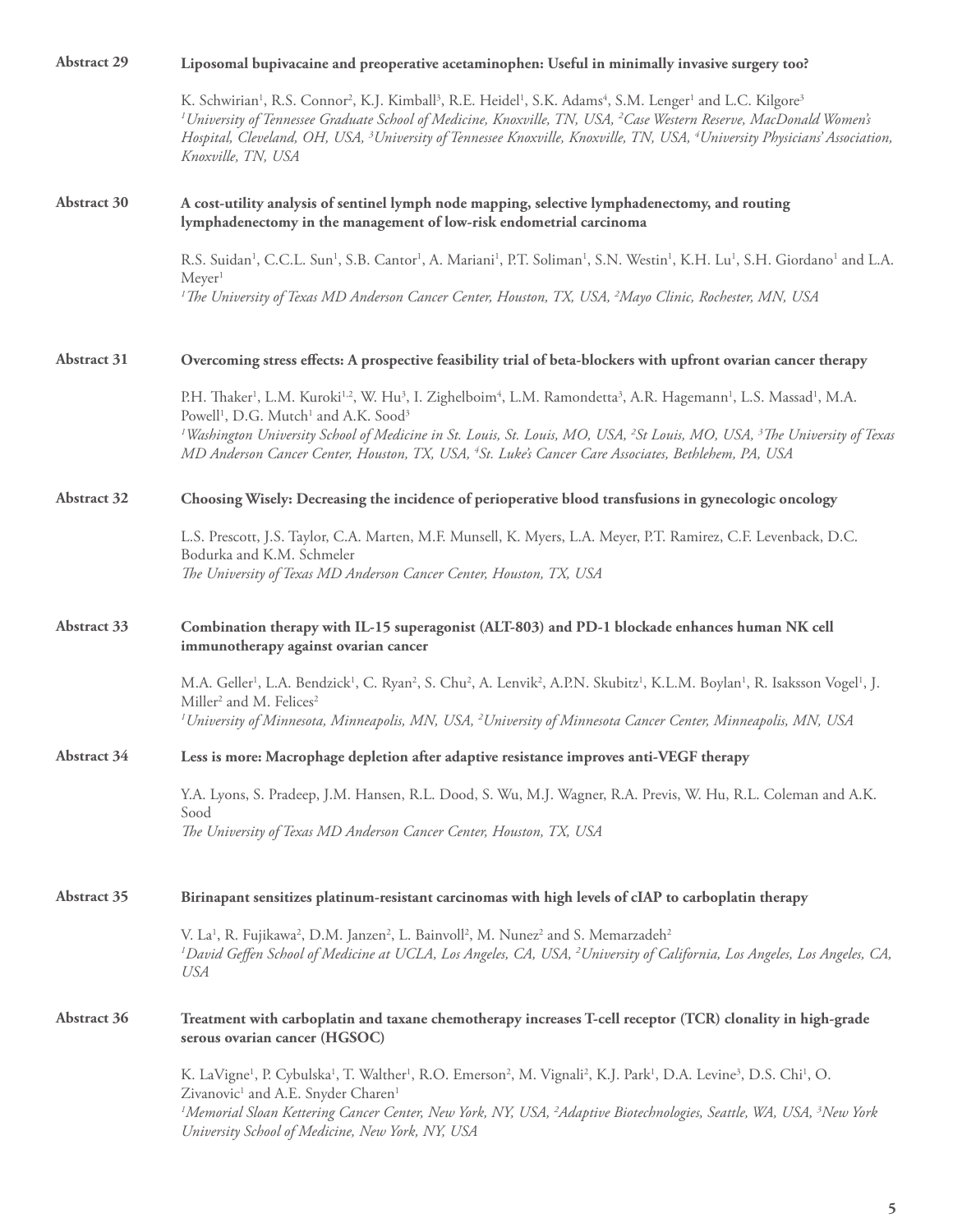| Abstract 37 | Reversal of obesity-driven aggressiveness of endometrial cancer by metformin                                                                                                                                                                                                                                                                                                                                                                                                                                                                                                                                                                                                                                                                            |
|-------------|---------------------------------------------------------------------------------------------------------------------------------------------------------------------------------------------------------------------------------------------------------------------------------------------------------------------------------------------------------------------------------------------------------------------------------------------------------------------------------------------------------------------------------------------------------------------------------------------------------------------------------------------------------------------------------------------------------------------------------------------------------|
|             | S.A. Sullivan <sup>1</sup> , A.M. Tran <sup>1</sup> , L.H. Clark <sup>1</sup> , N.W. Bateman <sup>2</sup> , B.L. Hood2, T.P. Conrads2, D. Lee3, C. Zhou1, L.<br>Makowski <sup>1</sup> and V.L. Bae-Jump <sup>1</sup>                                                                                                                                                                                                                                                                                                                                                                                                                                                                                                                                    |
|             | <sup>1</sup> University of North Carolina at Chapel Hill, Chapel Hill, NC, USA, <sup>2</sup> Gynecologic Cancer Center of Excellence, Annandale,<br>VA, USA, <sup>3</sup> Omic Insight, LCC, Durham, NC, USA                                                                                                                                                                                                                                                                                                                                                                                                                                                                                                                                            |
| Abstract 38 | Development of an alternative payment model (APM) for endometrial cancer: Opportunities to reduce cost and<br>improve quality                                                                                                                                                                                                                                                                                                                                                                                                                                                                                                                                                                                                                           |
|             | J.D. Wright <sup>1</sup> , L.J. Havrilesky <sup>2</sup> , D.E. Cohn <sup>3</sup> , Y. Huang <sup>1</sup> , L.W. Rice <sup>4</sup> , C.L. Brown <sup>5</sup> , E.M. Ko <sup>6</sup> and R.D. Alvarez <sup>7</sup><br><sup>1</sup> Columbia University College of Physicians and Surgeons, New York, NY, USA, <sup>2</sup> Duke University Medical Center, Durham,<br>NC, USA, <sup>3</sup> The Ohio State University, Columbus, OH, USA, <sup>4</sup> University of Wisconsin School of Medicine and Public<br>Health, Madison, WI, USA, <sup>5</sup> Memorial Sloan Kettering Cancer Center, New York, NY, USA, <sup>6</sup> University of Pennsylvania,<br>Philadelphia, PA, USA, <sup>7</sup> The Vanderbilt-Ingram Cancer Center, Nashville, TN, USA |
| Abstract 39 | Utilizing public and commercial payer sources to develop endometrial cancer alternate payment models to<br>bridge provider and payer cost sharing                                                                                                                                                                                                                                                                                                                                                                                                                                                                                                                                                                                                       |
|             | E.M. Ko <sup>1</sup> , L.J. Havrilesky <sup>2</sup> , D.E. Cohn <sup>3</sup> , Y. Huang <sup>4</sup> , R.D. Alvarez <sup>5</sup> , L.W. Rice <sup>6</sup> , C.L. Brown <sup>7</sup> and J.D. Wright <sup>4</sup><br><sup>1</sup> University of Pennsylvania, Philadelphia, PA, USA, <sup>2</sup> Duke University Medical Center, Durham, NC, USA, <sup>3</sup> The Ohio<br>State University, Columbus, OH, USA, <sup>4</sup> Columbia University College of Physicians and Surgeons, New York, NY, USA,<br>$^5$ University of Alabama at Birmingham, Birmingham, AL, USA, $^6$ University of Wisconsin School of Medicine and Public<br>Health, Madison, WI, USA, <sup>7</sup> Memorial Sloan Kettering Cancer Center, New York, NY, USA                |
| Abstract 40 | The effect of a multidisciplinary palliative care initiative on end-of-life care in gynecologic oncology patients                                                                                                                                                                                                                                                                                                                                                                                                                                                                                                                                                                                                                                       |
|             | M.M. Mullen, L.M. Divine, B. Porcelli, I. Wilkinson-Ryan, M. Dans, L.S. Massad, M.A. Powell, D.G. Mutch, A.R.<br>Hagemann and P.H. Thaker<br>Washington University School of Medicine in St. Louis, St. Louis, MO, USA                                                                                                                                                                                                                                                                                                                                                                                                                                                                                                                                  |
| Abstract 41 | Interim analysis of a phase I/IIA trial assessing E39+GM-CSF, a folate binding protein vaccine, to prevent<br>recurrence in ovarian and endometrial cancer patients                                                                                                                                                                                                                                                                                                                                                                                                                                                                                                                                                                                     |
|             | G.L. Maxwell1, J.C. Elkas <sup>2</sup> , T.P. Conrads <sup>1</sup> , K.M. Darcy <sup>3</sup> , C.A. Hamilton <sup>4</sup> and G. Peoples <sup>5</sup><br><sup>1</sup> Inova Schar Cancer Institute, Fairfax, VA, USA, <sup>2</sup> Mid Atlantic Pelvic Surgery Associates, Annandale, VA, USA, <sup>3</sup> Uniformed<br>Services University of the Health Sciences, Bethesda, MD, USA, <sup>4</sup> John P. Murtha Cancer Center, Bethesda, MD, USA, <sup>5</sup> San<br>Antonio Military Medical Center, Ft Sam Houston, TX, USA                                                                                                                                                                                                                      |
| Abstract 42 | A description of women with the pathogenic variants in the ovarian cancer risk genes BRIP1, RAD51C,<br>RAD51D identified through clinical testing by a hereditary cancer panel                                                                                                                                                                                                                                                                                                                                                                                                                                                                                                                                                                          |
|             | L. Usha <sup>1</sup> , S. San Roman <sup>2</sup> , H. Gorringe <sup>2</sup> , R. Bernhisel <sup>2</sup> , K. Brown <sup>2</sup> , J. Saam <sup>2</sup> and S. Manley <sup>2</sup><br><sup>1</sup> Rush University Medical Center, Chicago, IL, USA, <sup>2</sup> Myriad Genetic Laboratories, Inc., Salt Lake City, UT, USA                                                                                                                                                                                                                                                                                                                                                                                                                             |
| Abstract 43 | Overall survival in BRCA1 or RAD51C methylated vs. mutated ovarian carcinoma following primary treatment<br>with platinum chemotherapy                                                                                                                                                                                                                                                                                                                                                                                                                                                                                                                                                                                                                  |
|             | S.S. Bernards, K. Pennington, M.I. Harrell, K.J. Agnew, B.M. Norquist and E.M. Swisher<br>University of Washington School of Medicine, Seattle, WA, USA                                                                                                                                                                                                                                                                                                                                                                                                                                                                                                                                                                                                 |
| Abstract 44 | Detection of tumor-derived DNA with combination Pap smear and plasma testing in women with primary<br>ovarian cancer: A potential screening test on the horizon?                                                                                                                                                                                                                                                                                                                                                                                                                                                                                                                                                                                        |
|             | A. Nickles Fader <sup>1</sup> , Y. Wang2, N. Papadapoulos <sup>3</sup> , R.L. Stone <sup>1</sup> , T.L. Wang <sup>3</sup> , E.J. Tanner III <sup>1</sup> , I.M. Shih <sup>3</sup> and B.                                                                                                                                                                                                                                                                                                                                                                                                                                                                                                                                                                |
|             | Vogelstein <sup>2</sup><br><sup>1</sup> Johns Hopkins Hospital, Baltimore, MD, USA, <sup>2</sup> Johns Hopkins University, Baltimore, MD, USA, <sup>3</sup> Johns Hopkins School of<br>Medicine, Baltimore, MD, USA                                                                                                                                                                                                                                                                                                                                                                                                                                                                                                                                     |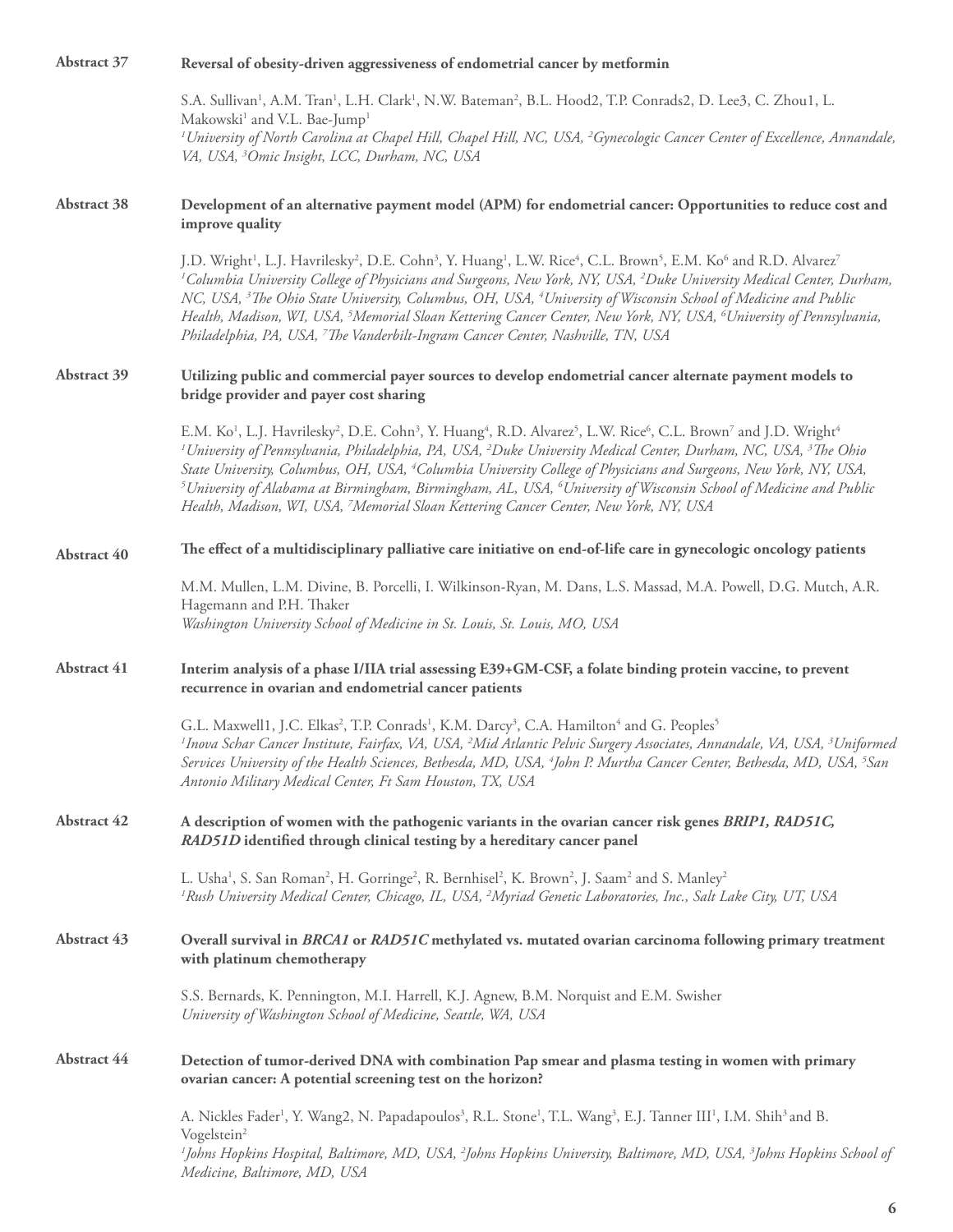| <b>Abstract 45</b> | Defining priority symptoms in recurrent ovarian cancer: A comparison of four different criteria from a<br>Gynecologic Oncology Group study (GOG 259)                                                                                                                                                                                                                                                                                                                                                                                                                                                                                                                                                                                                                                                                                                                                                                                                                                                                                                                                                                                                                                                        |
|--------------------|-------------------------------------------------------------------------------------------------------------------------------------------------------------------------------------------------------------------------------------------------------------------------------------------------------------------------------------------------------------------------------------------------------------------------------------------------------------------------------------------------------------------------------------------------------------------------------------------------------------------------------------------------------------------------------------------------------------------------------------------------------------------------------------------------------------------------------------------------------------------------------------------------------------------------------------------------------------------------------------------------------------------------------------------------------------------------------------------------------------------------------------------------------------------------------------------------------------|
|                    | H.S. Donovan <sup>1</sup> , L. Wenzel <sup>2</sup> , S. Sereika <sup>3</sup> , S.E. Ward <sup>4</sup> , R.P. Edwards <sup>5</sup> , R.T. Penson <sup>6</sup> and T. Hagan <sup>7</sup><br><sup>1</sup> University of Pittsburgh, Pittsburgh, PA, USA, <sup>2</sup> University of California, Irvine, Irvine, CA, USA, <sup>3</sup> University of Pittsburgh<br>School of Nursing, Pittsburgh, PA, USA, <sup>4</sup> University of Wisconsin, Madison, WI, USA, <sup>5</sup> Magee-Womens Hospital of UPMC,<br>Pittsburgh, PA, USA, <sup>6</sup> Massachusetts General Hospital/Harvard University, Boston, MA, USA, <sup>7</sup> Massachusetts General<br>Hospital, Boston, MA, USA                                                                                                                                                                                                                                                                                                                                                                                                                                                                                                                         |
| Abstract 46        | Early palliative care is associated with improved quality of end-of-life care for women with high risk gynecologic<br>malignancies                                                                                                                                                                                                                                                                                                                                                                                                                                                                                                                                                                                                                                                                                                                                                                                                                                                                                                                                                                                                                                                                          |
|                    | N.S. Nevadunsky <sup>1</sup> , C. Zanartu <sup>2</sup> , P. Pinto <sup>2</sup> , R. Barrera <sup>2</sup> , A.R. Van Arsdale <sup>1</sup> , Y.S. Kuo1, B.D. Rapkin <sup>1</sup> , A.P. Novetsky <sup>1</sup> ,<br>G.L. Goldberg <sup>1</sup> and S. Eti <sup>2</sup><br><sup>1</sup> Albert Einstein College of Medicine/Montefiore Medical Center, Bronx, NY, USA, <sup>2</sup> Montefiore Medical Center, Bronx, NY,<br><b>USA</b>                                                                                                                                                                                                                                                                                                                                                                                                                                                                                                                                                                                                                                                                                                                                                                         |
| Abstract 47        | Variations in patient preferences over side effects of treatments for ovarian cancer: Baseline results of a<br>randomized controlled clinical trial                                                                                                                                                                                                                                                                                                                                                                                                                                                                                                                                                                                                                                                                                                                                                                                                                                                                                                                                                                                                                                                         |
|                    | D.B. Mukamel <sup>1</sup> , L. Wenzel <sup>2</sup> , L.J. Havrilesky <sup>3</sup> , K. Osann <sup>2</sup> , H.A. Ladd <sup>4</sup> , J.L. Walker <sup>5</sup> , A.A. Wright <sup>6</sup> , R.D. Alvarez <sup>7</sup> , R.E.<br>Bristow <sup>8</sup> , P.A. DiSilvestro <sup>9</sup> , R.J. Morgan Jr. <sup>10</sup> , J. Lipscomb <sup>11</sup> and D.E. Cohn <sup>12</sup><br><sup>1</sup> University of California Irvine Medical Center, Orange, CA, USA, <sup>2</sup> University of California, Irvine, Irvine, CA, USA,<br><sup>3</sup> Duke University Medical Center, Durham, NC, USA, <sup>4</sup> UC Irvine Medical Center, Orange, CA, USA, <sup>5</sup> The University<br>of Oklahoma, Oklahoma City, OK, USA, <sup>6</sup> Harvard Medical School, Boston, MA, USA, <sup>7</sup> University of Alabama at<br>Birmingham, Birmingham, AL, USA, <sup>8</sup> University of California, Irvine Medical Center, Orange, CA, USA, <sup>9</sup> Women and<br>Infants Hospital, Brown University, Providence, RI, USA, <sup>10</sup> City of Hope, Duarte, CA, USA, <sup>11</sup> Emory University School of<br>Medicine, Atlanta, GA, USA, <sup>12</sup> The Ohio State University, Columbus, OH, USA |
| Abstract 48        | Observed toxicities in elderly gynecologic cancer patients treated on phase I clinical trials: The University of<br>Oklahoma Health Sciences Center experience                                                                                                                                                                                                                                                                                                                                                                                                                                                                                                                                                                                                                                                                                                                                                                                                                                                                                                                                                                                                                                              |
|                    | M.E. Buechel <sup>1</sup> , A. McGinnis1, K.S. Wade <sup>2</sup> , S. Vesely3, K.N. Moore <sup>3</sup> and C.C. Gunderson <sup>1</sup><br><sup>1</sup> The University of Oklahoma Health Sciences Center, Oklahoma City, OK, USA, <sup>2</sup> Ochsner Clinic Foundation, New<br>Orleans, LA, USA, <sup>3</sup> The University of Oklahoma, Oklahoma City, OK, USA                                                                                                                                                                                                                                                                                                                                                                                                                                                                                                                                                                                                                                                                                                                                                                                                                                          |
| Abstract 49        | Endometrial cancer survivors' access to recommended self-care resources to target obesity in a high poverty<br>urban community                                                                                                                                                                                                                                                                                                                                                                                                                                                                                                                                                                                                                                                                                                                                                                                                                                                                                                                                                                                                                                                                              |
|                    | J.G. Ross <sup>1</sup> , V. Escamilla1, N.K. Lee <sup>1</sup> , S.D. Yamada <sup>1</sup> and S.T. Lindau <sup>2</sup><br><sup>1</sup> The University of Chicago Medicine, Chicago, IL, USA, <sup>2</sup> University of Chicago, Chicago, IL, USA                                                                                                                                                                                                                                                                                                                                                                                                                                                                                                                                                                                                                                                                                                                                                                                                                                                                                                                                                            |
| Abstract 50        | Oncological and obstetric outcome of abdominal radical trachelectomy: An updated series of 263 cervical cancer<br>patients from a 12-year experience                                                                                                                                                                                                                                                                                                                                                                                                                                                                                                                                                                                                                                                                                                                                                                                                                                                                                                                                                                                                                                                        |
|                    | X. Wu, J. Li and X. Li<br>Fudan University Shanghai Cancer Center, Shanghai, China                                                                                                                                                                                                                                                                                                                                                                                                                                                                                                                                                                                                                                                                                                                                                                                                                                                                                                                                                                                                                                                                                                                          |
| Abstract 51        | GOC2: A multicenter prospective trial comparing open, laparoscopic and robotic surgical outcomes in women<br>with endometrial cancer. Part B: Patient-reported outcomes                                                                                                                                                                                                                                                                                                                                                                                                                                                                                                                                                                                                                                                                                                                                                                                                                                                                                                                                                                                                                                     |
|                    | S.E. Ferguson <sup>1</sup> , W.H. Gotlieb <sup>2</sup> , L.T. Gien <sup>3</sup> , C. Giede <sup>4</sup> , V. Samouelian <sup>5</sup> , H. Steed <sup>6</sup> , B. Renkosinski <sup>1</sup> , J. Abitbol <sup>2</sup> , T.<br>Warkus <sup>7</sup> , T. Le <sup>8</sup> , V. Martin <sup>9</sup> , T. Panzarella <sup>1</sup> , A.L. Covens <sup>10</sup> and M.Q. Bernardini <sup>1</sup><br><sup>1</sup> Princess Margaret Hospital, Toronto, ON, Canada, <sup>2</sup> McGill University, Jewish General Hospital, Montreal, QC, Canada,<br><sup>3</sup> Sunnybrook Odette Cancer Center, Toronto, ON, Canada, <sup>4</sup> University of Saskatchewan, Saskatchewan, SK, Canada,<br>$^5$ Université de Montréal - Hopital Notre Dame, Montreal, QC, Canada, $^6$ University of Alberta, Edmonton, AB, Canada,<br><sup>7</sup> CHUM Notre Dame Hospital, Montreal, QC, Canada, <sup>8</sup> University of Ottawa, Ottawa, ON, Canada, <sup>9</sup> Queens University,<br>Kingston, ON, Canada, 10Sunnybrook Regional Cancer Centre, Toronto, ON, Canada                                                                                                                                                     |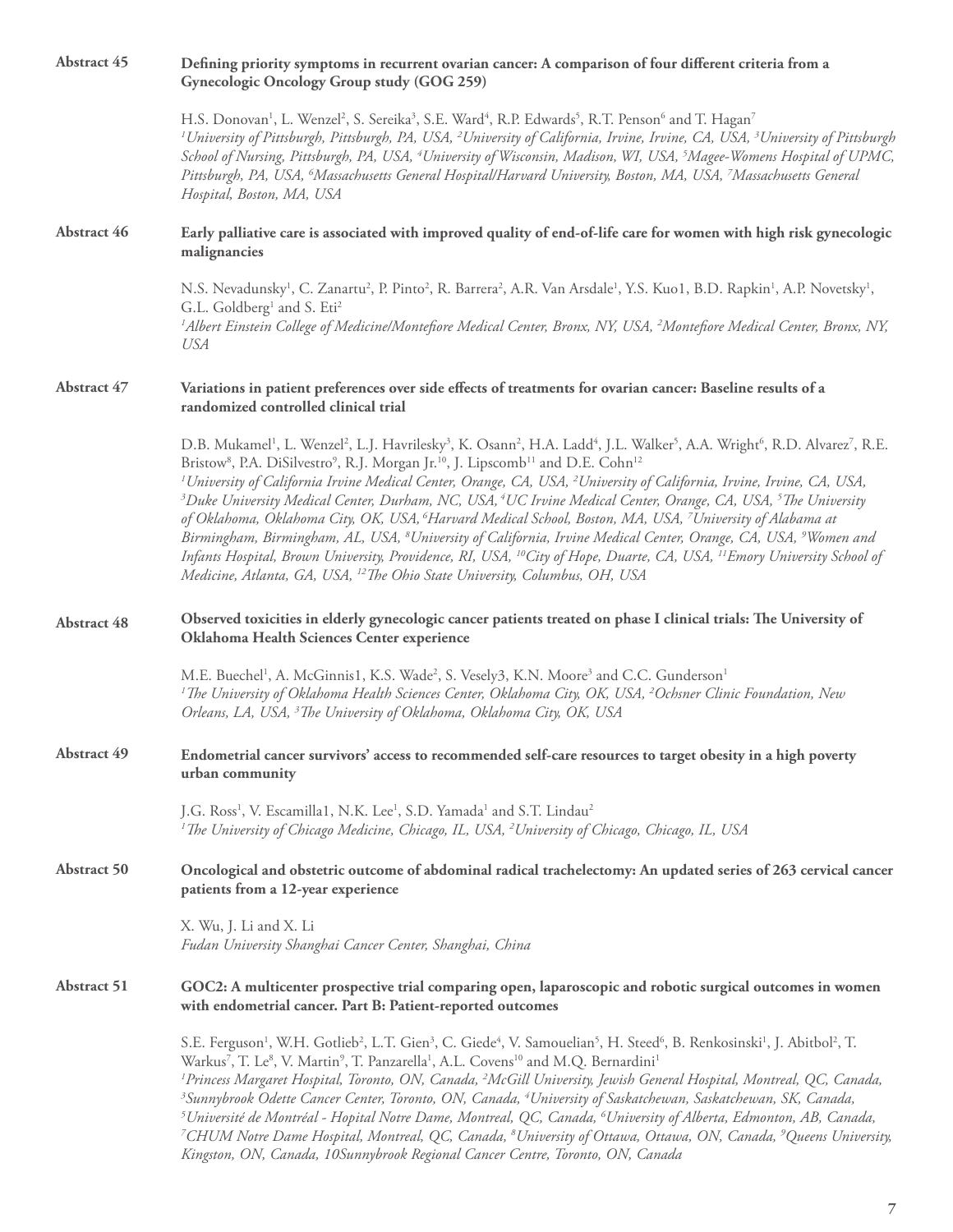# **Abstract 52 Contemporary recurrence and survival outcomes for stage IB squamous cell carcinoma of the vulva: Time to raise the bar**

R.L. Stone<sup>1</sup>, M. Gornet<sup>2</sup>, J. Berger<sup>3</sup>, S.A. Sullivan<sup>4</sup>, C.C. Gunderson<sup>5</sup>, J. Acuna<sup>6</sup>, K.K. Zorn<sup>6</sup>, E.J. Tanner III<sup>1</sup>, L. Ojalvo<sup>2</sup> and A. Nickles Fader<sup>1</sup>

*1 Johns Hopkins Hospital, Baltimore, MD, USA, 2 Johns Hopkins School of Medicine, Baltimore, MD, USA, 3 Magee-Womens Hospital of UPMC, Pittsburgh, PA, USA, 4University of North Carolina at Chapel Hill, Chapel Hill, NC, USA, 5 The University of Oklahoma Health Sciences Center, Oklahoma City, OK, USA, 6 University of Arkansas for Medical Sciences, Little Rock, AR, USA* 

# **Abstract 53 A phase II, single-dose, open-label study to investigate the safety and efficacy of OTL38 injection for intraoperative imaging of folate receptor-alpha positive ovarian cancer**

L.M. Randall<sup>1</sup>, R.M. Wenham<sup>2</sup>, P.S. Low<sup>3</sup>, S.C. Dowdy<sup>4</sup> and J.L. Tanyi<sup>5</sup> *1 University of California at Irvine Medical Center, Orange, CA, USA, 2 H. Lee Moffitt Cancer Center & Research Institute, Tampa, FL, USA, 3 Purdue University, West Lafayette, IN, USA, 4 Mayo Clinic, Rochester, MN, USA, 5 University of Pennsylvania Health System, Philadelphia, PA, USA*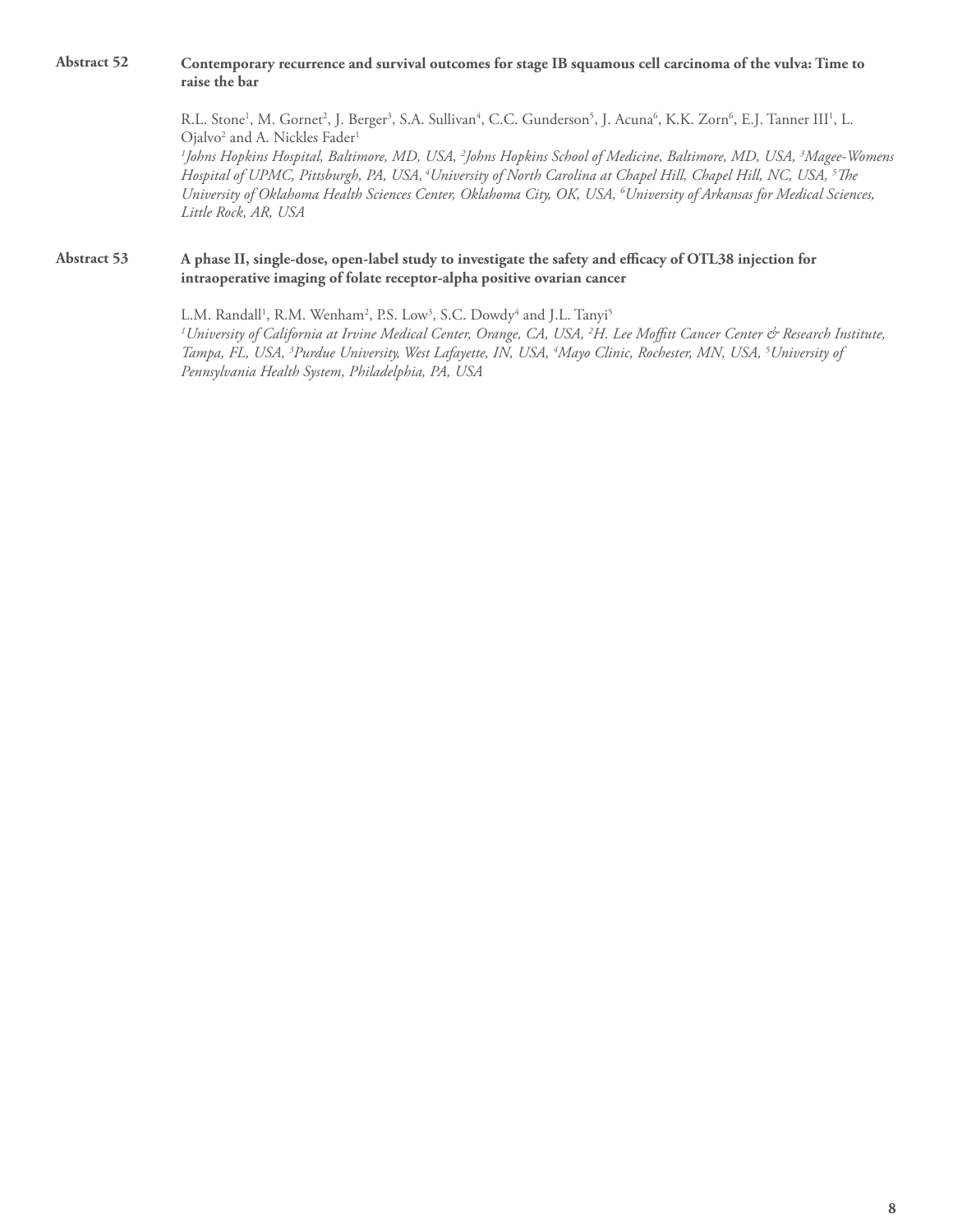# **Featured Poster Abstracts 54–144**

# **Basic Science**

| Abstract 54        | NY-ESO-1 is associated with an aggressive phenotype of ovarian cancer                                                                                                                                                                                |
|--------------------|------------------------------------------------------------------------------------------------------------------------------------------------------------------------------------------------------------------------------------------------------|
| Abstract 55        | Preliminary study of serum microRNAs related with chemoradiotherapy resistance in advanced stage cervical<br>squamous cell carcinoma                                                                                                                 |
| Abstract 56        | Mapping HPV integration in precancerous cervical lesions                                                                                                                                                                                             |
| Abstract 57        | Differential proteomic analysis of metformin response in a preoperative-window clinical trial for endometrial<br>cancer                                                                                                                              |
| Abstract 58        | Measurements of adiposity as predictive biomarkers for response to anti-angiogenic treatment in epithelial<br>ovarian cancer: An NRG/GOG ancillary data analysis of GOG 218                                                                          |
| Abstract 59        | Relationship of tumor glucocorticoid receptor expression with overall survival in ovarian cancer TCGA data                                                                                                                                           |
| Abstract 60        | No need to stress: Prospective clinical trial of adrenergic blockade during primary treatment in women with<br>epithelial ovarian cancer                                                                                                             |
| Abstract 61        | Characterization of folate receptor alpha (FRa) expression in archival tumor and biopsy samples in a phase I<br>study of mirvetuximab soravtansine, a FRa-targeting antibody-drug conjugate (ADC), in relapsed epithelial<br>ovarian cancer patients |
| Abstract 62        | Obesity-driven metabolic effects differ in ovarian vs. endometrial cancer                                                                                                                                                                            |
| Abstract 63        | Using the National Comprehensive Cancer Network guidelines and levels of evidence to prioritize research focus<br>in gynecologic cancer care                                                                                                         |
| Abstract 64        | Human papillomavirus (HPV) type and prevalence in Pacific Islander cervical cancer patients                                                                                                                                                          |
| Abstract 65        | The influence of political party on gynecologic cancer research funding in the United States                                                                                                                                                         |
| Abstract 66        | CCR2 blockade alters the tumor microenvironment immune infiltrate and enhances anti-tumor activity in<br>ovarian cancer                                                                                                                              |
| Abstract 67        | Differential expression of immune-related genes in high-grade ovarian serous carcinoma (HGSC): A platform for<br>drug and biomarker discovery                                                                                                        |
| Abstract 68        | One of these things is not like the others: PD-L1 expression in Lynch syndrome associated and sporadic<br>mismatch repair deficient endometrial carcinomas                                                                                           |
| Abstract 69        | Pharmacologic inhibition of the ataxia telangiectasia mutated and Rad3-related kinase blunts chemotherapy-<br>induced programmed death-1 ligand expression in uterine sarcomas and carcinomas and ovarian carcinomas                                 |
| Abstract 70        | Novel target for ovarian cancer immunotherapy                                                                                                                                                                                                        |
|                    | <b>Putting the Patient First</b>                                                                                                                                                                                                                     |
| Abstract 71        | Rate of ovarian micrometastasis in endometrial cancer: Is ovarian preservation a reasonable option?                                                                                                                                                  |
| <b>Abstract 72</b> | Fertility-sparing surgery in epithelial ovarian carcinoma: Can we safely push the limits?                                                                                                                                                            |
| Abstract 73        | Reoperation and recurrence rates in women undergoing conservative surgery for low malignant potential tumors                                                                                                                                         |
| Abstract 74        | Fertility-conserving surgery among young women with stage I epithelial ovarian cancer: Analysis of the National<br><b>Cancer Data Base</b>                                                                                                           |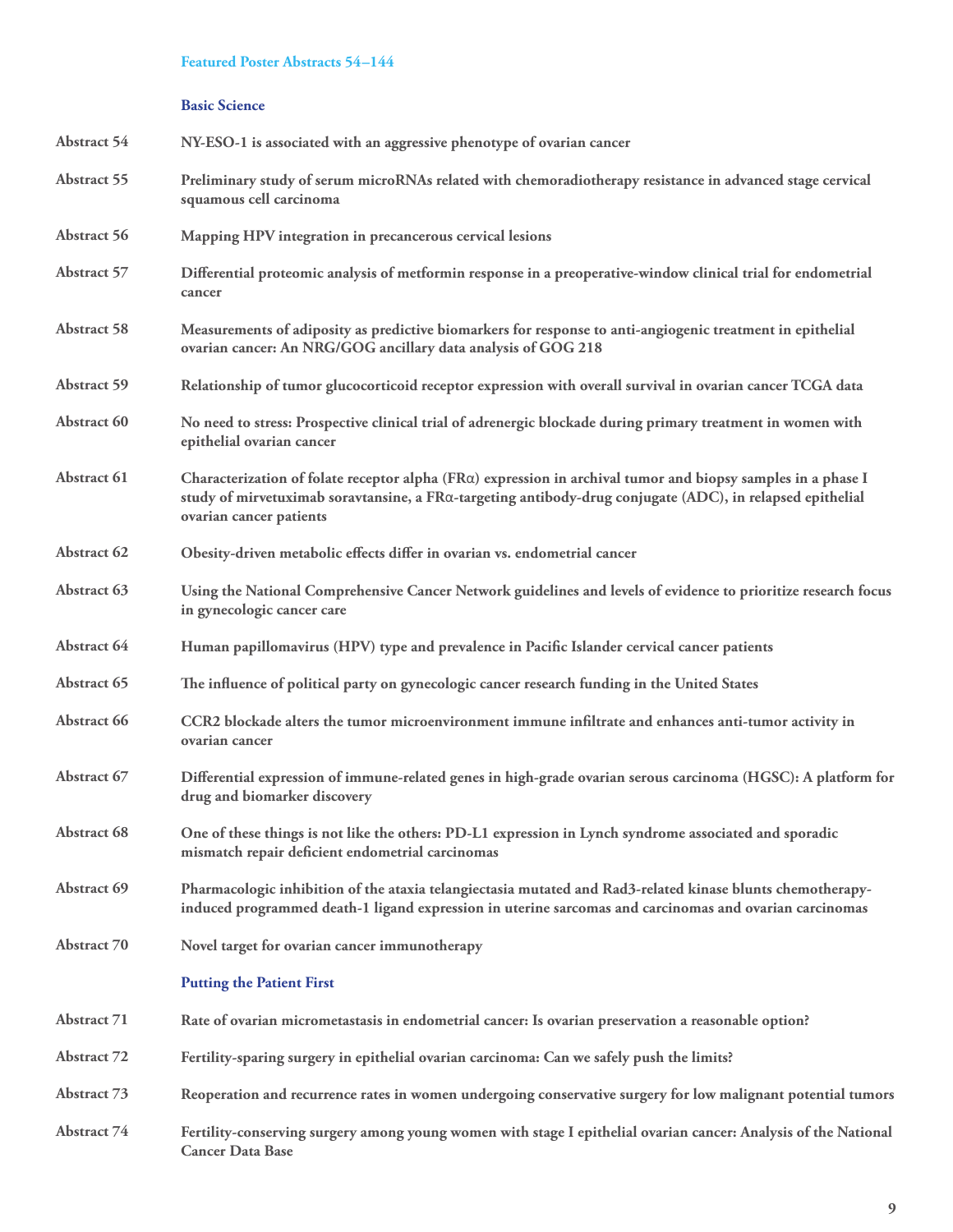| <b>Abstract 75</b> | Safety of progestational therapy in young women with endometrial cancer                                                                                                                                                                             |
|--------------------|-----------------------------------------------------------------------------------------------------------------------------------------------------------------------------------------------------------------------------------------------------|
| Abstract 76        | Simple vaginal trachelectomy: A valuable fertility preserving option in early-stage cervical cancer                                                                                                                                                 |
| <b>Abstract 77</b> | Menstrual Pattern after abdominal radical trachelctomy                                                                                                                                                                                              |
| Abstract 78        | Neoadjuvant chemotherapy followed by vaginal radical trachelectomy to preserve the fertility in young patients<br>with large cervical carcinoma                                                                                                     |
| Abstract 79        | Genome-wide significant associations of common low penetrance single nucleotide polymorphisms with risk of<br>mucinous ovarian carcinoma                                                                                                            |
| Abstract 80        | Decision-making surrounding genetic testing among women with ovarian carcinoma                                                                                                                                                                      |
| Abstract 81        | Genome-wide association study (GWAS) of single nucleotide polymorphisms (SNPs) and the risk of platinum<br>and taxane toxicities: An analysis of GOG 172 and 182                                                                                    |
| <b>Abstract 82</b> | Clinicopathologic significance of MMR immunohistochemistry and MLH1 methylation test in women with<br>endometrial cancer                                                                                                                            |
| Abstract 83        | Frequency of germline mutations in BRIP1, RAD51C, and RAD51D among women with ovarian, primary<br>peritoneal, and fallopian tube cancer                                                                                                             |
| Abstract 84        | Feasibility of two-antibody vs. four-antibody mismatch repair protein immunohistochemistry as initial screening<br>for Lynch syndrome in patients with endometrial adenocarcinoma                                                                   |
| Abstract 85        | Hysterectomy at the time of risk-reducing bilateral salpingo-oophorectomy amongst a cohort of women with<br><b>BRCA</b> gene mutations                                                                                                              |
| Abstract 86        | Mortality reduction and cost-effectiveness of performing hysterectomy at the time of RRSO for prophylaxis<br>against serous/serous-like uterine cancers in BRCA1 mutation carriers                                                                  |
| Abstract 87        | Prospective patient-elicited value assessments of options in the primary treatment of ovarian cancer                                                                                                                                                |
| Abstract 88        | Are women with gynecologic malignancies at risk for opioid misuse?                                                                                                                                                                                  |
| <b>Abstract 89</b> | Bald and beautiful? Quality of life and chemotherapy-induced alopecia                                                                                                                                                                               |
| Abstract 90        | Long-term BMI follow-up after a prospective physical activity intervention for endometrial cancer survivors:<br>What's the skinny?                                                                                                                  |
| Abstract 91        | Automated patient-reported symptom data capture, tracking, and intervention during recovery from ambulatory<br>gynecologic cancer surgery: A prospective study                                                                                      |
| <b>Abstract 92</b> | Patient and physician expectations and communication regarding ovarian cancer prognosis                                                                                                                                                             |
| Abstract 93        | Weight changes after the diagnosis of endometrial cancer                                                                                                                                                                                            |
| Abstract 94        | Bridging the gap: A priorities assessment tool to support shared decision making, maximize limited appointment<br>time and increase patient satisfaction                                                                                            |
| <b>Abstract 95</b> | The prevalence of sexual dysfunction in ethnically/racially diverse women with gynecologic malignancies                                                                                                                                             |
|                    | <b>Surgery</b>                                                                                                                                                                                                                                      |
| Abstract 96        | Long term follow-up of women with endometrial cancer, who undergo indocyanine green (ICG) fluorescence-<br>directed sentinel lymph node dissection (SLND)                                                                                           |
| <b>Abstract 97</b> | Multicenter study comparing oncologic outcomes in patients with serous and clear cell endometrial carcinoma<br>between two nodal assessment methods: A sentinel lymph node algorithm vs. a comprehensive pelvic and para-<br>aortic lymphadenectomy |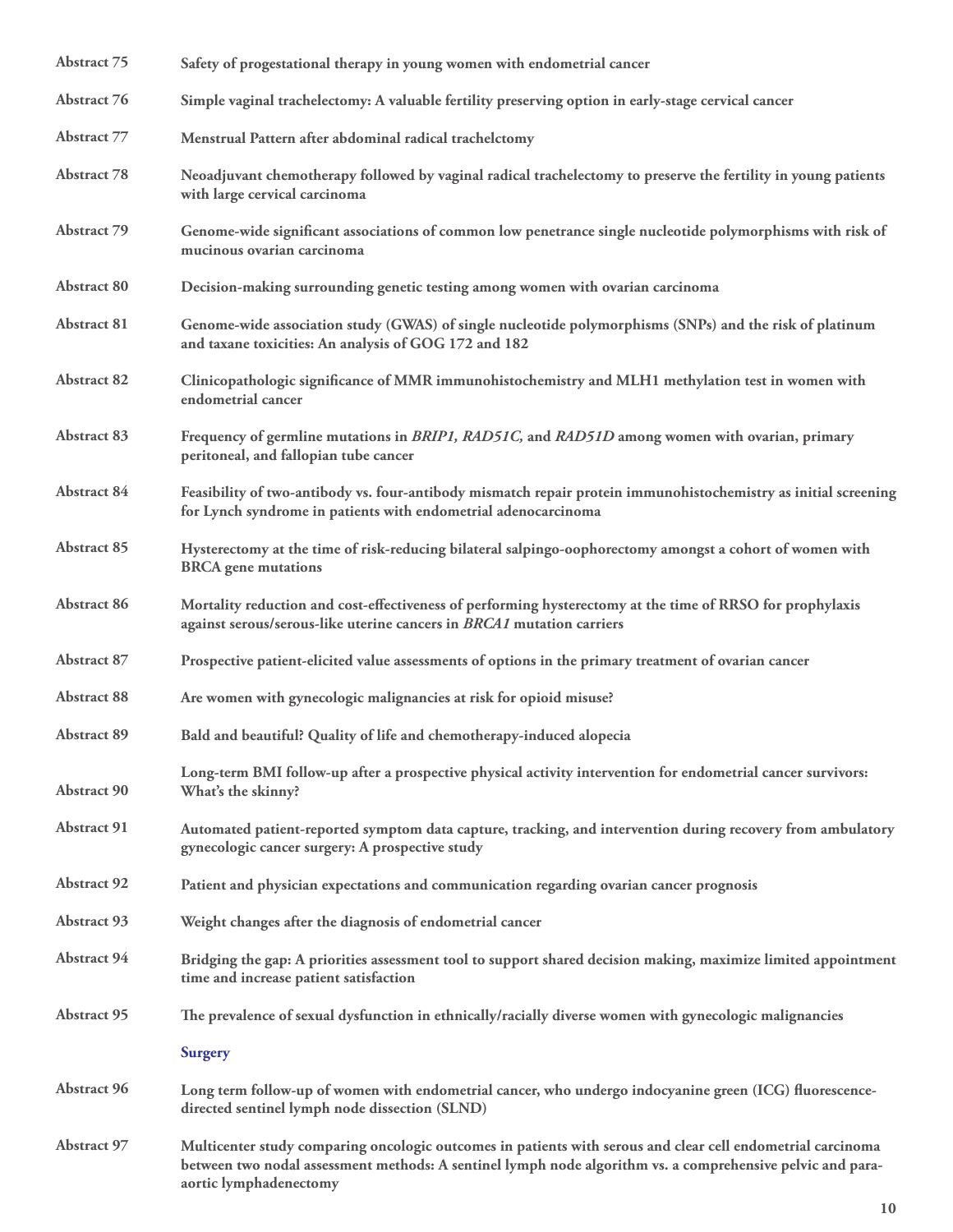| <b>Abstract 98</b> | Multicenter study comparing survival outcomes between two nodal assessment methods in patients with deeply<br>invasive endometrioid endometrial carcinoma: A sentinel lymph node algorithm vs. a comprehensive pelvic and<br>paraaortic lymphadenectomy |
|--------------------|---------------------------------------------------------------------------------------------------------------------------------------------------------------------------------------------------------------------------------------------------------|
| <b>Abstract 99</b> | Recurrence in obese patients with stage I endometrioid endometrial cancer: Does para-aortic lymph node<br>dissection matter?                                                                                                                            |
| Abstract 100       | Indocyanine green (ICG) fluorescence directed sentinel lymph node dissection (SLND) in women with<br>endometrial cancer                                                                                                                                 |
| Abstract 101       | Unexpected locations of sentinel lymph nodes in endometrial cancer                                                                                                                                                                                      |
| Abstract 102       | Impact of sentinel lymph node mapping on recurrence patterns in endometrial cancer                                                                                                                                                                      |
| Abstract 103       | Sentinel lymph nodes in vulvar cancer: Management dilemmas in patients with positive nodes and larger tumors                                                                                                                                            |
| Abstract 104       | Survival impact of pelvic and para-aortic lymph node sampling in patients with completely resected stage I-IV<br>uterine serous carcinoma (USC)                                                                                                         |
| Abstract 105       | GOC2: A multi-centre prospective trial comparing open, laparoscopic and robotic surgical outcomes in women<br>with endometrial cancer. Part A: Perioperative outcomes                                                                                   |
| Abstract 106       | A randomized controlled trial comparing skin closure in obese gynecologic patients: Staples vs. monofilament<br>suture                                                                                                                                  |
| Abstract 107       | Close vulvar cancer margins are not strongly associated with recurrence or survival                                                                                                                                                                     |
| Abstract 108       | A prospective, randomized, open-blinded endpoint (PROBE) trial for safety of oral apixaban vs. subcutaneous<br>enoxaparin for thromboprophylaxis in women with a suspected gynecologic malignancy                                                       |
| Abstract 109       | Supracervical hysterectomy for early-stage endometrial cancer: Does it increase cancer mortality?                                                                                                                                                       |
| Abstract 110       | Delay in time to surgery and survival in patients with type I vs. type II endometrial cancer: A National Cancer<br>Data Base analysis                                                                                                                   |
| Abstract 111       | The gynecologic oncology fellowship interview process: Challenges and potential areas for improvement                                                                                                                                                   |
| Abstract 112       | Prediction model for para-aortic lymph node metastasis in patients with locally advanced cervical cancer                                                                                                                                                |
| Abstract 113       | Role of lymphadenectomy and adjuvant treatment in high-risk endometrial cancer with positive lymph nodes:<br>Comparison of a historical series with comprehensive surgical staging and a contemporary series with sentinel<br>lymph nodes               |
| Abstract 114       | Bowel procedures during gynecologic surgery on an enhanced recovery program (ERP): Are perioperative<br>outcomes compromised?                                                                                                                           |
| Abstract 115       | Double-barrel wet colostomy is an acceptable alternative to separate bowel and urinary diversions in patients<br>undergoing pelvic exenteration for gynecologic malignancies                                                                            |
| Abstract 116       | Accuracy of robotic cytoreduction estimates for ovarian epithelial malignancies                                                                                                                                                                         |
| Abstract 117       | Feasibility and safety of same-day discharge after laparoscopic radical hysterectomy for cervical cancer                                                                                                                                                |
| Abstract 118       | Experiences and attitudes towards gastrointestinal surgery skills training in gynecologic oncology fellowship: A<br>survey of current and former gynecologic oncology fellows                                                                           |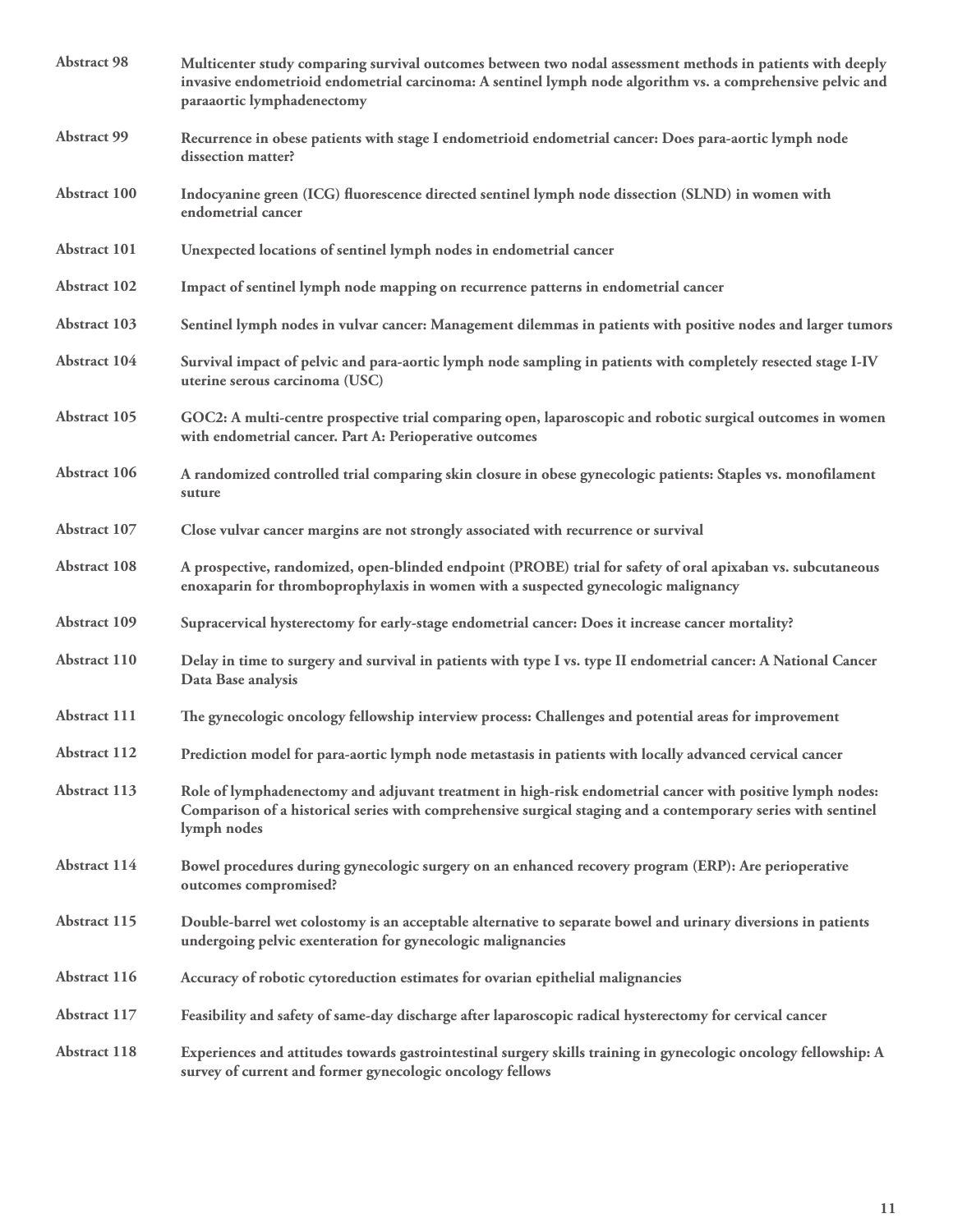# **Improving Patient Outcomes**

| Abstract 119        | Nomogram predicting individual survival following recurrence in advanced stage high-grade ovarian cancer<br>from NRG Oncology/Gynecologic Oncology Group randomized trials of platinum and paclitaxel |
|---------------------|-------------------------------------------------------------------------------------------------------------------------------------------------------------------------------------------------------|
| Abstract 120        | Prognostic nutritional index independently predicts survival in women with epithelial ovarian carcinoma                                                                                               |
| Abstract 121        | Ultra-high volume centers result in both reduced 30-day and 90-day risk-adjusted mortality for high-grade<br>serous ovarian cancer                                                                    |
| <b>Abstract 122</b> | Trends in end-of-life care and health care spending in women with uterine cancer                                                                                                                      |
| Abstract 123        | Using value-based tools to determine the value of bevacizumab in cervical and ovarian cancer                                                                                                          |
| Abstract 124        | Role of perioperative complications and adjuvant therapy patterns on racial disparity in survival among elderly<br>women with high-grade endometrial cancer                                           |
| <b>Abstract 125</b> | The revolving door: Ovarian cancer readmissions in New York State                                                                                                                                     |
| Abstract 126        | Validating computerized tomography morphometric ratios in relation to clinical and pathological characteristics<br>in endometrial cancer patients                                                     |
| Abstract 127        | Village based screening: A cervical cancer prevention service platform for rural women in Zambia                                                                                                      |
| <b>Abstract 128</b> | A preoperative algorithm for the management of primary ovarian cancer: A process and outcome evaluation                                                                                               |
| Abstract 129        | A novel frailty index is associated with sarcopenia and independently predicts survival in advanced ovarian<br>cancer                                                                                 |
| Abstract 130        | Association of statin use and disease specific survival for women with type II endometrial cancers: Retrospective<br>analysis of a 15-year experience                                                 |
| Abstract 131        | Adjuvant pelvic radiation sandwiched between paclitaxel/carboplatin chemotherapy in women with completely<br>resected uterine serous carcinoma (USC): A prospective phase II trial update             |
| Abstract 132        | Intraperitoneal chemotherapy following neoadjuvant chemotherapy and optimal cytoreductive surgery                                                                                                     |
| Abstract 133        | Neoadjuvant chemotherapy for in advanced ovarian, fallopian tube and peritoneal cancer: An ancillary study of<br><b>GOG 262</b>                                                                       |
| Abstract 134        | Neoadjuvant chemotherapy vs. primary debulking surgery: A propensity score matched cohort analysis of<br>survival                                                                                     |
| Abstract 135        | Adjuvant chemotherapy and radiotherapy compared with radiotherapy alone in women with early-stage high-<br>risk endometrial cancer: Analysis of the National Cancer Data Base                         |
| Abstract 136        | Factors associated with delivery of neoadjuvant chemotherapy in women with advanced stage ovarian cancer                                                                                              |
| Abstract 137        | Comparison of adjuvant therapy for node-positive, high-risk, early-stage cervical cancer: Systemic chemotherapy<br>vs. pelvic irradiation                                                             |
| Abstract 138        | Impact of sociodemographic and tumor characteristics vs. guideline adherent care on stage IIB-IVA cervical<br>cancer survival                                                                         |
| Abstract 139        | Minority race is a significant risk factor for treatment by non-gynecologic oncologists in women with pelvic<br>malignancies                                                                          |
| Abstract 140        | The cost-effectiveness of cancer care navigation in patients with locoregional cervical cancer undergoing primary<br>chemoradiation                                                                   |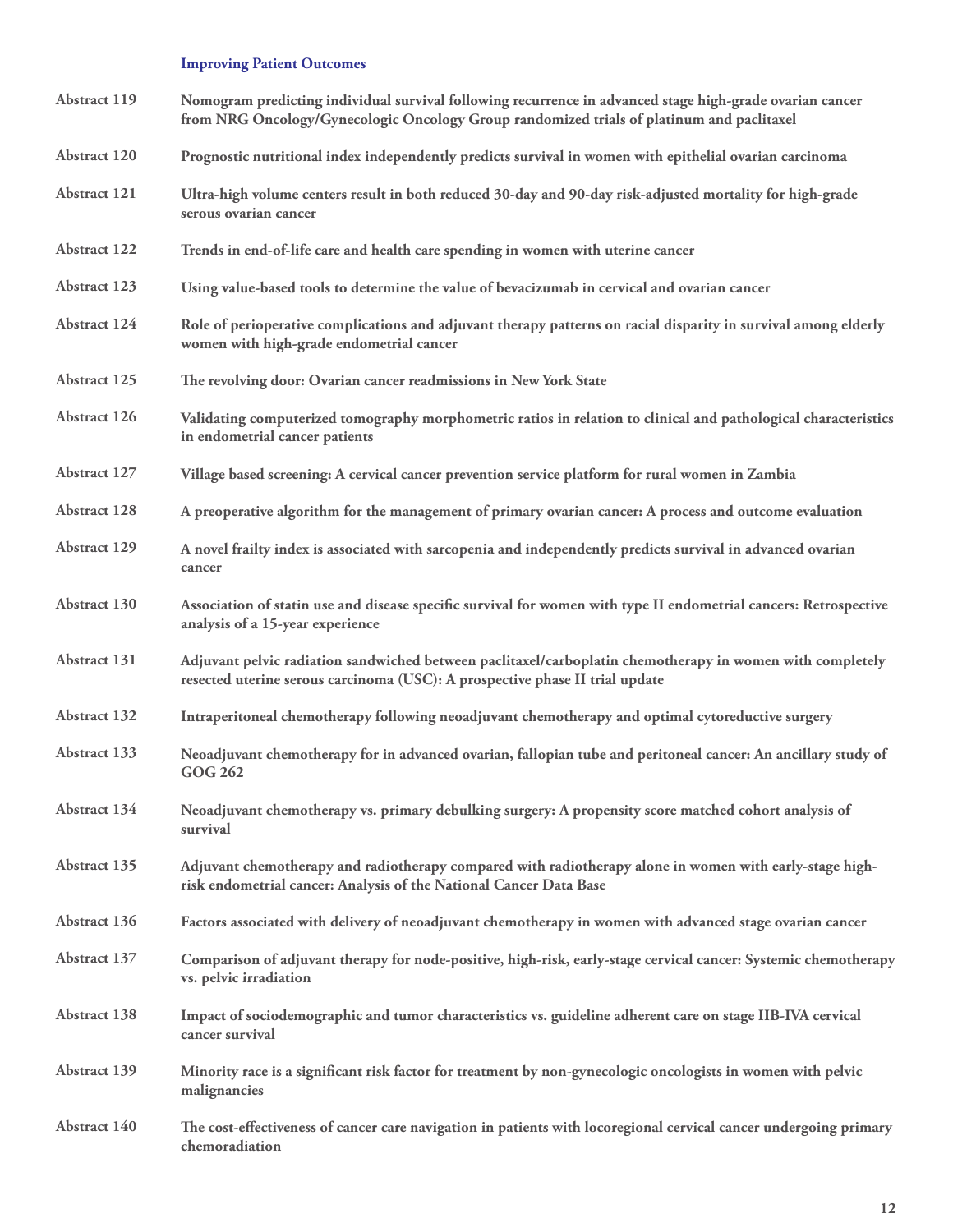- **Abstract 141 Comparison of clinical outcomes in women with advanced ovarian cancer undergoing neoadjuvant chemotherapy who receive three vs. greater than three cycles of chemotherapy after interval cytoreductive surgery**
- **Abstract 142 Exposure to risk factors for cervical and anal dysplasia in transgender men and women: A retrospective chart review**
- **Abstract 143 Neoadjuvant chemotherapy for the treatment of stage IV endometrial adenocarcinoma: A retrospective cohort**
- **Abstract 144 Vaginal brachytherapy and multi-agent chemotherapy increases survival of women with stage I carcinosarcoma**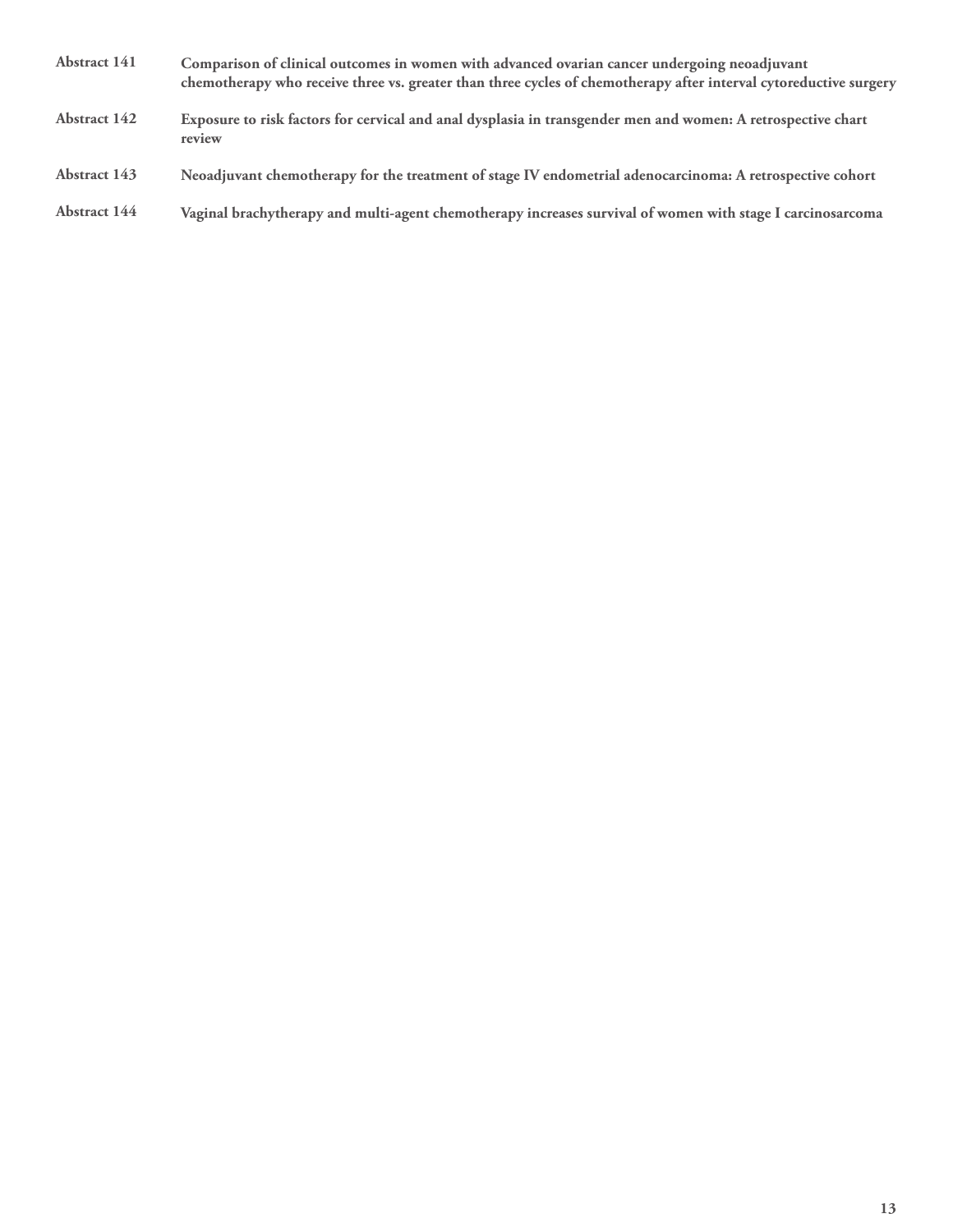# **Abstracts 145–475**

# **Poster 145**

The use of novel PP2A activators in combination with PARP inhibitor for the treatment of high-grade serous ovarian cancer

# **Poster 146**

Expression analysis of recurrence and survival-associated genes suggests that there are opportunities for more precise treatment modalities for serous endometrial cancer

# **Poster 147**

Genomic alteration patterns and clinical actionability of comprehensive genomic profiling for the management of endometrial carcinoma

# **Poster 148**

The role of intraperitoneal platinum-based therapy and anti-angiogenic agents in primary ovarian cancer treatment for *BRCA* positive patients

# **Poster 149**

Single-gene prognostic biomarkers in ovarian cancer: Vetting associations by survival-determining clinical confounders

#### **Poster 150**

Integrated analysis reveals microRNA mediated immune system regulation in advanced epithelial ovarian cancer associated with clinical prognosis

# **Poster 151**

Vaginal detection of *Porphyromonas somerae* is indicative of endometrial cancer diagnosis

# **Poster 152**

Verteporfin A new chemotherapeutic agent in endometrial cancer

#### **Poster 153**

Impact of PARP inhibitor expanded access program on the uptake of genetic testing in newly diagnosed or recurrent ovarian cancer patients in Singapore

#### **Poster 154**

Intersection of the DNA repair pathways and immunogenome identifies PDL2 as a prognostic marker in ovarian epithelial cancer

# **Poster 155**

DNA methylation as a predictor of future malignancies in benign or hyperplastic endometrial biopsies

#### **Poster 156**

Genetic and therapeutic inhibition of the receptor tyrosine kinase AXL restores paclitaxel chemosensitivity in uterine serous cancer

#### **Poster 157**

Dll3 alterations predict poor survival in gynecological cancers

#### **Poster 158**

Modulation of CA-125 expression by hTERT in ovarian cancer: Possible implication of PI3K/AKT/mTOR signaling pathway

#### **Poster 159**

Impact of ascites volume on clinical outcomes in epithelial ovarian cancer: A cohort study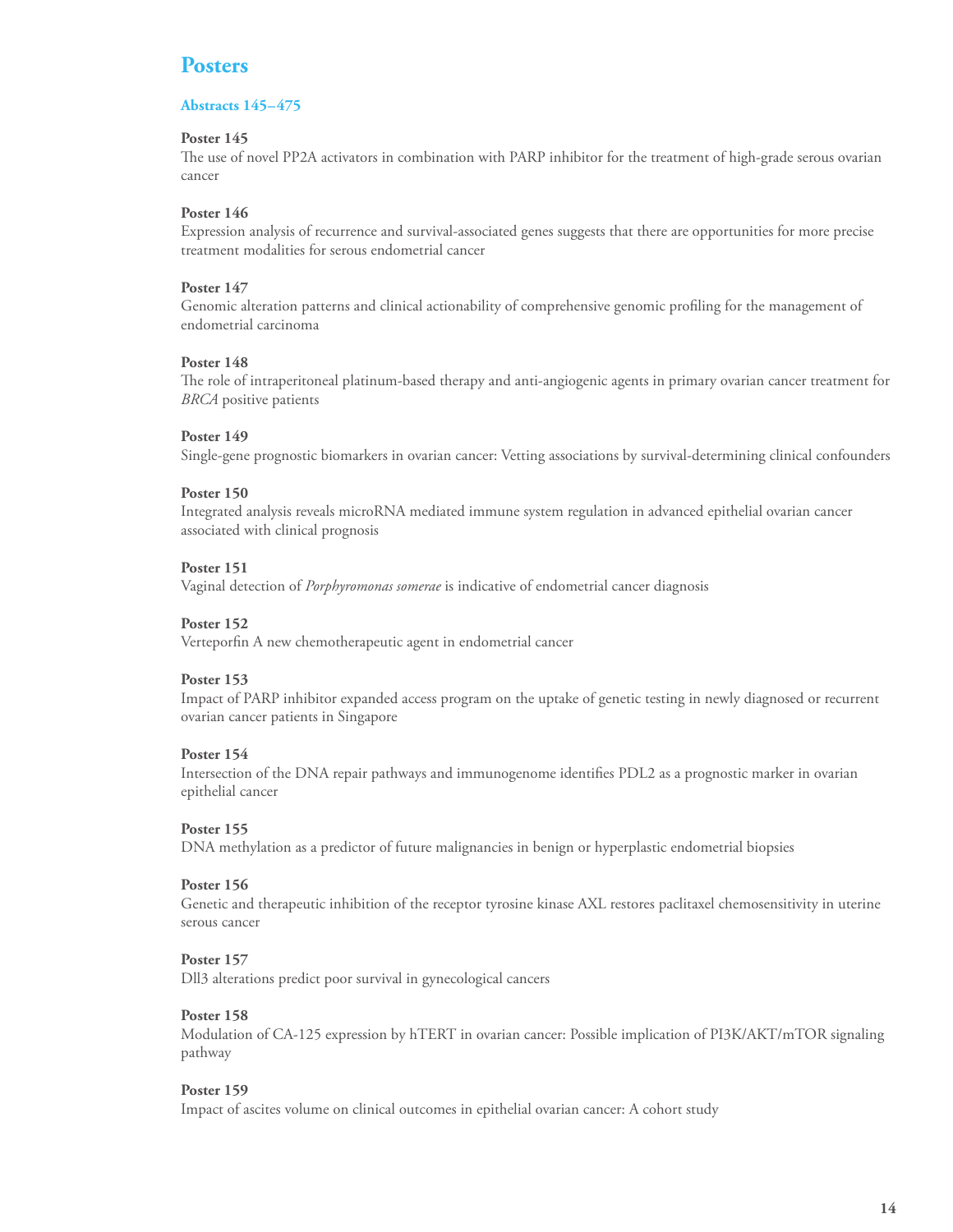Serum and tissue miR-21 as a predictor of future malignancy in endometrial hyperplasia without atypia

# **Poster 161**

Clinical and serum predictors of anti-angiogenic toxicity

# **Poster 162**

Clinical challenges associated with universal screening for Lynch syndrome associated endometrial cancer

# **Poster 163**

CTNNB1 predicts better progression-free survival in endometrioid endometrial cancer patients treated with chemotherapy

#### **Poster 164**

Investigating variations in the SWI/SNF complex in serous ovarian cancer

#### **Poster 165**

A pretreatment mass spectrometry-based serum proteomic test is able to stratify patients with ovarian cancer receiving adjuvant chemotherapy according to overall and progression-free survival and identify patients likely to exhibit chemoresistance

# **Poster 166**

Validation of REM score to predict endometrial cancer in patients with ultrasound endometrial abnormalities

# **Poster 167**

The predictive value of neutrophil to lymphocyte ratio and platelet to lymphocyte ratio in determining cervical cancer stage

#### **Poster 168**

Evaluation of genomic alterations by next generation sequencing provides a precision medicine-based approach for gynecologic cancers

#### **Poster 169**

Evaluation of the impact of comprehensive genomic profiling on clinical outcomes in gynecologic oncology patients

# **Poster 170**

*BRCA* mutational status to personalize upfront management in high-grade serous advanced ovarian cancer: A multicenter study

#### **Poster 171**

A pilot study evaluating biodynamic imaging (BDI) as a novel method in predicting response to chemotherapy in ovarian cancer

#### **Poster 172**

Aspirin-PC is a novel, safe and efficacious compound in ovarian cancer

#### **Poster 173**

Serum cytokine arrays reveal different cytokine profiles as prognostic factors for overall survival in patients with ovarian high-grade serous and clear cell carcinoma

#### **Poster 174**

Novel combination immunotherapy with MUC1 vaccination and immune checkpoint blockade in ovarian cancer

#### **Poster 175**

A novel serum alpha fetoprotein cut-point for distinguishing malignant vs. benign ovarian teratom**a** 

#### **Poster 176**

Combination of targeted SMAC mimetic SW IV-134 and standard chemotherapy improves cell death and survival in ovarian cancer murine model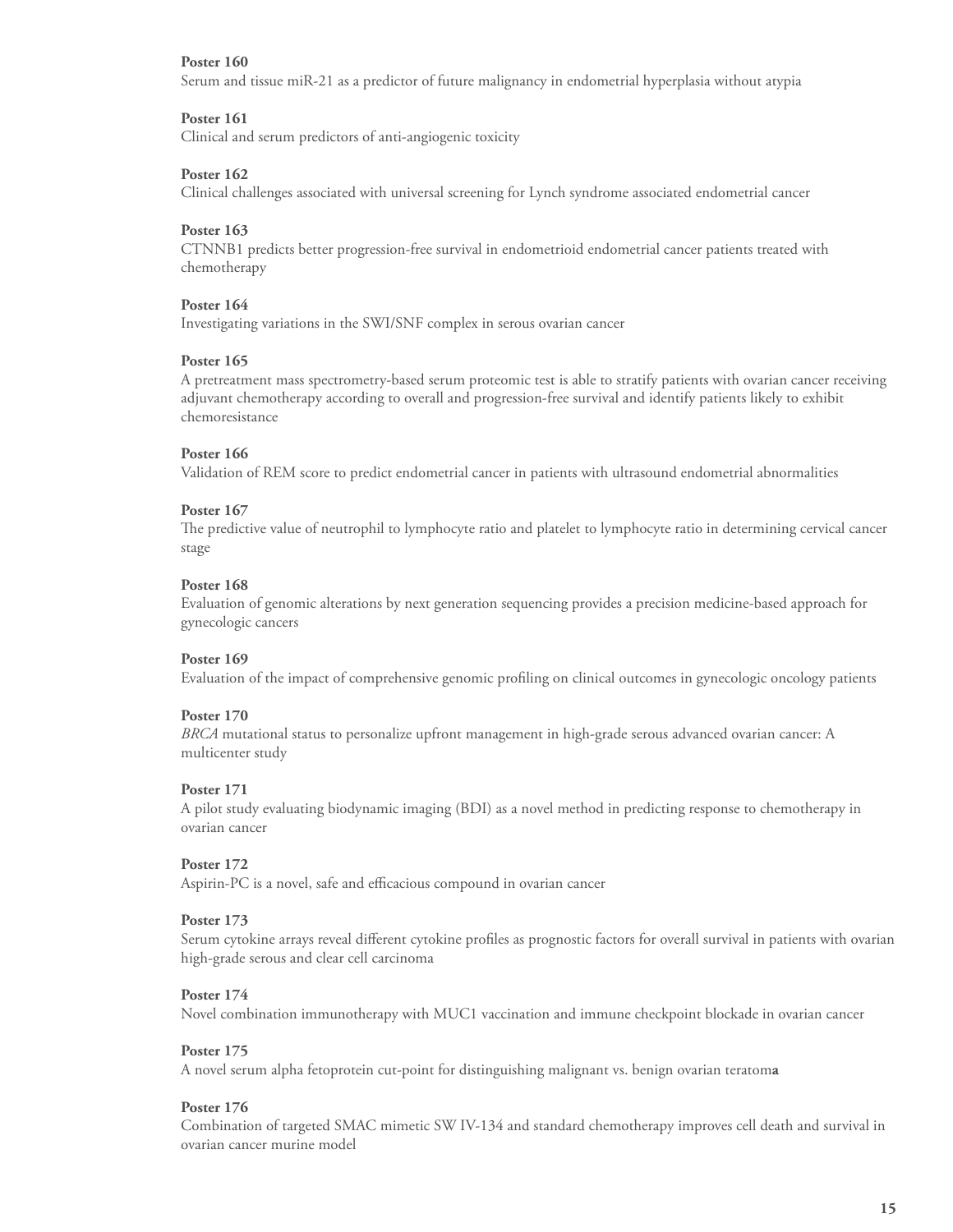Mutations and transcript expression of maternal embryonic leucine zipper kinase in endometrial cancer patients

# **Poster 178**

The differential analysis of serum HE4 levels in epithelial ovarian cancer and other malignant tumors

# **Poster 179**

Variations of gene expression continuously accumulated according to progression of ovarian cancer recurrence

# **Poster 180**

RNA expression patterns in human ascites-derived ovarian cancer cells allow molecular characterization and identification of potential therapeutic targets

#### **Poster 181**

Interleukin-6 and leukemia inhibitory factor are expressed in both ovarian cancer tumor cells and stroma and may impact response to anti-estrogen therapy

#### **Poster 182**

Uterine leiomyosarcoma: Are novel therapeutics on the horizon?

#### **Poster 183**

Characterization of immune regulatory molecules B7-H4 and PD-L1 in low- and high-grade endometrial tumors

# **Poster 184**

Augmenting the MHC II antigen-presentation pathway with epigenetic therapy in epithelial ovarian cancer

# **Poster 185**

Adenovirus platform enhances transduction efficiency of human mesenchymal stem cells: An opportunity for cellular carriers of targeted TRAIL-based TR3 therapeutics in ovarian cancer

#### **Poster 186**

Use of next generation sequencing to predict response to primary chemotherapy in epithelial ovarian cancer

#### **Poster 187**

Prospective assessment of circulating tumor cells (CTCs) in women undergoing surgery for suspected ovarian cancer

#### **Poster 188**

Predictors of Lynch syndrome and clinical outcomes among universally screened endometrial cancer patients

#### **Poster 189**

Sentinel lymph node biopsy for early cervical cancer: Five years follow-up of a diagnostic, prospective, multicenter study (Senticol 1)

# **Poster 190**

An analysis of efficacy and safety of olaratumab + doxorubicin or doxorubicin alone in patients with uterine leiomyosarcoma: A retrospective assessment of the phase 1b/2 study JGDG

#### **Poster 191**

Racial and ethnic outcome differences in the top five women's cancers: A harmonized Surveillance, Epidemiology, and End Results study for diagnoses from 2000-2014

#### **Poster 192**

The combination of gonadotropin releasing hormone agonist and levonorgestrel-release intrauterine device/aromatase inhibitor for severe atypical hyperplasia and well-differentiated endometrial carcinoma

# **Poster 193**

The safety and efficacy of bleomycin, etoposide and cisplatin (BEP) chemotherapy in patients with malignant ovarian germ cell tumor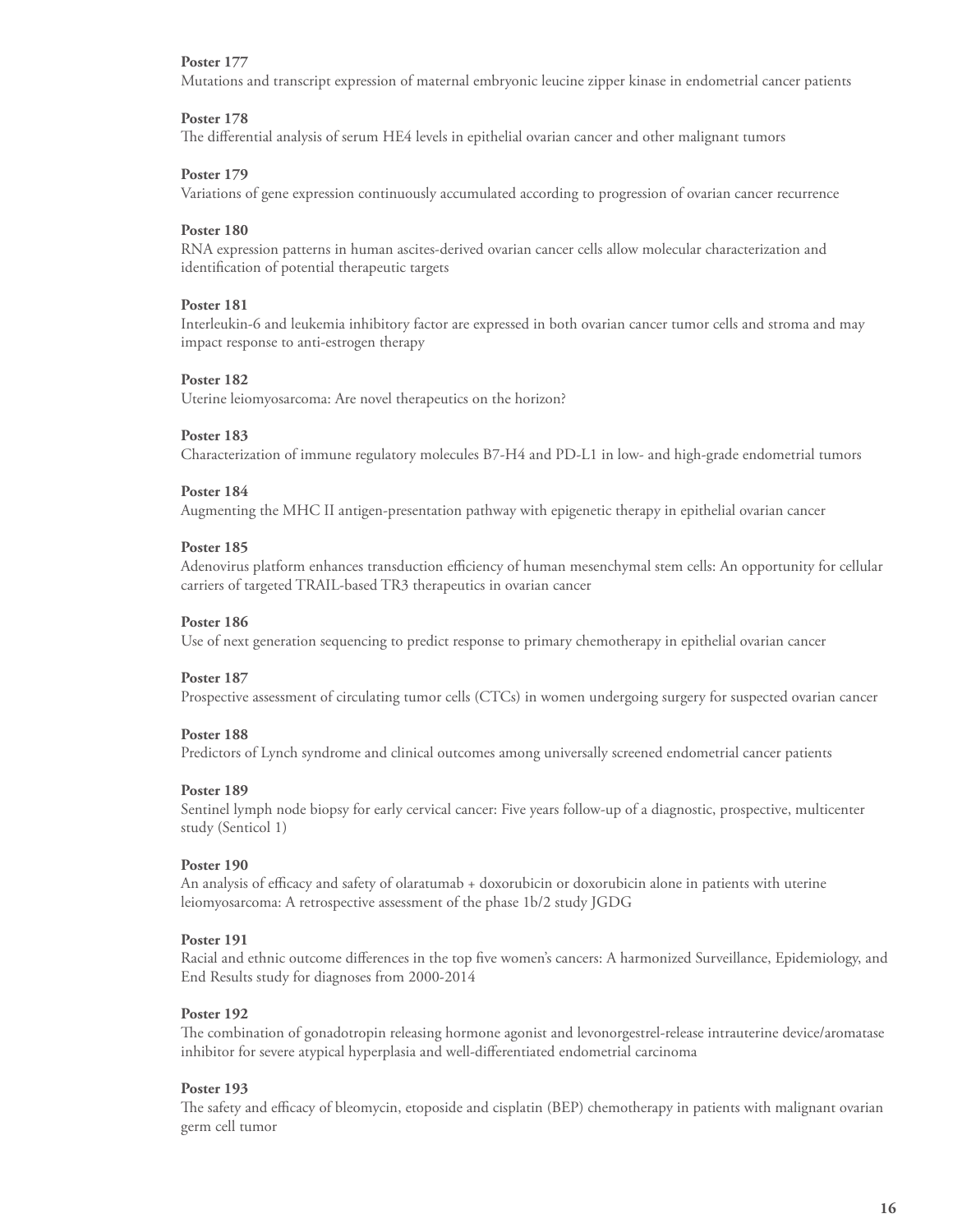Pseudotyped retroviral replicating vectors for combination prodrug activator gene therapy of ovarian cancer

#### **Poster 195**

A multi-institutional analysis of patterns of recurrence and survival with clear cell carcinoma of the ovary

# **Poster 196**

Long-term bevacizumab toxicity in patients with recurrent ovarian cancer

# **Poster 197**

Functional outcomes of laparoscopic-assisted vaginal radical trachelectomy in early-stage cervical cancer: A prospective multicentric cohort of 50 patients

#### **Poster 198**

Postoperative scoring system for distant recurrence in node-positive cervical cancer patients after radical hysterectomy and pelvic lymph node dissection with para-aortic lymph node sampling or dissection

#### **Poster 199**

Functional outcomes of trachelectomy in early-stage cervical cancer: Vaginal vs. laparoscopic ways

#### **Poster 200**

Vocimagene amiretrorepvec (Toca 511) for prodrug activator gene therapy in ovarian cancer models

# **Poster 201**

Focal adhesion kinase (FAK) inhibition overcomes cisplatin-resistance in epithelial ovarian cancer

#### **Poster 202**

Prognostic significance of supradiaphragmatic lymph node metastasis detected by 18F-FDG PET/CT in advanced epithelial ovarian cancer

# **Poster 203**

A randomized, double-blind phase III trial of niraparib maintenance treatment in patients with HRD+ advanced ovarian cancer after response to front-line platinum-based chemotherapy

# **Poster 204**

Comparison of MRI, PET/CT, and frozen biopsy in the evaluation of lymph node status before fertility-sparing radical trachelectomy in early stage cervical cancer

# **Poster 205**

Continuing neoadjuvant chemotherapy until CA-125 reaches the nadir improves complete cytoreduction by interval debulking surgery in patients with advanced epithelial ovarian cancer

#### **Poster 206**

Phase I study combining PARP-inhibition with immune checkpoint blockade in women with *BRCA*-deficient recurrent ovarian cancer

#### **Poster 207**

Is sentinel lymph node biopsy safe during radical trachelectomy? A prospective multicenter study

#### **Poster 208**

Targeting the ATR-Chk1 axis with PARP inhibition results in tumor regression in *BRCA* mutant models

#### **Poster 209**

Measurements of sarcopenia as predictive biomarkers for response to anti-angiogenic treatment in epithelial ovarian cancer: An NRG/GOG ancillary data analysis of GOG 218

# **Poster 210**

Is there a survival benefit associated with intraperitoneal chemotherapy after neoadjuvant chemotherapy for optimally debulked epithelial ovarian cancer patients?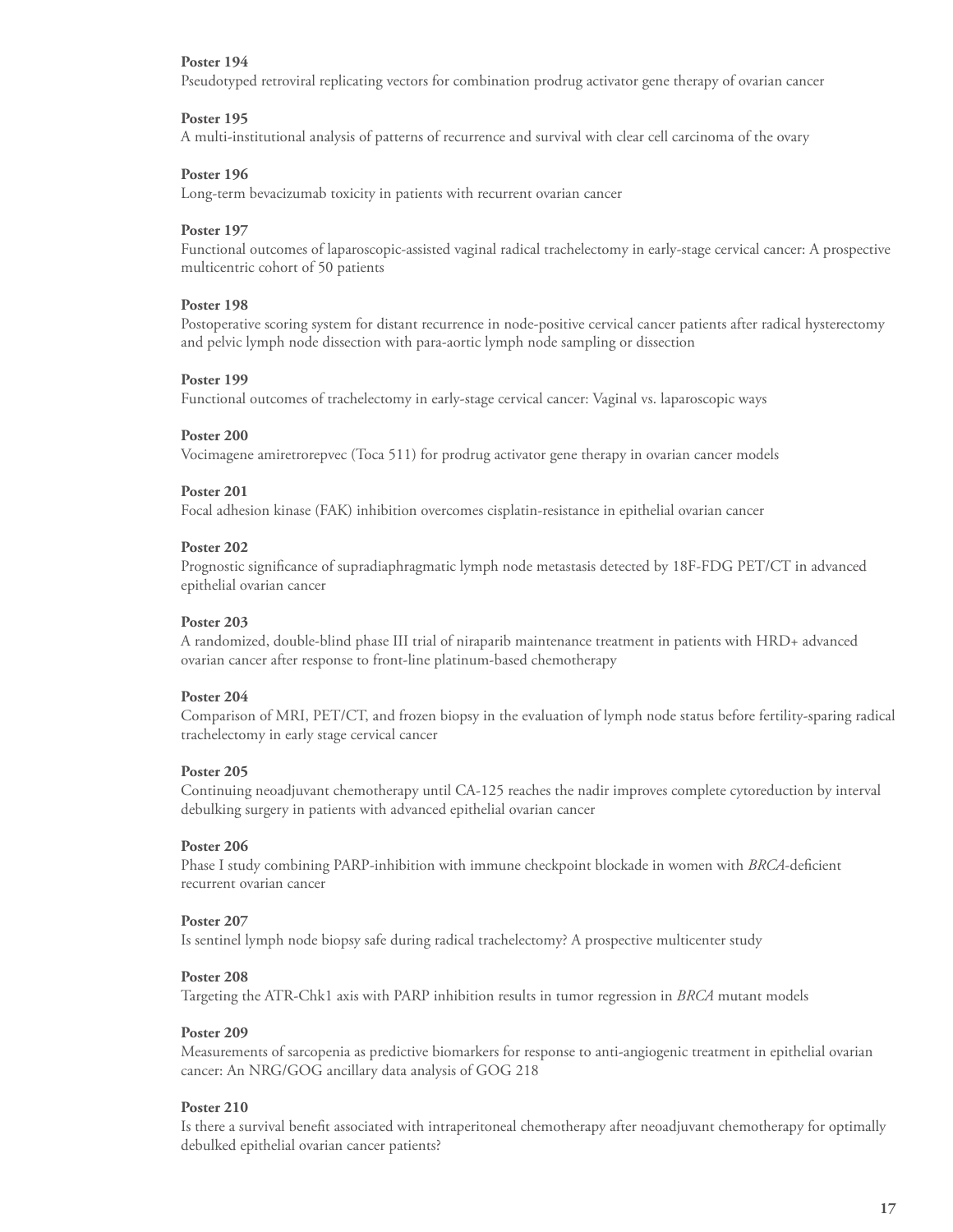Impact of neoadjuvant chemotherapy and postoperative adjuvant chemotherapy cycles in patients with advanced ovarian cancer

# **Poster 213**

Clinical behavior of FIGO stage I endometrioid endometrial adenocarcinoma diagnosed as high-grade on preoperative biopsy and low-grade on hysterectomy specimen

# **Poster 214**

Should ovarian carcinoma metastatic to the inguinal nodes be assigned stage IVB?

# **Poster 215**

The effects of neoadjuvant chemotherapy and interval debulking surgery on body composition in patients with advanced ovarian cancer

# **Poster 216**

Decreasing levels of BMI1 as a therapeutic approach in endometrial cancer

#### **Poster 217**

Placenta-specific protein 1 (PLAC1) expression in serous ovarian cancer is significantly determined by *p53* mutation status

# **Poster 218**

Pathologic response differs between and within tumor sites at the time of interval debulking surgery following neoadjuvant chemotherapy in advanced ovarian cancer

# **Poster 219**

High frequency gene mutations in cervical cancer patients enrolled on a DNA sequencing protocol

#### **Poster 220**

Epithelial-mesenchymal transcription factor Snail leads to cancer stem cell phenotype via repression of tumor suppressor miRNA let-7: Snail knockdown restricts metastatic progression in epithelial ovarian carcinomas

#### **Poster 221**

Is the immune microenvironment of microsatellite instable endometrial cancer altered in morbidly obese vs. non-obese patients?

#### **Poster 222**

Proteogenomic alterations in black endometrioid endometrial cancer patients correlate with poor disease outcome

#### **Poster 223**

Trends of treatment for high- and low-grade serous ovarian cancer using the National Cancer Data Base

#### **Poster 224**

The use of tumor organoid culture for drug sensitivity testing in endometrial cancer is feasible

#### **Poster 225**

Role of positive peritoneal cytology in FIGO stage IB to IIB cervical adenocarcinoma

#### **Poster 226**

Genetic variations in vulvar cancer differ from cervical cancer

#### **Poster 227**

Repurposing topiramate as a novel targeted therapy for ovarian cancer

#### **Poster 228**

Omental disease has a significant impact on overall survival in patients with uterine carcinosarcoma

#### **Poster 229**

Characterization of PARP-7 in ovarian cancer cells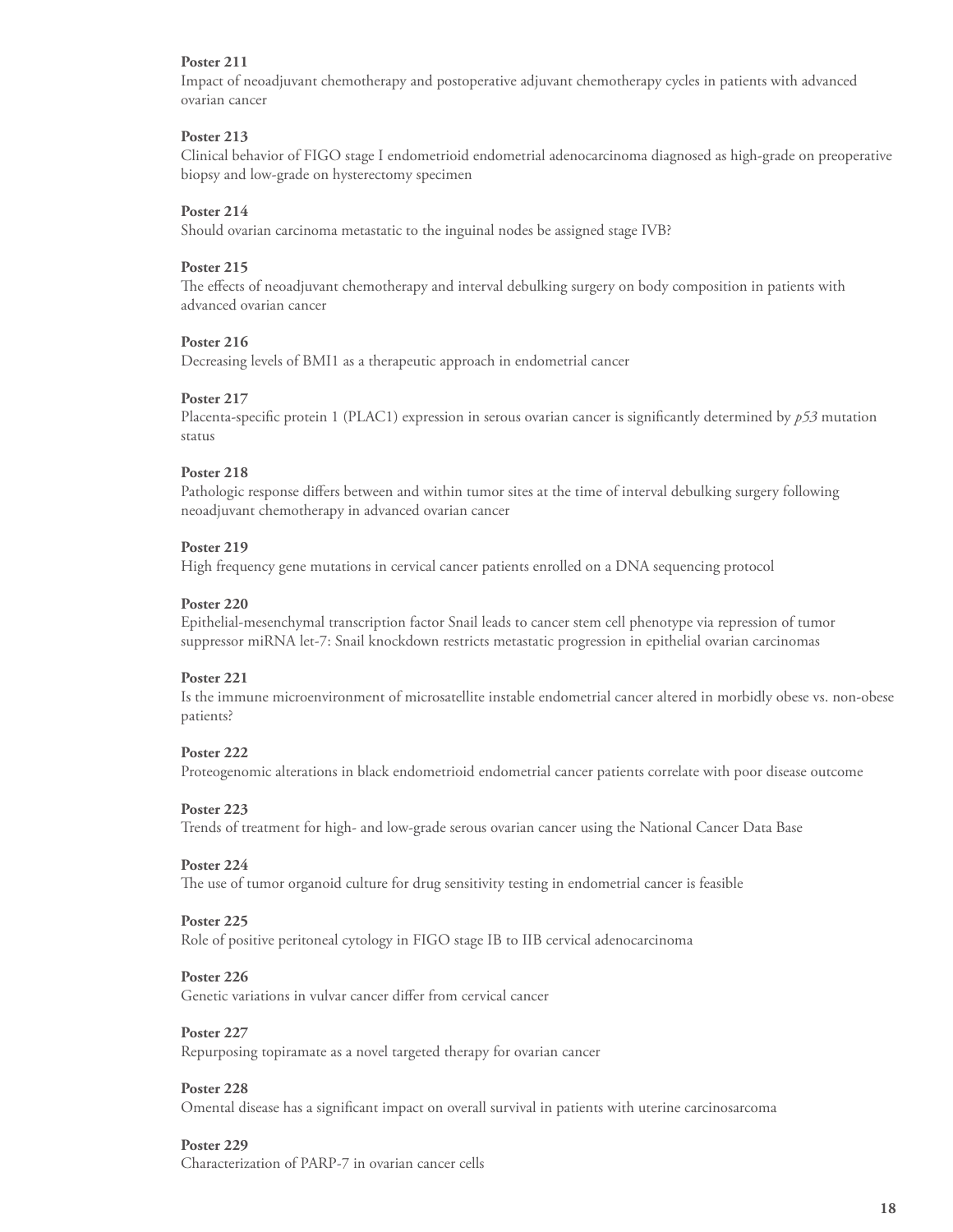Functional characterization of recurrent *FOXA2* mutations in endometrial cancer

# **Poster 231**

Macrometastases in the pelvic lymph nodes as predictors of multiple pelvic and para-aortic node involvement in endometrial cancer

# **Poster 232**

Cisplatin exposure causes metabolic stress and adaptation in ovarian cancer cells

# **Poster 233**

Urinary bisphenol a levels in women with endometrial cancer

# **Poster 234**

A clinical prediction model for chemoresponse in advanced-stage serous ovarian cancer

# **Poster 235**

Neratinib shows efficacy in the treatment of HER2/neu amplified epithelial ovarian carcinoma in vitro and in vivo

#### **Poster 236**

Correlation of subcutaneous and visceral fat with outcomes in patients with endometrial malignancies treated with and without bevacizumab

# **Poster 237**

Carboplatin hypersensitivity correlates with mutations in the DNA repair enzyme *BRCA* 

#### **Poster 238**

Differential expression of immune response markers in the endometrium of obese and non-obese women

#### **Poster 239**

Exploring the road less traveled: An assessment of outcomes of non-high-grade serous ovarian cancers using the National Cancer Data Base

# **Poster 240**

Collagen prolyl hydroxylases modulate ovarian cancer microenvironment and metastasis

#### **Poster 241**

Mast cells are a newly identified immune component of the mesenchymal subtype in high-grade serous ovarian cancer (HGSC)

#### **Poster 242**

Fertility-sparing surgery for stage II epithelial ovarian carcinoma: Analysis of oncologic outcomes

#### **Poster 243**

Outcomes in early-stage cervical cancer patients with high-risk features on conization followed by low-risk features on radical hysterectomy.

# **Poster 244**

Survival differences of clear cell ovarian and uterine carcinomas

#### **Poster 245**

Endometrial cancer cell lines share genomic features with distinct TCGA-identified endometrial carcinoma subtypes

#### **Poster 246**

Embryonal rhabdomyosarcoma of the female genital tract

# **Poster 247**

Do patterns of recurrence reveal the most crucial sites of debulking in ovarian cancer?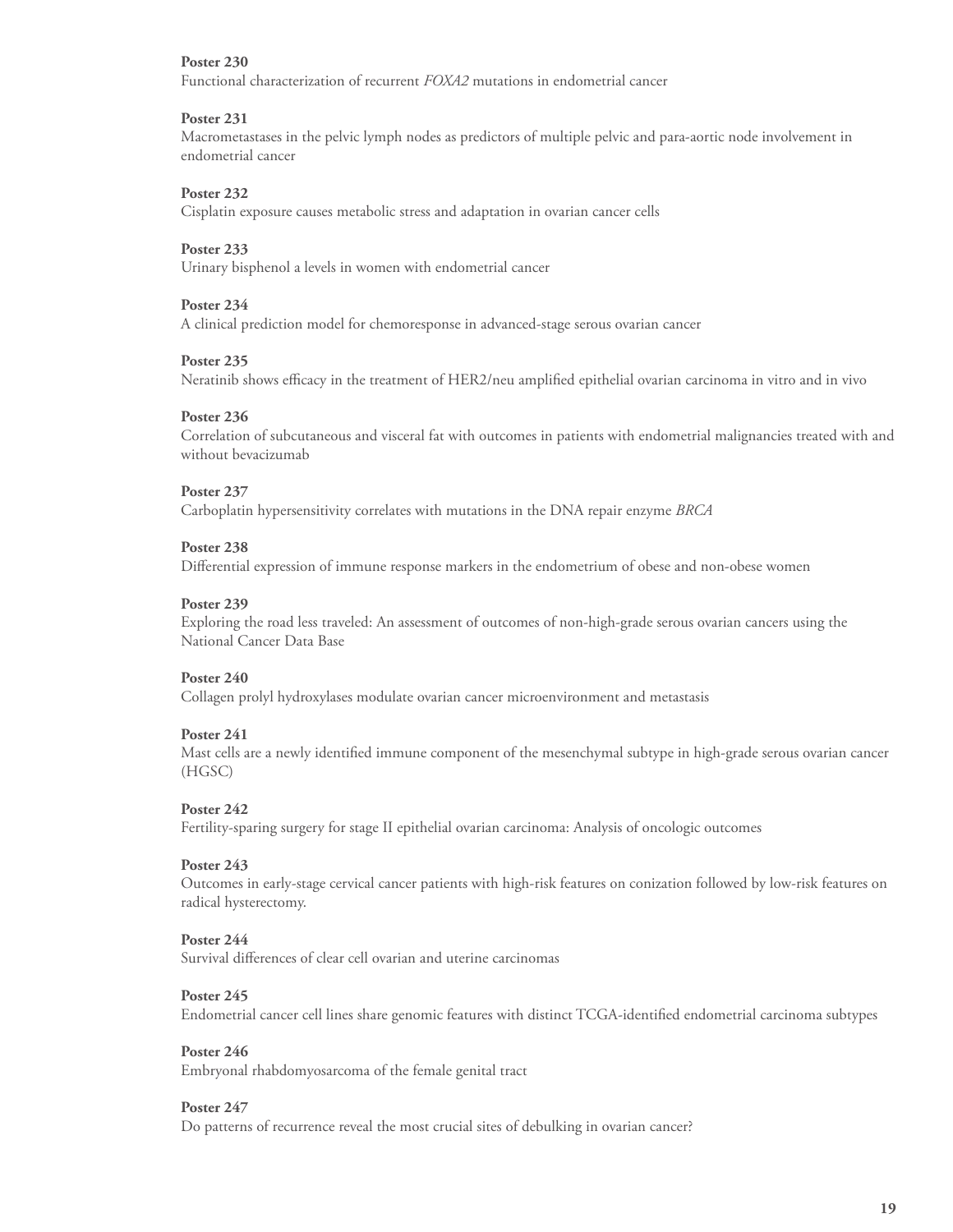External validation of chemotherapy response scoring system for histopathologic assessment of tumor regression after neoadjuvant chemotherapy in high-grade serous ovarian cancer

# **Poster 249**

P5RHH-siAXL nanoparticle is a novel targeted therapy in metastatic gynecologic serous cancers

#### **Poster 250**

Identification of functional progesterone response elements in the CYP24A1 promoter

# **Poster 251**

Metformin and phenformin inhibit cell proliferation and alter metabolism in high-grade serous ovarian cancer (HGSC)

# **Poster 252**

Key intermediates of the insulin-like growth factor 2 (IGF2) signaling pathway are differentially expressed in highgrade serous carcinoma originating in the fallopian tube as compared to ovary

# **Poster 253**

Centralization of endometrial cancer care: Implications of preoperative subspecialty gynecologic pathology review

#### **Poster 254**

Placenta-specific protein 1 (PLAC1) expression regulated by TP53 in gynecologic cancer cell lines

#### **Poster 255**

The wnt/ß-catenin-specific inhibitor, ICG-001, proves effective for the treatment of high-grade serous ovarian cancer in murine models through the targeting of cancer initiating cells

#### **Poster 256**

Mucinous differentiation is predictive of improved outcomes in low-grade endometrioid carcinoma

# **Poster 257**

Tao brush endometrial cytology vs. office endometrial biopsy: Comparing diagnostic performance in symptomatic women evaluated in the outpatient setting

#### **Poster 258**

Marked inter- and intra-patient heterogeneity of T cell infiltrates in primary high-grade serous ovarian cancer

#### **Poster 259**

Endometrial cancer patients with a MELF gland pattern treated with hysterectomy only are at an increased risk of lymph node involvement

# **Poster 260**

A single institution's experience with a fast, effective carboplatin desensitization protocol and identification of risk factors for high-grade hypersensitivity reactions

#### **Poster 261**

Septin 2 overexpression promotes serous and clear cell ovarian cancer tumorigenesis

#### **Poster 262**

Surrogates of progression-free survival in endometrial cancer patients: An evaluation of necrosis and other measures of tissue composition

#### **Poster 263**

Laparoscopic interval debulking surgery after neoadjuvant chemotherapy in advanced ovarian cancer

#### **Poster 264**

Ultrasound surveillance of ovarian abnormalities characterized by stable morphology or morphologies changing between cysts, septated cysts, cysts with solid structure or solid structures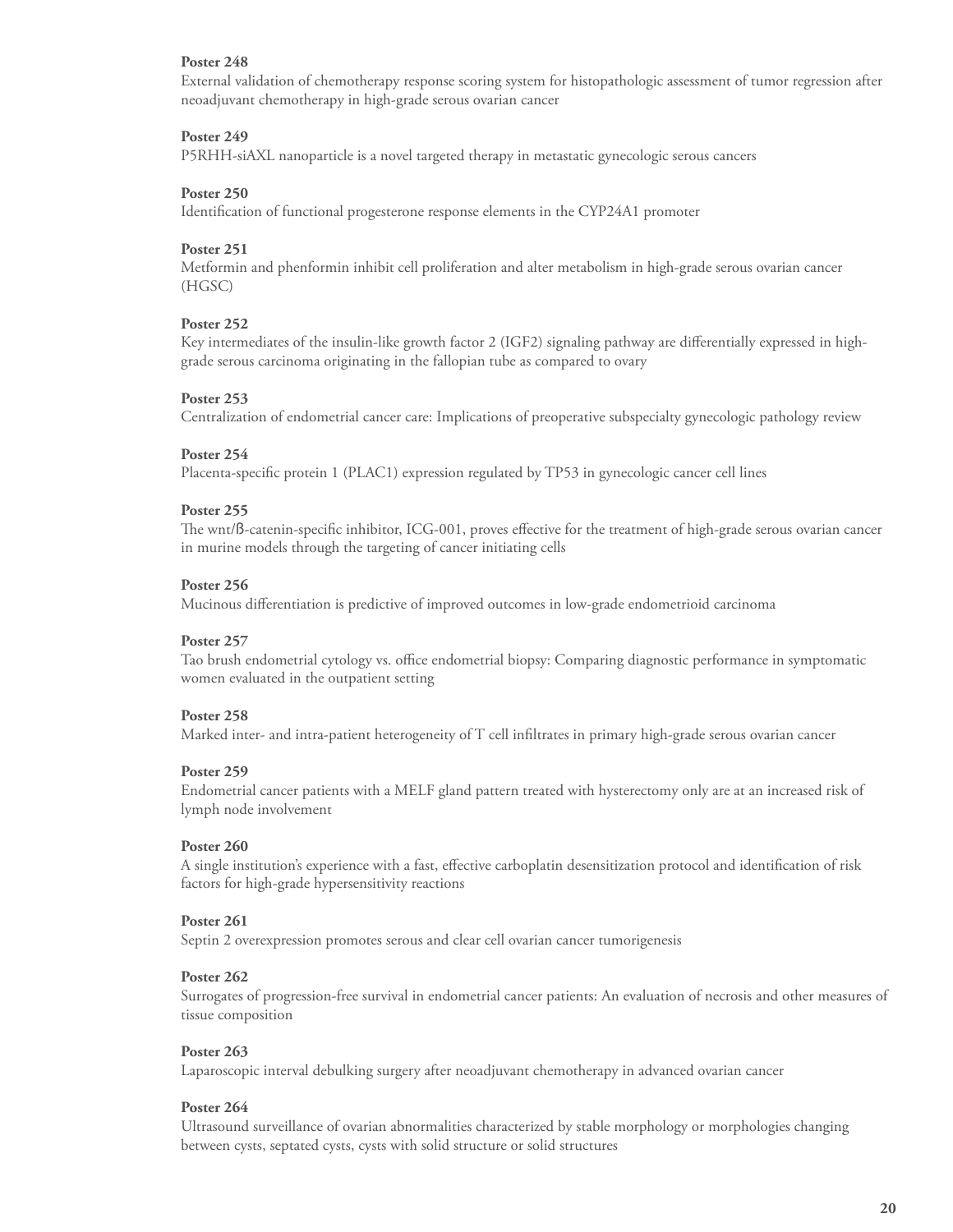Aborted upfront debulking does not reduce likelihood of optimal interval debulking compared with planned neoadjvuant chemotherapy

# **Poster 266**

Mutation profiling of uterine lavage fluid detects early-stage endometrial cancers and discovers a prevalent landscape of driver mutations in women without cancer

# **Poster 267**

Pain persisting after the resolution of ovarian abnormalities

# **Poster 268**

Granulosa cell tumors: A SEER data review of prognostic parameters in 1,815 patients

#### **Poster 269**

The DEK oncoprotein functions in ovarian cancer tumorigenesis

# **Poster 270**

Does histologic subtype affect the risk of lymph node metastasis in apparent stage I epithelial ovarian cancer?

# **Poster 271**

Biologically relevant, ovarian cancer-specific targets identified through a functional genomic screen

# **Poster 272**

The impact of tumor fragments in the lumen of fallopian tubes on recurrence and survival in type I and type II endometrial cancers

# **Poster 273**

Nuclear SYK phosphorylation is associated with poor survival in high-grade serous ovarian cancer

#### **Poster 274**

Suboptimal primary debulking vs. neoadjuvant chemotherapy followed by interval debulking: Where does the balance tilt?

# **Poster 275**

Gene expression signature based prediction of lymph node metastasis in patients with endometrioid endometrial cancer

# **Poster 276**

Antioxidant gene expression program is deregulated early in serous ovarian cancer

#### **Poster 277**

Missing the grade: Correlation of unknown grade with patient demographics, hospital type, and cancer outcomes in epithelial ovarian cancer

# **Poster 278**

Histone deacetylase inhibitor MS-275 potentiates cisplatin toxicity in epithelial ovarian cancer

#### **Poster 279**

The impact of ovarian cancer spread on survival in advanced epithelial ovarian cancer: A cohort study

#### **Poster 280**

A comparison of tumor size at diagnosis and disease recurrence in type I and type II endometrial carcinoma

#### **Poster 281**

The prognostic significance of white adipose tissue inflammation in advanced-stage, high-grade and serous endometrial cancers

#### **Poster 282**

Significance of lymph node metastasis on survival of women with uterine adenosarcoma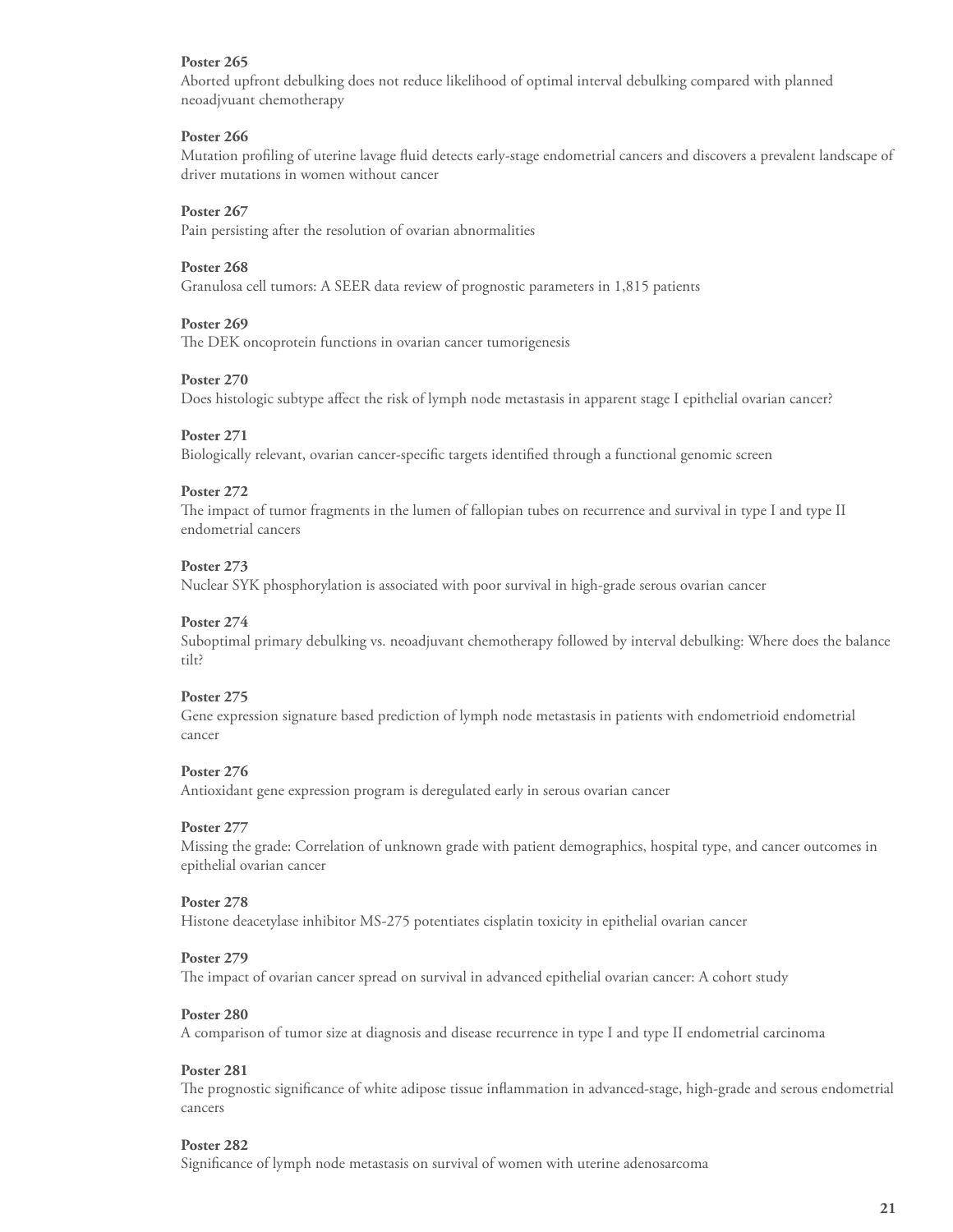Correlation between frozen section and final pathology in women with suspected gynecologic malignancies

#### **Poster 284**

Asparagus polysaccharide inhibits cell proliferation, adhesion and invasion in endometrial cancer cells

#### **Poster 285**

National trends, outcomes and costs of radiation therapy in the management of low- and high-intermediate risk endometrial cancer

#### **Poster 286**

The addition of chemotherapy to adjuvant radiotherapy in patients with intermediate-risk stage IB cervical cancer and the effect on survival

#### **Poster 287**

Utility of Adult Comorbidity Evaluation 27 (ACE-27) in predicting survival of stage I endometrial cancer patients

#### **Poster 288**

Use of a novel sentinel lymph node mapping algorithm reduces pelvic lymphadenectomy rates in patients with lowgrade endometrial cancer

#### **Poster 289**

Comparison of outcomes in optimally-cytoreduced ovarian cancer patients receiving postoperative intraperitoneal chemotherapy vs. intravenous dose-dense chemotherapy without bevacizumab

#### **Poster 290**

A single institution pilot study for universal Lynch syndrome screening: A key step towards statewide screening and care

#### **Poster 291**

A cost comparison of resource utilization before and after implementing an enhanced recovery program (ERP): A significant impact on the 'bottom line'

#### **Poster 292**

Trends in the staging of endometrial cancer: An ACS-NSQIP analysis

#### **Poster 293**

Comparison of surgical morbidity and time to chemotherapy postoperatively among ovarian cancer patients treated with primary debulking and neoadjuvant chemotherapy

#### **Poster 294**

An area for physician intervention: Trends in lifestyle behaviors and cardiovascular risk factors among endometrial cancer patients over a five-year follow-up period

#### **Poster 295**

Demographic and geographic factors associated with advanced cervical cancer in a rural state

#### **Poster 296**

The high rate of oophorectomy in children with ovarian masses in the United States: What factors are responsible?

#### **Poster 297**

Vaginal cancer treatment patterns and its associated disparities

# **Poster 298**

Intensive care admissions among ovarian cancer patients treated with primary debulking surgery and neoadjuvant chemotherapy-interval debulking surgery

#### **Poster 299**

How old is too old: Safety of minimally invasive gynecologic surgery and early hospital discharge in the oldest elderly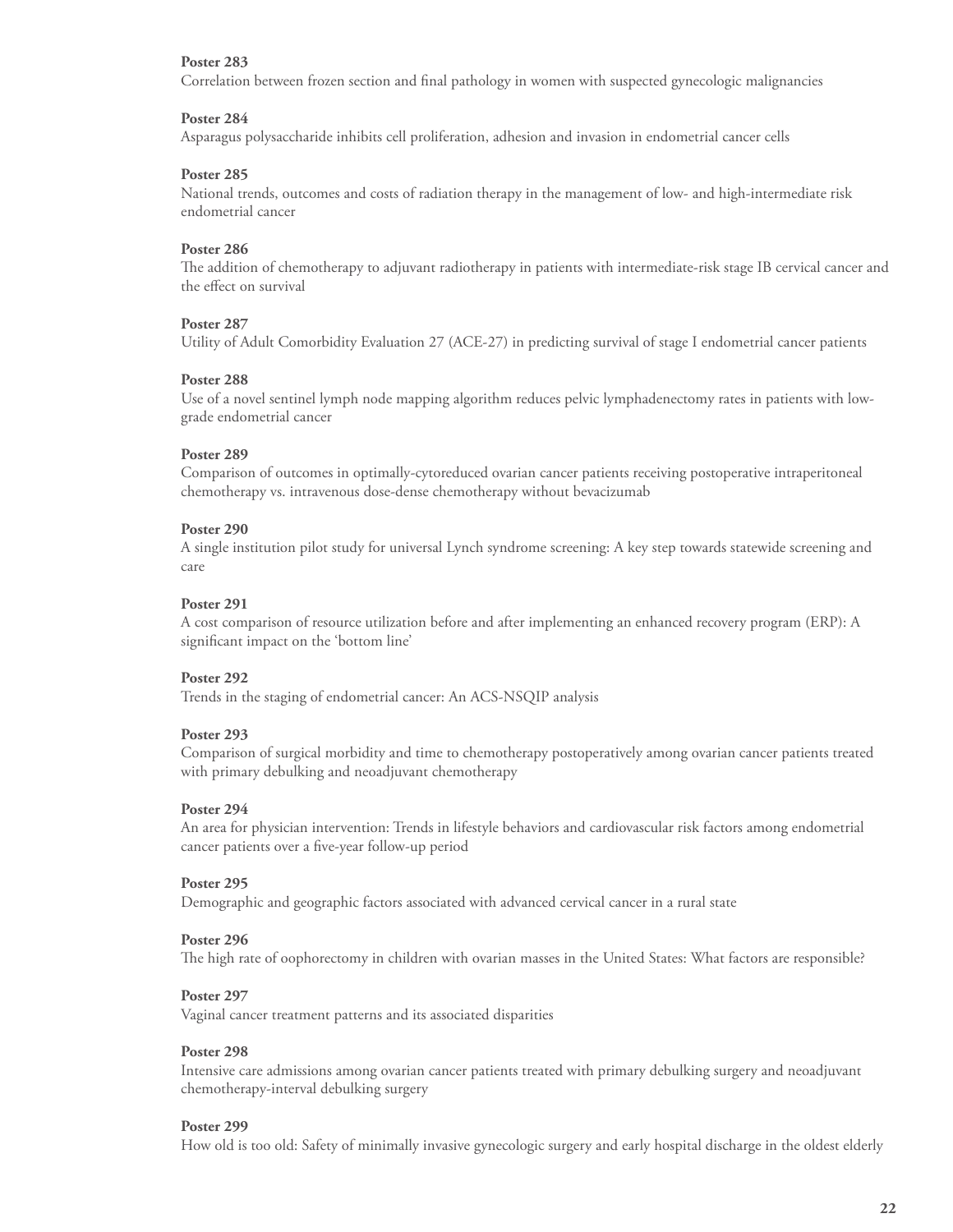Risk factors for surgical site infection after ovarian cancer debulking: An ACS NSQIP analysis

#### **Poster 301**

Is VTE chemoprophylaxis beneficial after robotic hysterectomy with staging for uterine cancer? An analysis of prevalence, prophylaxis and Caprini risk assessment model among 332 patients

# **Poster 302**

Will delaying mammography screening to age 50 worsen breast cancer disparities among African American women?

# **Poster 303**

Thirty-day hospital readmission and mortality in advanced uterine cancer

# **Poster 304**

Disparities in receipt of care for high-grade endometrial cancer: A National Cancer Data Base analysis

#### **Poster 305**

Is an enhanced recovery pathway safe and effective in the elderly?

#### **Poster 306**

The impact of body mass index (BMI) classification on the likelihood of lymphadenectomy at the time of hysterectomy for endometrial cancer

# **Poster 307**

Didn't you know? Human papillomavirus (HPV) cancer survivors' knowledge and attitudes towards HPV vaccination

#### **Poster 308**

Indication for robotic-assisted surgery influences perioperative outcomes and hospital readmissions among women undergoing gynecologic procedures

# **Poster 309**

Stage IB2 cervical cancer: Survival factors associated with treatment modality

#### **Poster 310**

A SEER-Medicare analysis of the impact of metformin on overall survival in ovarian cancer patients

#### **Poster 311**

Postoperative complication rates after laparoscopic hysterectomy for women with endometrial cancer: Does an overnight stay alter outcomes?

#### **Poster 312**

Telemedicine and patient navigation: Effective strategies to deliver regional genetic counseling

#### **Poster 313**

Rate and patterns of recurrence in patients undergoing intraperitoneal chemotherapy for advanced epithelial ovarian cancer

#### **Poster 314**

Elevated body mass index (BMI) is associated with a decreased risk of recurrence and increased administration of adjuvant radiation and chemotherapy

#### **Poster 315**

Surgical outcomes in Jehovah's Witnesses with gynecologic malignancies

#### **Poster 316**

Surgery at a high-volume center reduces the impact of income on survival for women with advanced ovarian cancer

# **Poster 317**

Prospective evaluation of a facilitated referral pathway to improve uptake of genetic assessment for women with newly diagnosed ovarian cancer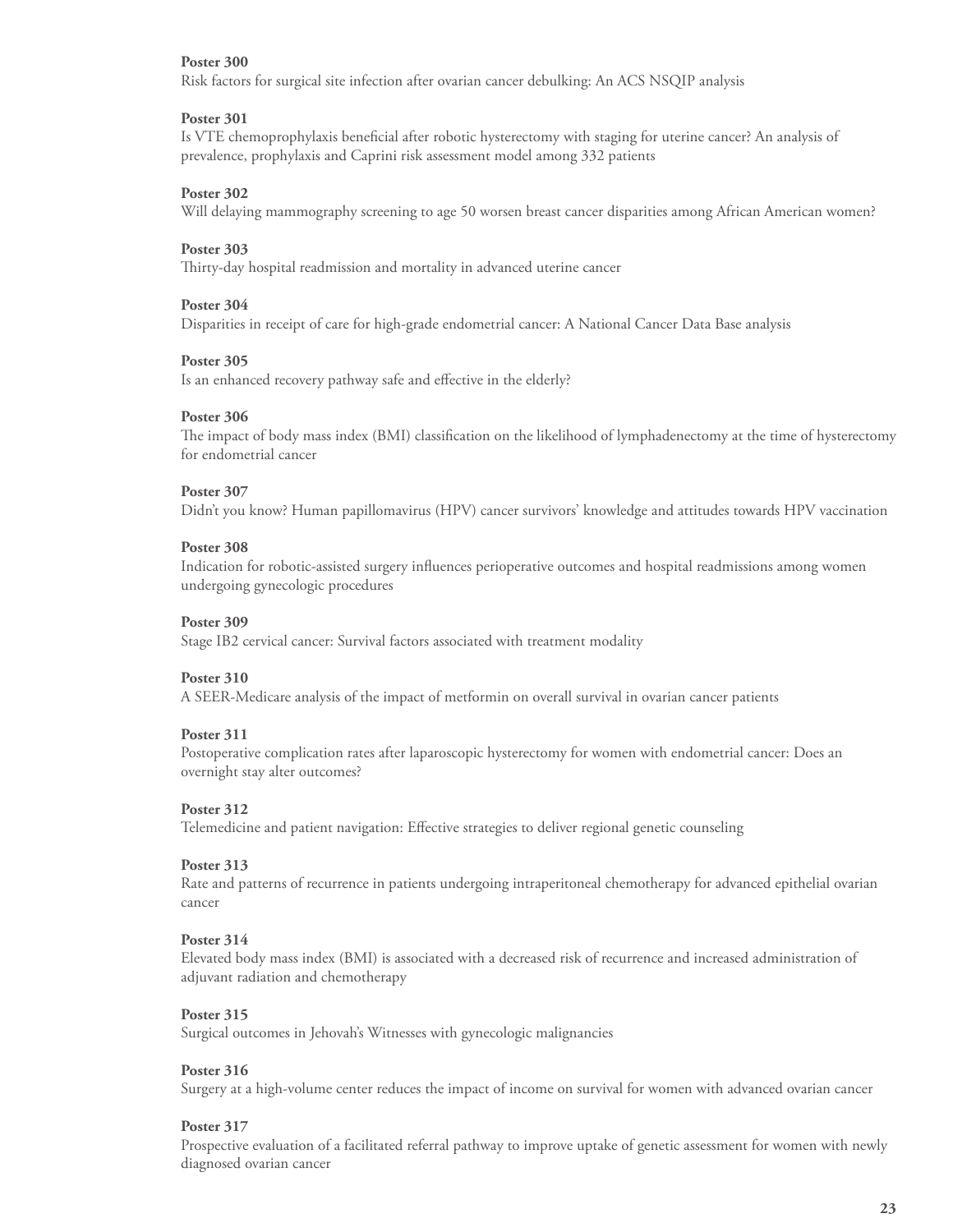Minimally invasive staging surgery in women with early-stage endometrial cancer: Analysis of the National Cancer Data Base

# **Poster 319**

Time is money: Does IV Tylenol decrease time to discharge in patients undergoing robotic surgery for endometrial cancer?

# **Poster 320**

Reducing blood transfusion rates in gynecologic oncology patients through application of bundled interventions

# **Poster 321**

Determining risk of postoperative pulmonary embolism in the gynecologic oncology population

#### **Poster 322**

Evaluating risk for intensive care unit admission after rapid response team assessment

#### **Poster 323**

Is sentinel node mapping in cervical cancer cost effective? Beyond the detection of node metastasis

# **Poster 324**

Reducing patient wait time with computer simulation modeling

# **Poster 325**

Time to chemotherapy in ovarian cancer: Compliance with ovarian cancer quality indicators at a National Cancer Institute-designated comprehensive cancer center

# **Poster 326**

A single-institution evaluation of factors affecting wait times from diagnosis to surgery in patients with endometrial cancer

# **Poster 327**

Association between hospital surgical volume and racial disparities in access to care and outcomes for endometrial cancer

#### **Poster 328**

Continuous epidural infusion in gynecologic oncology patients undergoing exploratory laparotomy: A win for patient care

#### **Poster 329**

Yield of cytology surveillance after vulvar intraepithelial neoplasia or cancer

#### **Poster 330**

Chemotherapy and radiotherapy for the adjuvant treatment of uterine papillary serous carcinoma

#### **Poster 331**

Weekly paclitaxel for recurrent ovarian cancer: Does weekly administration during primary therapy impact efficacy and toxicity at recurrence?

#### **Poster 332**

A randomized controlled trial of a preoperative patient education program to improve satisfaction and reduce resource utilization

# **Poster 333**

IV and IV/IP chemotherapy as adjuvant treatment in patients with ovarian cancer leads to similar rates of progression free, and overall survival after neoadjuvant chemotherapy

#### **Poster 334**

Quantitative and qualitative evaluation of pediatrician attitudes and barriers to HPV vaccination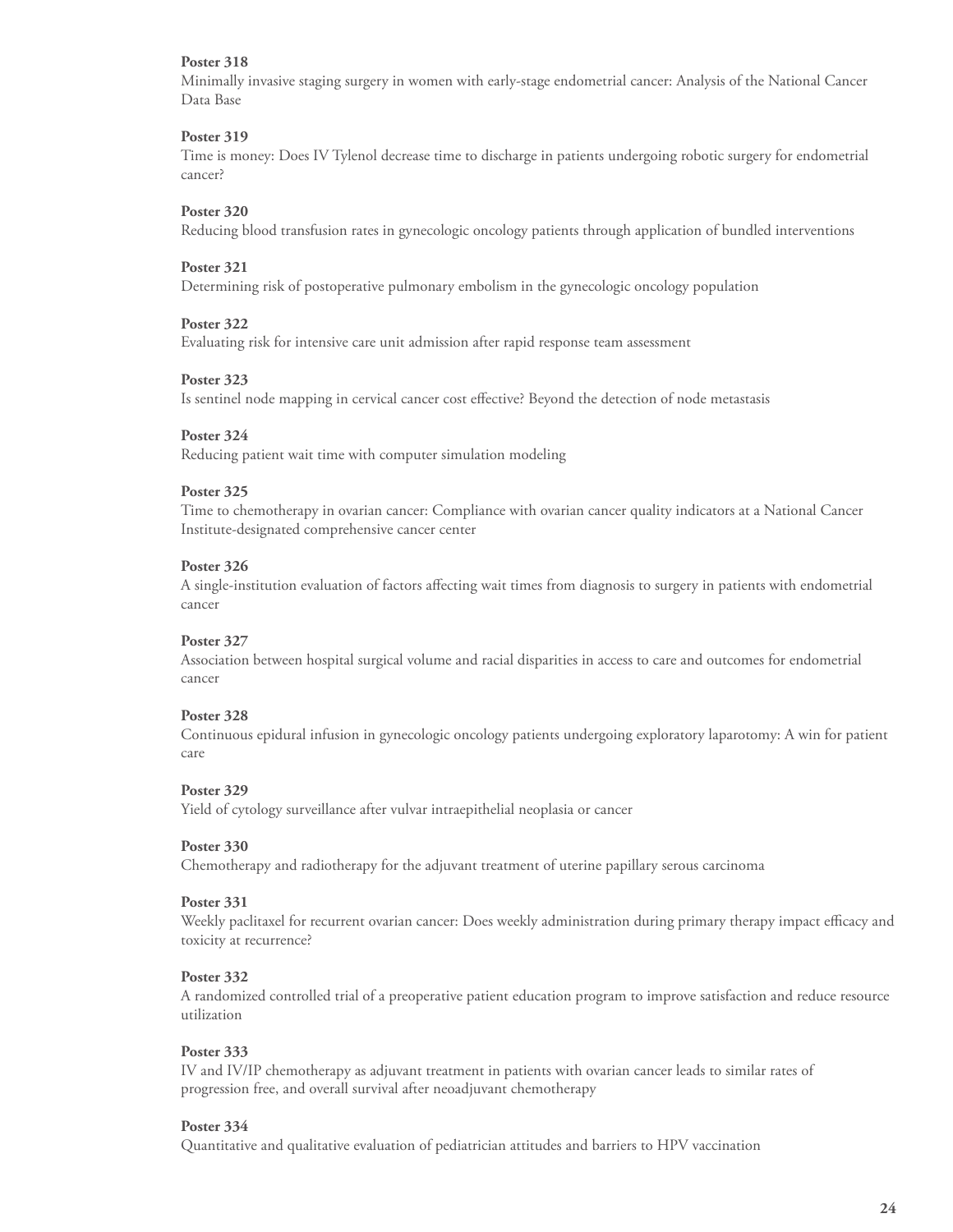Pattern of care, health care disparities and their association with survival outcomes in metastatic cervical cancer

# **Poster 336**

Thirty-day hospital readmission and mortality in advanced ovarian cancer

# **Poster 337**

Enrolling patients on gynecologic cancer clinical trials: A single institution experience with a racially diverse urban patient population

# **Poster 338**

Recurrence patterns after minimally invasive surgery for cervical cancer: Outcomes compared to traditional surgery

# **Poster 339**

Patterns of care and outcomes for women with uterine cancer and ovarian metastases

# **Poster 340**

Racial disparities in the utilization of preventive health services among women diagnosed with early-stage endometrial cancer

# **Poster 341**

Risk factors impeding discharge within 24 hours following robotic assisted surgery for gynecologic malignancy in a diverse urban patient population

# **Poster 342**

Adherence to treatment recommendations and outcomes for women with ovarian cancer at time of first recurrence

#### **Poster 343**

Opportunistic salpingectomy to decrease the risk of ovarian and tubal cancer during cesarean birth: Frequency, costs and complications--a study of 341 women

# **Poster 344**

Utilization of intraperitoneal chemotherapy for optimally debulked advanced-stage epithelial ovarian cancer: A single institution experience with a racially diverse urban population

#### **Poster 345**

Barriers to genetic testing in patients with endometrial carcinoma universally screened for Lynch syndrome

#### **Poster 346**

Follow-up study to assess durability of a nursing protocol to improve postpartum inpatient HPV vaccination

# **Poster 347**

Neoadjuvant chemotherapy and cycle number: A national multicenter study

#### **Poster 348**

Baseline dyspnea as a predictor of postoperative hospital length of stay in ovarian cancer patients

#### **Poster 349**

Efficacy of progestin therapy for endometrial cancer in morbidly obese patients

#### **Poster 350**

Initiation of a dysplasia clinic within a division of gynecologic oncology (DGO) at a tertiary cancer center

#### **Poster 351**

Using DrugAbacus to determine the value of PD-1 inhibitors in ovarian cancer: How much should they cost?

#### **Poster 352**

Change in genetics service model increases ovarian cancer patient referrals and decreases time to consultation: Improving compliance with guideline-based quality care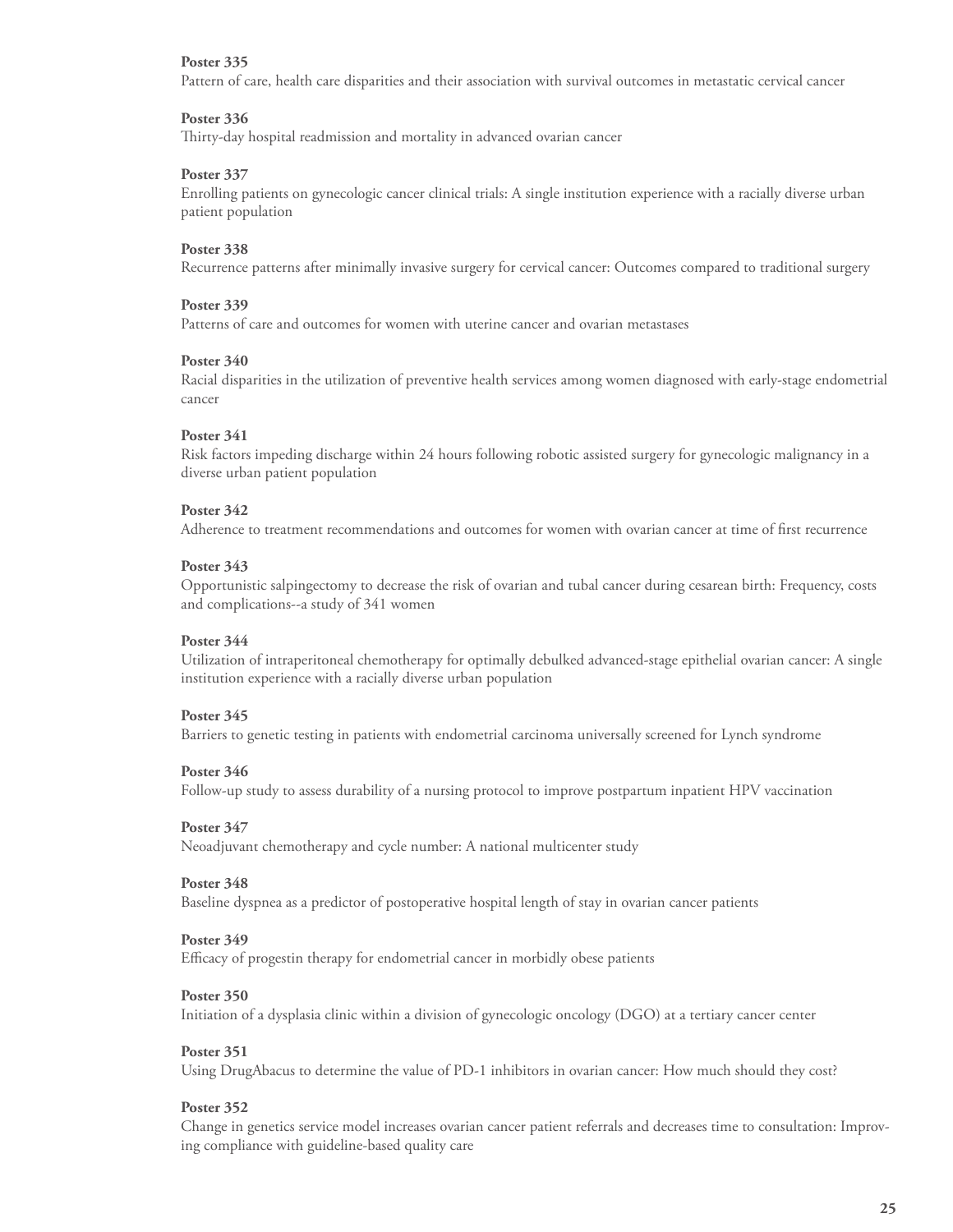Negotiating call pay: Money for nothing or your time for free

#### **Poster 354**

Identifying factors impacting hospital length of stay and potentially avoidable discharge delays in patients with gynecologic cancer

#### **Poster 355**

Testing established endometrial cancer risk prediction models in women presenting with postmenopausal bleeding

#### **Poster 356**

Postoperative complications and survivorship trends following ovarian cancer surgery in New York State

#### **Poster 357**

Postoperative opioids: Are physicians prescribing more than what is necessary for adequate pain control?

#### **Poster 358**

Modified dose-dense paclitaxel monotherapy for recurrent cervical cancer: A possible effective treatment option for salvage therapy

#### **Poster 359**

Super-utilization of health care resources among gynecologic oncology patients

#### **Poster 360**

Cost-effectiveness of sentinel node biopsy and pathological ultrastaging in patients with early-stage endometrioid adenocarcinoma of the uterus

#### **Poster 361**

Improving work-life balance: A pilot program of workplace yoga for physician wellness

#### **Poster 362**

Chemotherapy costs, but not resource utilization, are inversely correlated with the primary platinum-free interval among outpatients with recurrent ovarian cancer

#### **Poster 363**

Hospital readmissions in gynecologic oncology patients: A target for quality improvement

#### **Poster 364**

Unplanned postoperative intensive care unit admission for ovarian cancer cytoreduction is associated with significant decrease in overall survival

#### **Poster 365**

Association between social integration and cervical cancer screening among women in the United States

#### **Poster 366**

Suboptimal treatment of HIV+ women with advanced gynecologic cancer

#### **Poster 367**

Racial disparity in the use of neoadjuvant chemotherapy compared with primary debulking surgery in women with ovarian cancer in a racially diverse urban population

#### **Poster 368**

Adjuvant therapy for node positive endometrial cancer: Overall survival and disease-free survival improved with combination chemotherapy and radiation for IIIC2 disease

#### **Poster 369**

Estimating financial toxicity in patients with gynecological malignancies undergoing chemotherapy

#### **Poster 370**

Factors influencing fertility-sparing treatment for gynecologic malignancies: A survey of SGO members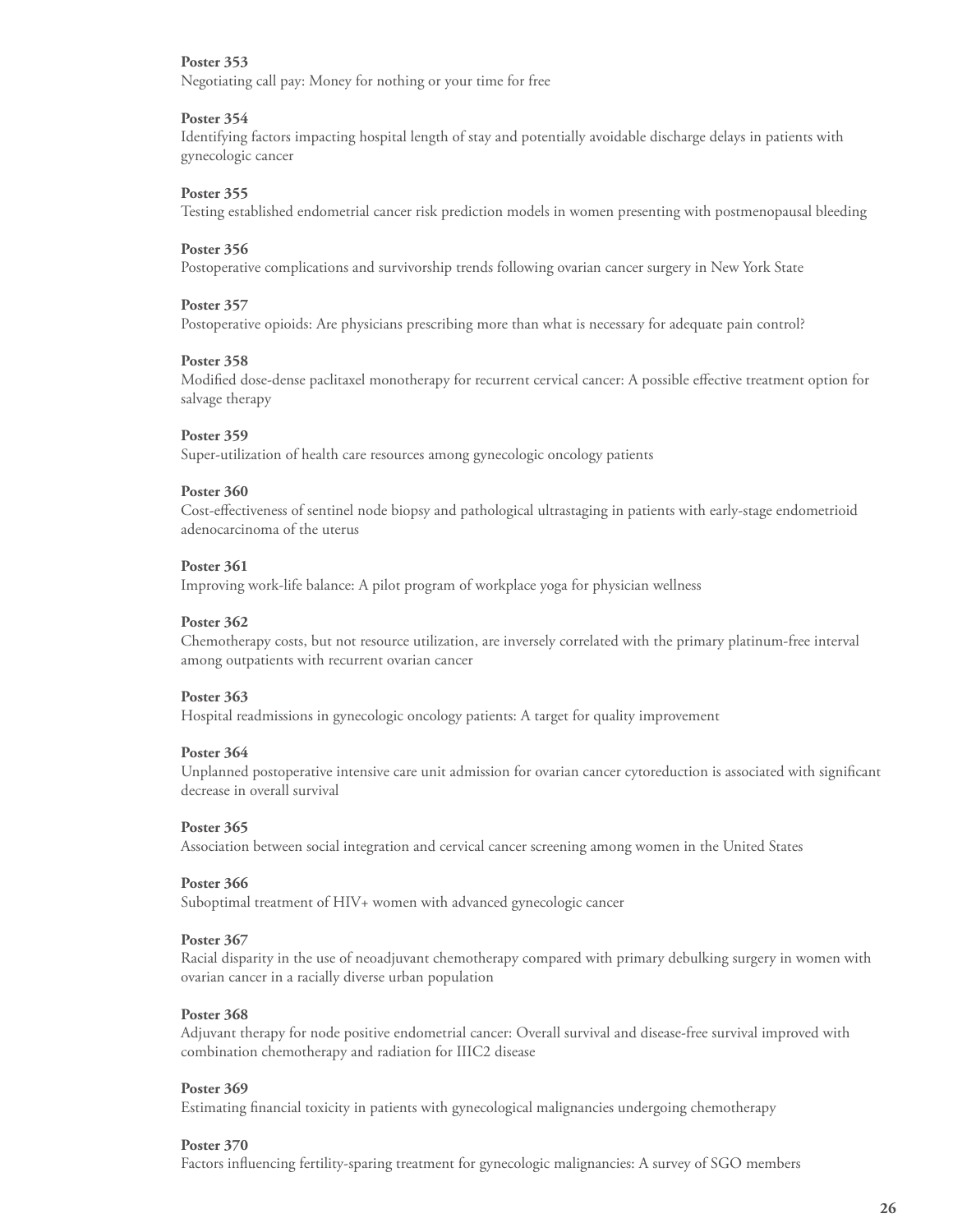Predictors of port site hernia necessitating operative intervention in patients undergoing robotic surgery

# **Poster 372**

In laboratory clinical data we trust? Accuracy and completeness of test requisition form data in a cohort of ovarian and uterine cancer patients referred for clinical genetic testing

# **Poster 373**

Simple low cost intervention decreases missed opportunity visits and increases human papillomavirus (HPV) vaccination in underserved adolescents

# **Poster 374**

The role of imaging in the initial evaluation of cervical cancer

#### **Poster 375**

Safety of robotic-assisted gynecologic surgery and early hospital discharge in elderly patients

#### **Poster 376**

The trends and factors associated with ovarian preservation in women in the United States: A nationwide study of 469,517 women

#### **Poster 377**

Evaluation of major postoperative complications in gynecologic oncology patients undergoing bowel surgery: A quality improvement project

# **Poster 378**

Time to get up and go: Screening to predict postoperative disposition in gynecologic oncology patients

#### **Poster 379**

Barriers in the definitive treatment of endometrial cancer

# **Poster 380**

Predictors of unplanned reoperation for ovarian cancer patients from the National Surgical Quality Improvement Program database

#### **Poster 381**

Utility of cardiac testing for gynecologic oncology patients receiving pegylated liposomal doxorubicin

#### **Poster 382**

Patterns of care for FIGO stage IB-IIA cervical cancer across the United States

# **Poster 383**

Influence of site of care on racial disparities and outcomes for endometrial cancer

#### **Poster 384**

Reduction in morbidity after the implementation of minimally invasive surgery for the treatment of patients with endometrial cancer in the US

#### **Poster 385**

Comparative study of epithelial ovarian cancer with or without fertility-sparing surgery in Chinese patients

#### **Poster 386**

Endometrial cancer in elderly: Does age influence surgical treatment, outcomes and prognosis?

#### **Poster 387**

Impact of adjuvant hysterectomy on prognosis in patients with locally advanced cervical cancer treated with definitive chemoradiation: A meta-analysis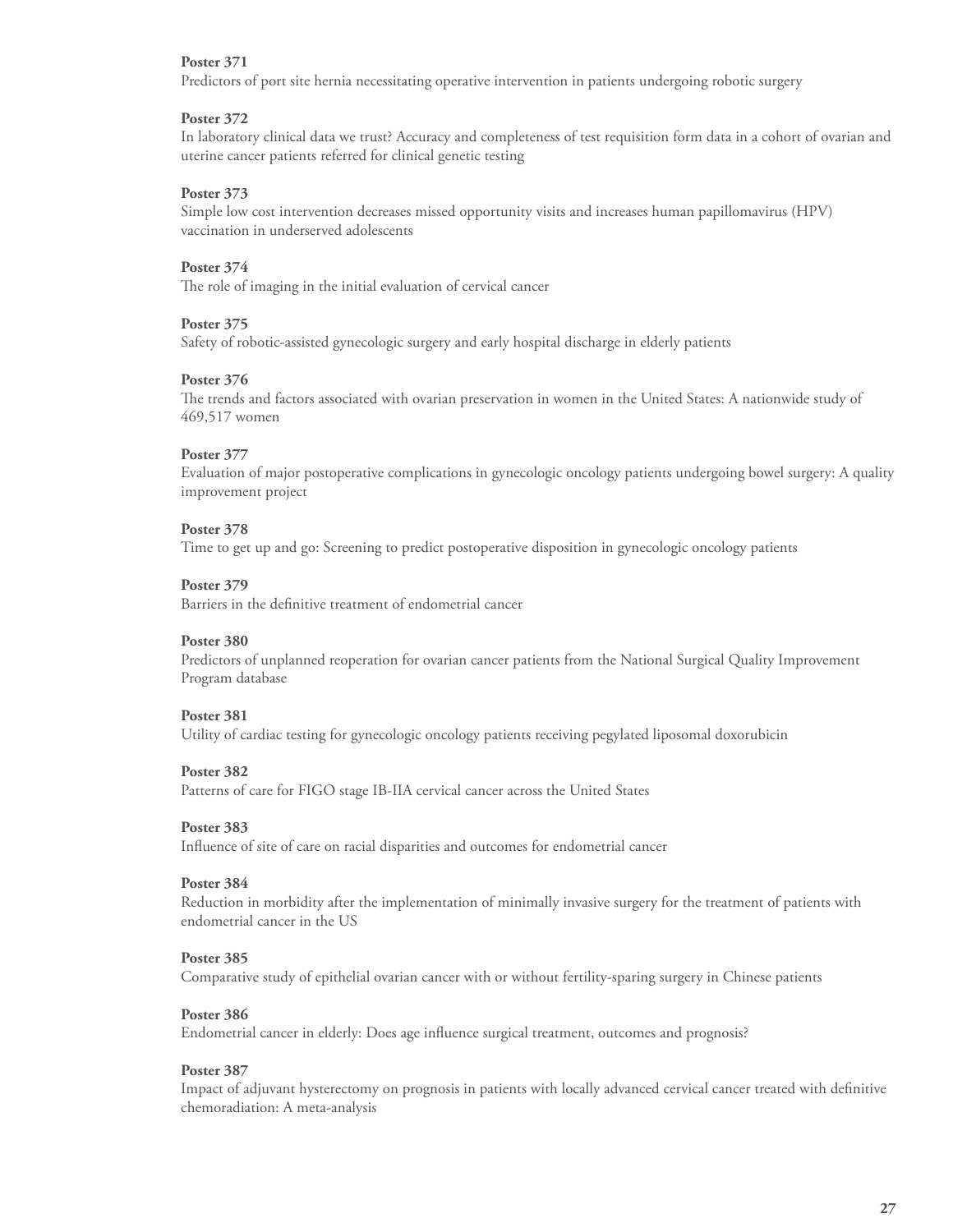Interval debulking surgery (IDS) vs. primary debulking surgery (PDS) for advanced ovarian cancer treatment: Complete cytoreduction rate and perioperative outcomes

# **Poster 389**

Analysis of clinicopathologic factors predicting disease recurrence in lymph node-negative early-stage endometrial cancer patients who underwent comprehensive surgical staging

# **Poster 390**

Robotic surgery in the management of uterine cancer: An Australian experience

# **Poster 391**

Gynecologic and breast oncology genetic counseling program at a private hospital in Argentina: Our experience

#### **Poster 392**

Accuracy of functional and morphological magnetic resonance imaging for pelvic and para-aortic lymph node metastasis in gynecologic cancers

#### **Poster 393**

Investigating the impact of interval from primary debulking surgery to initiation of adjuvant chemotherapy in advanced high-grade serous ovarian cancer

#### **Poster 394**

HPV vaccination of adolescents in a dedicated refugee clinic

#### **Poster 395**

Current awareness and use of bevacizumab in advanced cervical cancer: A survey among US community oncologists

#### **Poster 396**

Does conservative treatment represents the best choice in women with adenocarcinoma in situ of the uterine cervix? A single-institutional study

#### **Poster 397**

Radiofrequency ablation for the treatment of recurrent gynecological malignancies: A case series

#### **Poster 398**

Balloon pneumo-occluder for vaginal distension at the time of high dose rate (HDR) brachytherapy in patients with cervical cancer

#### **Poster 399**

Does chemotherapy increase the pelvic toxicity of vaginal brachytherapy for endometrial cancer patients?

#### **Poster 400**

The palliative use of cyberknife radiotherapy in gynecologic malignancies: A single institution experience

#### **Poster 401**

A comparison between traditional packing and RadiaDyne balloon packing for patients receiving HDR brachytherapy for cervical cancer

#### **Poster 402**

Robotic-assisted placement of interstitial brachytherapy with a pelvic mesh sling to reduce gastrointestinal radiation toxicity in patients with gynecologic cancers

#### **Poster 403**

Analysis of adjuvant therapy in patients with clear cell endometrial carcinoma: An analysis of the National Cancer Data Base

#### **Poster 404**

Primary radiation as initial management in endometrial cancer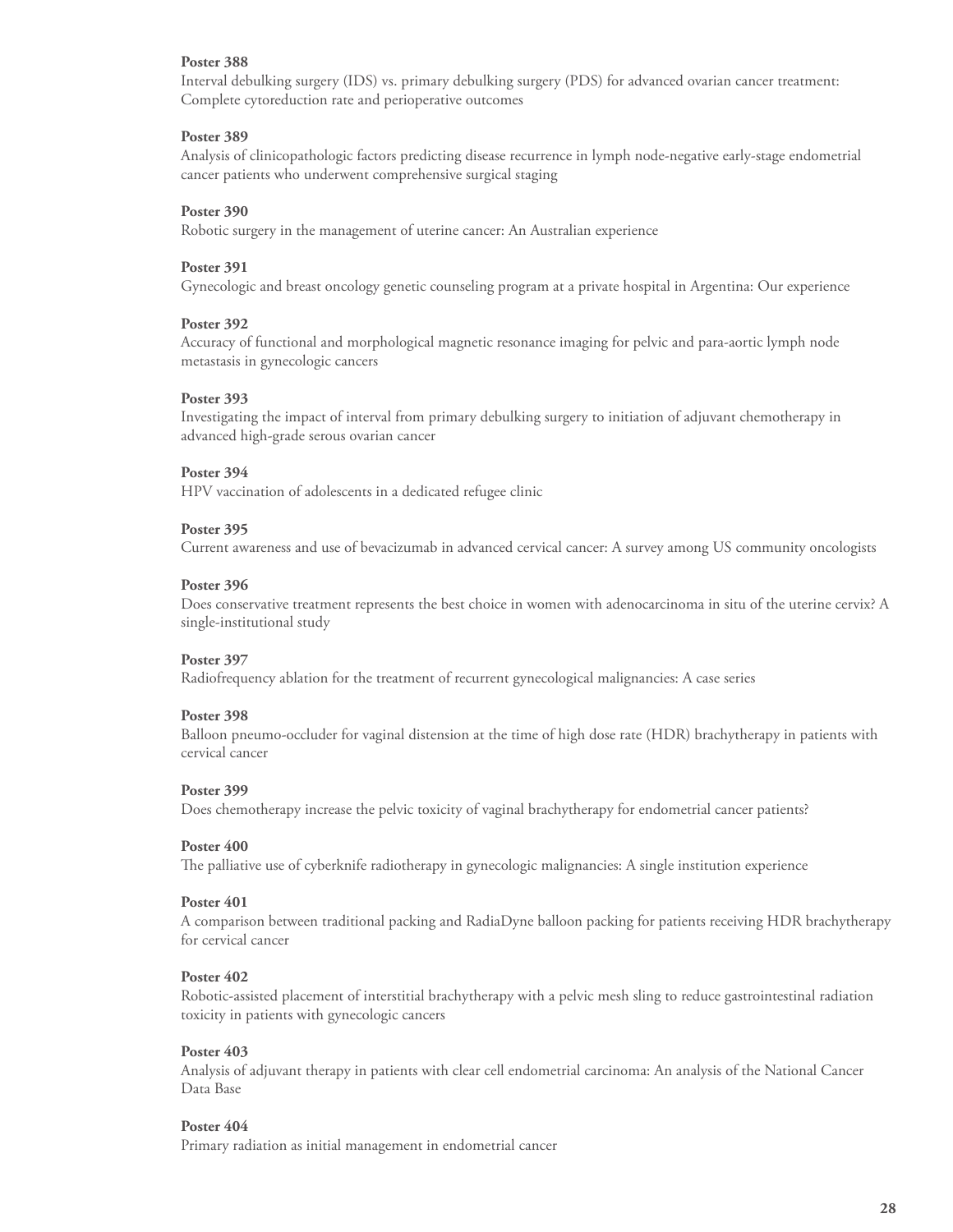Is this resectable? Validation and refinement of a CT model to predict residual disease and surgical complexity in advanced ovarian cancer

# **Poster 406**

Cardiophrenic lymph nodes in advanced ovarian cancer: A frequent, important and ignored metastatic site

#### **Poster 407**

Interventional radiologic therapies for the treatment of ovarian metastases

#### **Poster 408**

Enhanced recovery after surgery interactive audit system for gynecologic oncology surgery: Importance of measuring protocol element compliance (you don't know what you don't measure)!

# **Poster 409**

Feasibility, safety and clinical outcomes of cardiophrenic lymph node resection in advanced ovarian cancer

#### **Poster 410**

Impact of consistent intraoperative assessment on predicting tumor size, myometrial invasion, and cervical involvement: Results from an observational cohort

# **Poster 411**

A comparison of robotic laparoendoscopic single site vs. robotic multiport hysterectomy and sentinel lymph node mapping for low grade endometrial cancer: Surgical outcomes and cost analysis

# **Poster 412**

Local cervical recurrence after radical trachelectomy for early-stage cervical cancer: Is completion hysterectomy necessary?

# **Poster 413**

Laparoendoscopic single-site (LESS) surgery for adnexal masses in a gynecologic oncology practice

#### **Poster 414**

Trocar site hernia formation in patients undergoing robotically assisted and non-robotically assisted laparoscopic staging surgery for endometrial cancer

# **Poster 415**

Impact of adjuvant chemotherapy in patients with FIGO stage I ovarian clear cell cancer in the platinum era: A Surveillance, Epidemiology, and End Results cohort study, 2000-2013

#### **Poster 416**

Utility of indocyanine green (ICG) dye with Firefly fluorescence imaging alone or combined with methylene blue dye for detection of sentinel lymph nodes in endometrial and cervical cancer, and discriminative ability for detecting metastases

# **Poster 417**

Short- and long-term surgical outcomes for single-port risk reducing salpingo-oophorectomy with and without hysterectomy

# **Poster 418**

Achieving adequate colposcopy: Cervical dilation with osmotic dilators prior to laser ablation for treatment of cervical intraepithelial neoplasia

#### **Poster 419**

Impact of adjuvant chemotherapy in patients with FIGO stage I endometrioid ovarian carcinoma in the platinum era: A Surveillance, Epidemiology, and End Results cohort study, 2000-2013

# **Poster 420**

Utilizing V-Y fasciocutaneous advancement flaps for vulvar reconstruction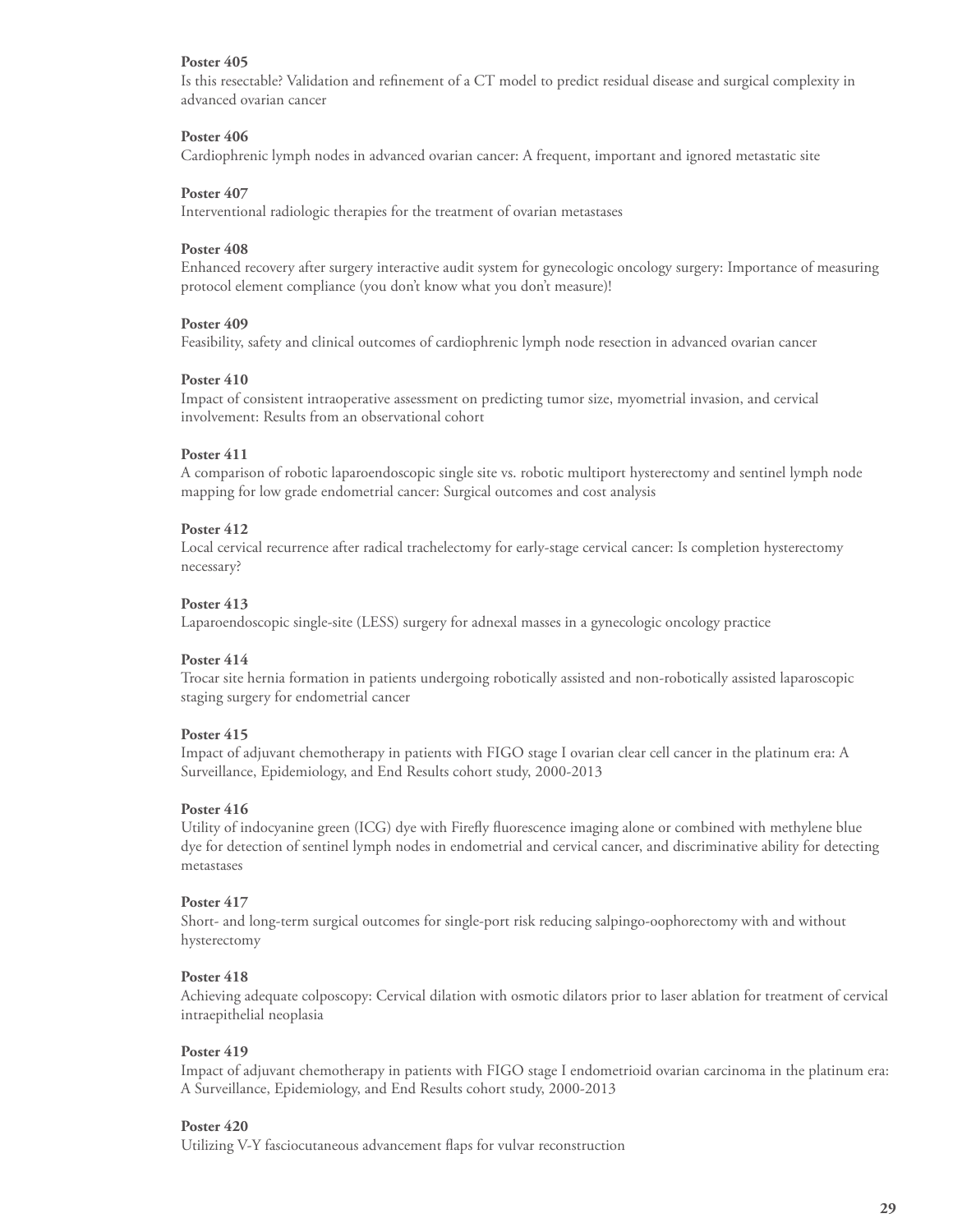Outcomes of patients with preoperative grade I endometrial cancer and sentinel lymph node mapping

# **Poster 422**

A dual docking robotic technique for surgical staging in high-risk endometrial cancer

# **Poster 423**

Robotic single site radical hysterectomy in early-stage cervical cancer: Preliminary experience

# **Poster 424**

An opportunity to collaborate: An initiative with a university mechanical engineering program to design a new morcellating device

# **Poster 425**

Primary debulking surgery for advanced ovarian cancer: The Kaizen approach to continued improvement in surgical outcomes

# **Poster 426**

Retrospective evaluation of the accuracy of robotic sentinel lymph node detection (RSLND) using indocyanine green (ICG) dye for endometrial and cervical malignancies

# **Poster 427**

Laparoendoscopic single-site (LESS) surgery for endometrial hyperplasia and endometrial cancer

# **Poster 428**

Prognostic impact of surgical nodal assessment in early-stage endometrioid carcinoma of the ovary: A Surveillance, Epidemiology, and End Results cohort study, 2000-2013

# **Poster 429**

Sentinel lymph node mapping using a novel fluorescent modification of the molecular imaging agent tilmanocept

# **Poster 430**

Where does pelvic nerve injury occur during radical hysterectomy for cervical cancer?

# **Poster 431**

Effect of estrogen therapy on ovarian tumor cells treated with cisplatin

#### **Poster 432**

Patient, caregiver and physician perceptions of palliative care in ovarian cancer: Insights from the HOPE prospective pilot study

#### **Poster 433**

Epidural anesthesia decreases systemic narcotic use without increasing postoperative complications for gynecologic oncology patients undergoing laparotomy

#### **Poster 434**

Patient care needs before and after robotic surgery for gynecologic cases in comparison to laparotomy

#### **Poster 435**

Obstetric outcomes of patients undergoing abdominal radical trachelectomy for early-stage cervical cancer: The largest series based on 12 years of experience from China

#### **Poster 436**

Transrenal ureteral occlusion with alternating coils and sotradecol-soaked gelfoam pledgets in three patients with genitourinary fistulas

#### **Poster 437**

Weighing your risks: Obesity and ovarian cancer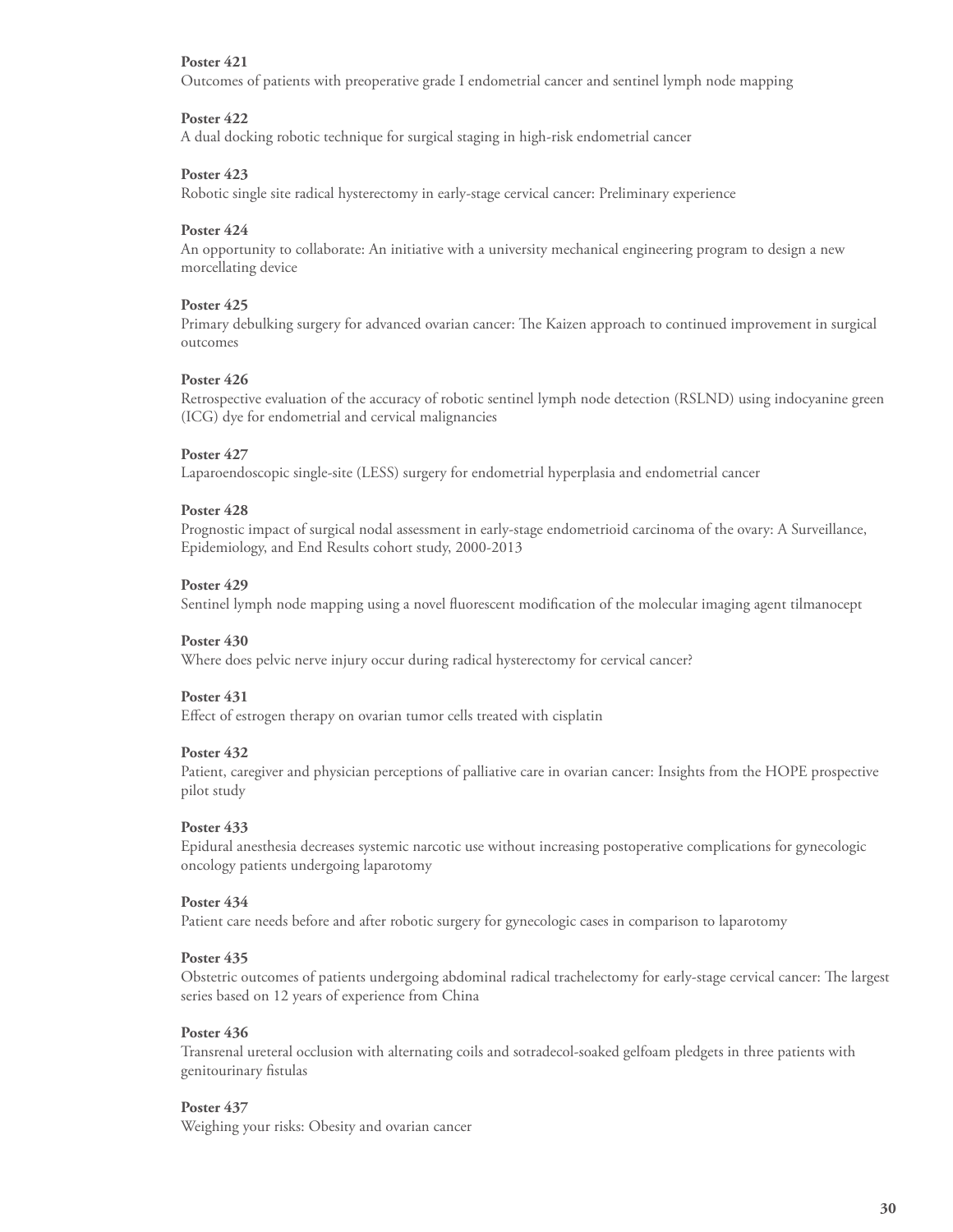Do patients with a history of endometrial hyperplasia or early type I endometrial cancer desire to make aggressive lifestyle changes including bariatric surgery to lose weight and improve health outcomes?

# **Poster 439**

Distance to care is associated with lower health care maintenance and survival in patients with gynecologic malignancies

# **Poster 440**

A digital media diversion improves mood in patients receiving chemotherapy for recurrent gynecologic malignancies: Results of a randomized clinical trial

# **Poster 441**

Inclusion of information regarding sexual side effects during the informed consent process for women undergoing gynecologic cancer surgery: Is it feasible?

# **Poster 442**

A prospective, longitudinal study to identify levels of physical activity in postoperative gynecologic oncology patients

#### **Poster 443**

Patient factors associated with completion of intraperitoneal chemotherapy in patients with advanced epithelial ovarian cancer

# **Poster 444**

Sexual function following hysterectomy for endometrial cancer: A five-year follow-up investigation

#### **Poster 445**

The frequency of self-reported symptoms of lymphedema over five years in patients with uterine carcinoma

#### **Poster 446**

Perceptions of risk and reward in *BRCA1* and *BRCA2* mutation carriers choosing salpingectomy for ovarian cancer prevention

#### **Poster 447**

Educational intervention to improve code status discussion skills and confidence for obstetrics and gynecology residents

#### **Poster 448**

Critical conversations in gynecologic oncology: Pilot study of communication skills training for fellows and advanced practice providers

#### **Poster 449**

Comparison of longitudinal patient reported outcomes on an enhanced recovery pathway in patients with ovarian cancer undergoing primary vs. interval cytoreductive surgery

#### **Poster 450**

A matter of margins: Surgical-pathologic risk factors for recurrence in extramammary Paget's disease

#### **Poster 451**

Prognosis and survival of gynecologic leiomyosarcoma: A National Cancer Data Base study

#### **Poster 452**

The significance of lymphovascular space invasion in microinvasive squamous cell carcinoma of the vulva

#### **Poster 453**

Surgical staging of borderline ovarian tumors with and without lymphadenectomies: A multi-institutional study

#### **Poster 454**

Wnt signaling in human granulosa cell tumors of the ovary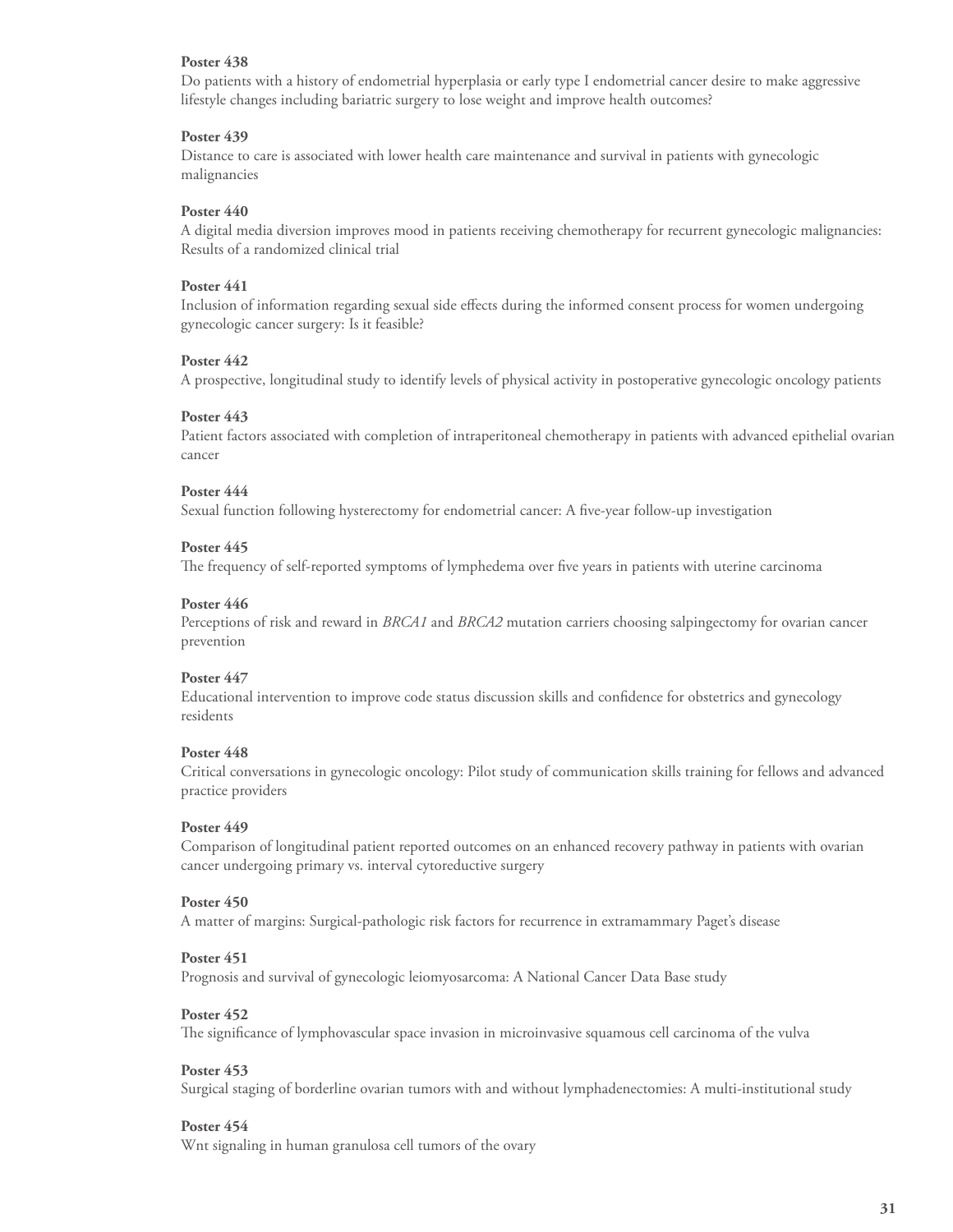Differential effects of saturated and unsaturated fatty acids on ovarian cancer growth

#### **Poster 456**

To screen or not to screen: Occult malignancies associated with extramammary Paget's disease

# **Poster 457**

Can oophorectomy and lymphadenectomy be omitted in patients with endometrial stromal sarcoma (ESS)?

# **Poster 458**

Extramammary Paget's disease of the vulva: Management, recurrence and malignant transformation

# **Poster 459**

Comprehensive genomic profiling of rare gynecological malignancies

# **Poster 460**

What is the reproductive function after conservative surgery for malignant ovarian germ cell tumors? A single institution experience

#### **Poster 461**

Cancer in pregnancy: A call for action

#### **Poster 462**

Prevalence of lymph node metastasis in clinically apparent early-stage malignant ovarian sex cord-stromal tumors

#### **Poster 463**

Depletion of immunosuppressive myeloid-derived suppressor cells impedes ovarian cancer growth

#### **Poster 464**

Undifferentiated carcinoma of the ovary: Epidemiology and prognosis of a rare tumor

# **Poster 465**

Role of lymphadenectomy in vulvar melanoma

#### **Poster 466**

Optimal surgical and adjuvant treatment modalities in vulvar melanoma: An analysis of 1,780 cases of vulvar melanoma in the National Cancer Data Base

#### **Poster 467**

Efficacy of intravaginal 5-fluorouracil as initial treatment for women with high-grade vaginal intraepithelial neoplasia

# **Poster 468**

The significance of preoperative serum cancer antigen 125 in malignant ovarian germ cell tumors

#### **Poster 469**

Efficacy of pegylated liposomal doxorubicin in low-grade serous ovarian carcinoma

#### **Poster 470**

Declining age of diagnosis in patients with uterine adenosarcoma (AS): Should ovarian preservation be considered?

#### **Poster 471**

Surgical management vs. primary radiotherapy for vulvar cancer

#### **Poster 472**

Associations between residual disease and overall survival among histologic subtypes of epithelial ovarian cancer

#### **Poster 473**

Impact of adjuvant treatment and prognostic variables in women with uterine carcinosarcoma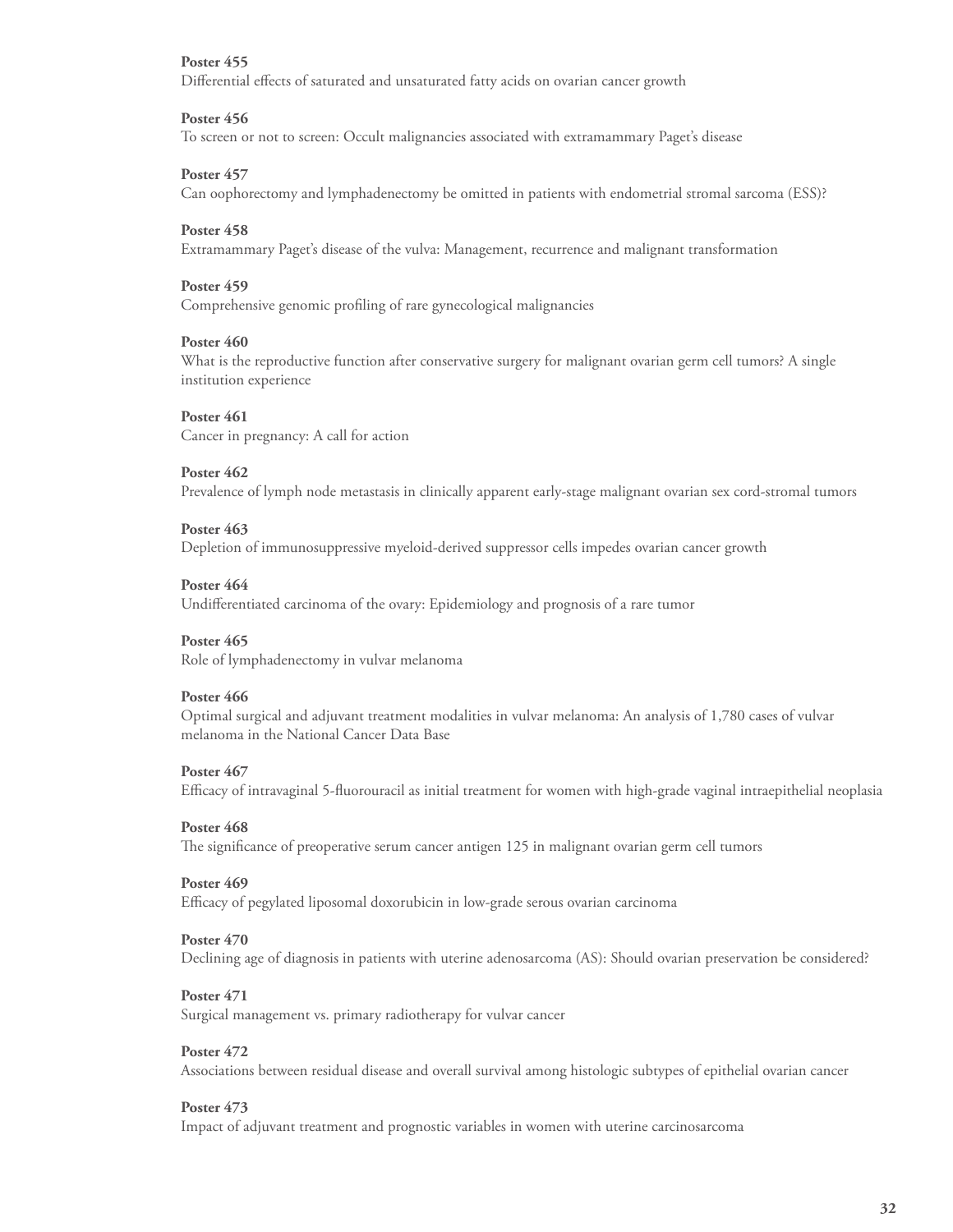Use of granulocyte colony stimulating factors (G-CSFs) with multiagent chemotherapy for gestational trophoblastic neoplasia (GTN)

# **Poster 475**

Fertility-sparing surgery for young patients with sarcoma involving the uterine cervix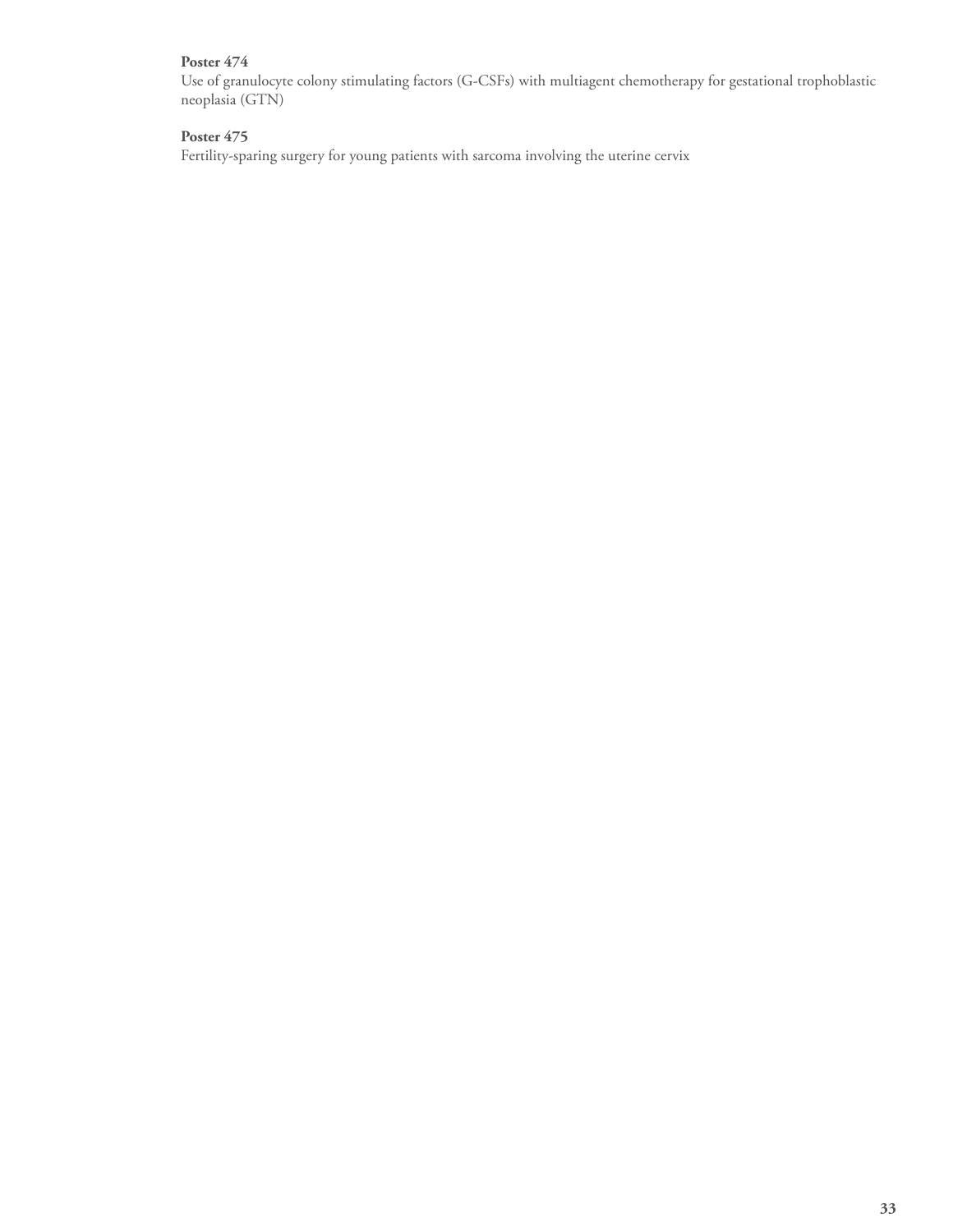# **Surgical Films**

**Radical vulvectomy with sentinel node detection using indocyanine green (ICG) and near infrared (NIR) merged visualization**

K.A. O'Hanlan *Laparoscopic Institute for Gynecology and Oncology, Portola Valley, CA, USA* 

#### **Robotic-assisted psoas hitch with ureteral reimplantation**

J.J. Mueller and M.M. Leitao *Memorial Sloan Kettering Cancer Center, New York, NY, USA* 

#### **Uterine artery preserving single-port total laparoscopic radical trachelectomy**

S.W. Kim *Yonsei University College of Medicine, Seoul, South Korea* 

#### **Preoperative algorithm for the management of primary ovarian cancer**

V. Broach, R.A. Cowan, N.R. Abu-Rustum, D.S. Chi and O. Zivanovic *Memorial Sloan Kettering Cancer Center, New York, NY, USA* 

#### **Laparoscopic transperitoneal para-aortic lymphadenectomy: Step by step**

R. Ribeiro1, J.C. Linhares1, C.L. Minari1, A.T. Tsunoda1 and F. Fin2 *1Hospital Erasto Gaertner, Curitiba, Brazil, 2Hospital São Vicente, Curitiba, Brazil* 

# **Minimally invasive fertility-sparing radical trachelectomy**

V. Broach and M.M. Leitao *Memorial Sloan Kettering Cancer Center, New York, NY, USA* 

#### **Robotic hysterectomy and pelvic lymphadenectomy without Trendelenburg position (BMI 36)**

H. Fornalik and N.L. Fornalik *Goshen Center for Cancer Care, Goshen, IN, USA* 

#### **Radical robotic trachelectomy with uterine artery preservation**

G. Guitmann *Brazil, Rio de Janeiro, Rio De Janeiro, Brazil* 

**Extraperitoneal para-aortic laparoscopic lymphadenectomy cytoreduction and posterior retroperitoneal lymphocele drained by laparoscopy** 

C. Darin, J. Di Guilmi, R.A. Verdura and A.G. Maya *Hospital Britanico de Buenos Aires, Buenos Aires, Argentina* 

#### **Robotic-assisted excision of large retroperitoneal mass**

S. Cham<sup>1</sup>, N.A. Goldman<sup>2</sup> and W.M. Burke<sup>3</sup> *1 NYP/Columbia University Medical Center, New York, NY, USA, 2The Valley Hospital, Paramus, NJ, USA, 3Columbia University College of Physicians and Surgeons, New York, NY, USA*